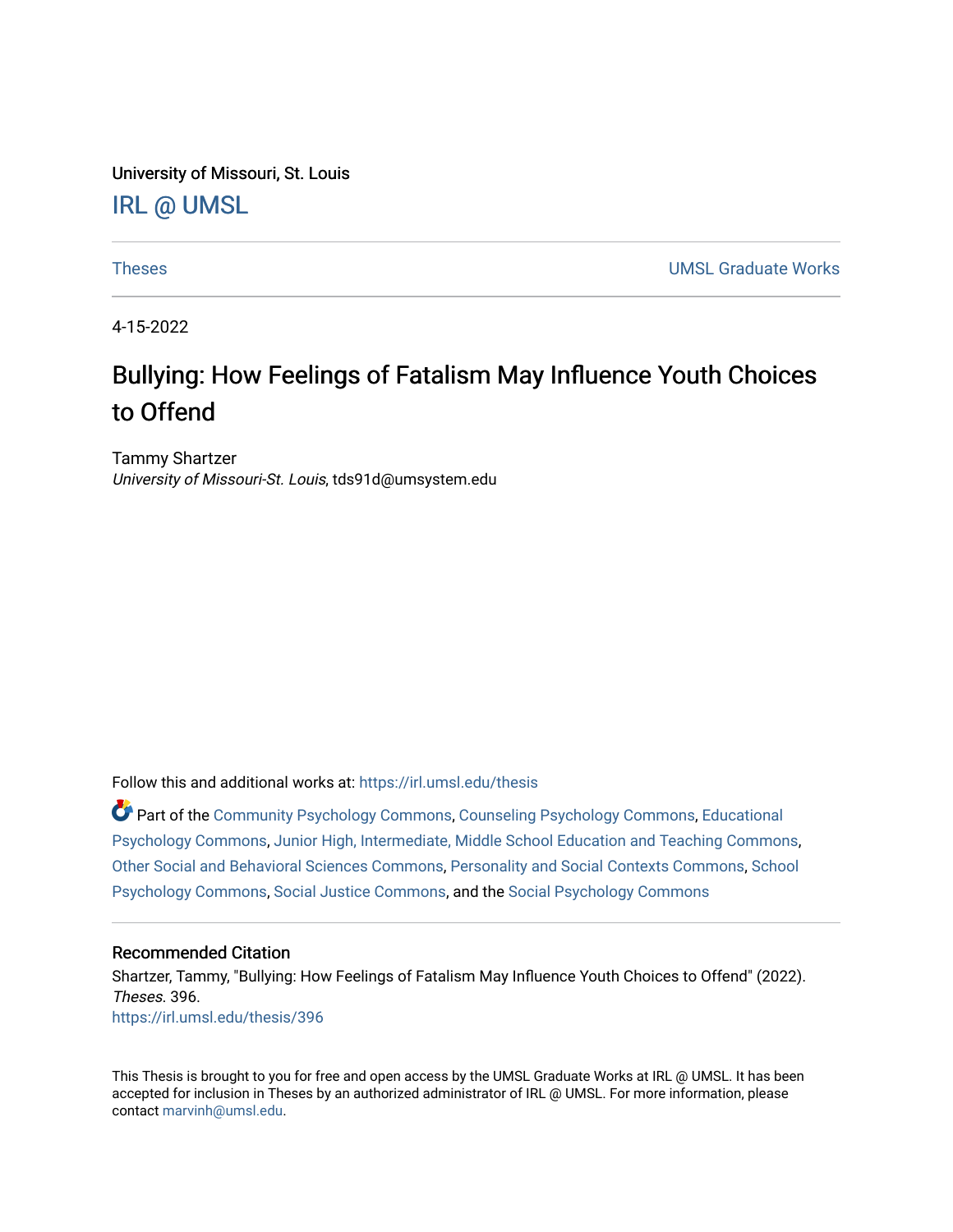# **Bullying: How Feelings of Fatalism May Influence Youth Choices to Offend**

By Tammy Shartzer

B.A. Psychology, Minor Criminology, Behavioral Neuroscience Certificate, 2018

A Thesis Submitted to The Graduate School at the University of Missouri-St. Louis in partial fulfillment of the requirements for the degree Master of Arts in Criminology and Criminal Justice with an emphasis on Juvenile Crime

May 2022

Advisory Committee

Dr. Lee Slocum, Ph.D. Chairperson Dr. Janet Lauritsen, Ph.D. Dr. Tim McCuddy, Ph.D.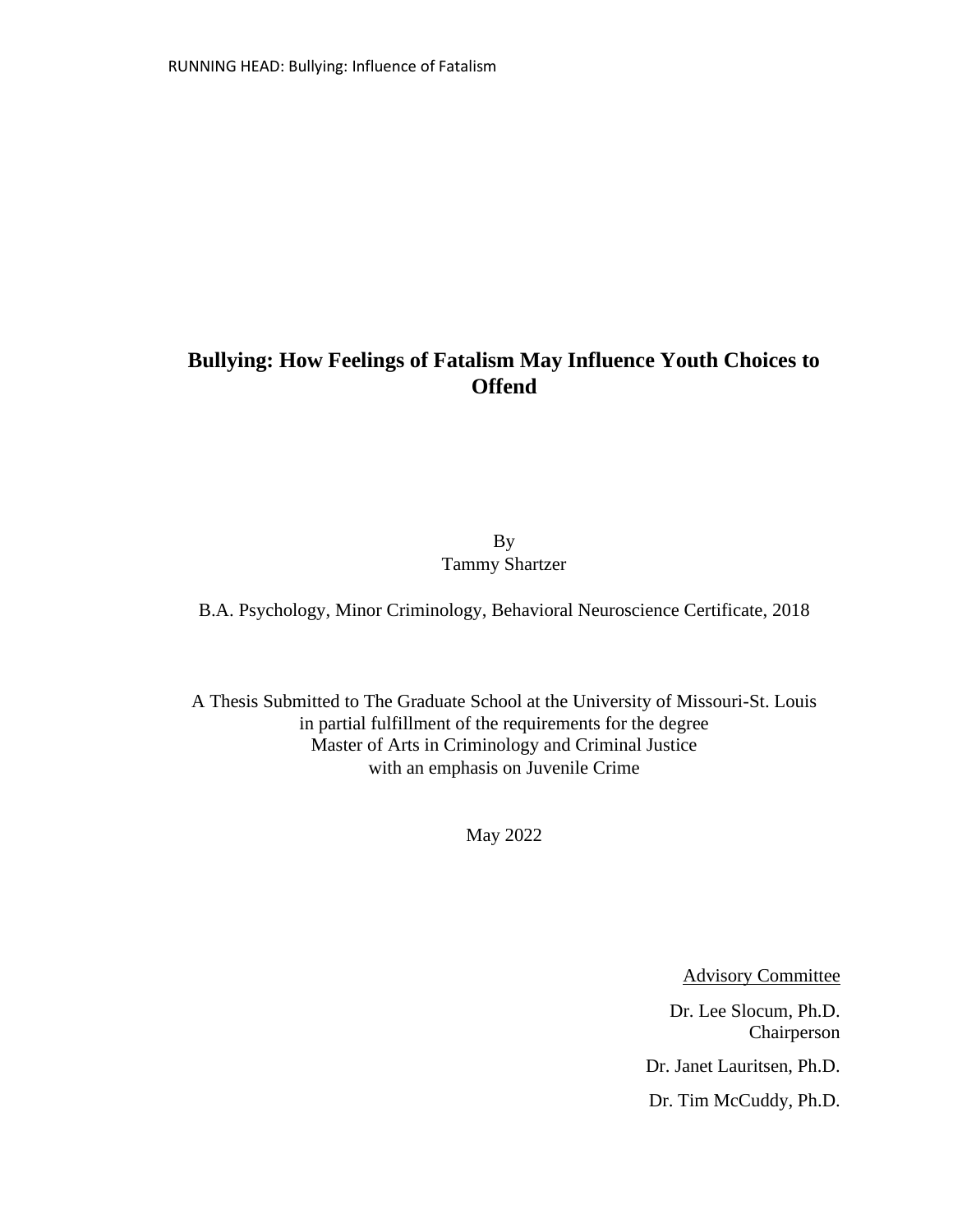#### **Abstract**

School age bullying continues to be a source of intense research as it is commonly linked to increased levels of delinquency in adolescents. In an effort to understand the process through which bullying victimization is linked to increased levels of delinquency, researchers continue to explore environmental and psychological components. This study used both OLS regression and negative binomial regression to examine the relationship between traditional and cyberbullying victimization and delinquency to assesses if fatalism mediates or moderates this relationship. An individual with fatalism often feels they are stuck within a revolving cycle of bad happenings and are powerless to change their impending doom. The anticipation of early death is often a contributing component of a fatalistic outlook. The combination of a decreased future orientation and early death have been shown to increase risk taking behaviors in adolescents and diminish the effectiveness of negative consequences. (Gottfredson & Hirschi, 1990; Haynie, Soller & Williams, 2014). Longitudinal data collected as part of the University of Missouri - St. Louis Comprehensive School Safety Initiative (UMSL CSSI) was used to address these research questions among a sample of  $N = 3,640$  middle school students within 12 school districts. Findings did not support the hypotheses and suggest that non-behavior specific measures of traditional and cyberbullying victimization are not related to delinquency. Furthermore, results did not support the hypotheses that a fatalistic outlook influences the relationship between bullying victimization and delinquent outcomes as a mediator or as a moderator. Previous research both supports and contradicts these findings, suggesting that further research is, indeed, necessary.

*Keywords* Traditional bullying, Cyberbullying, Delinquency, Fatalism, Adolescents, Victimization, Learned Helplessness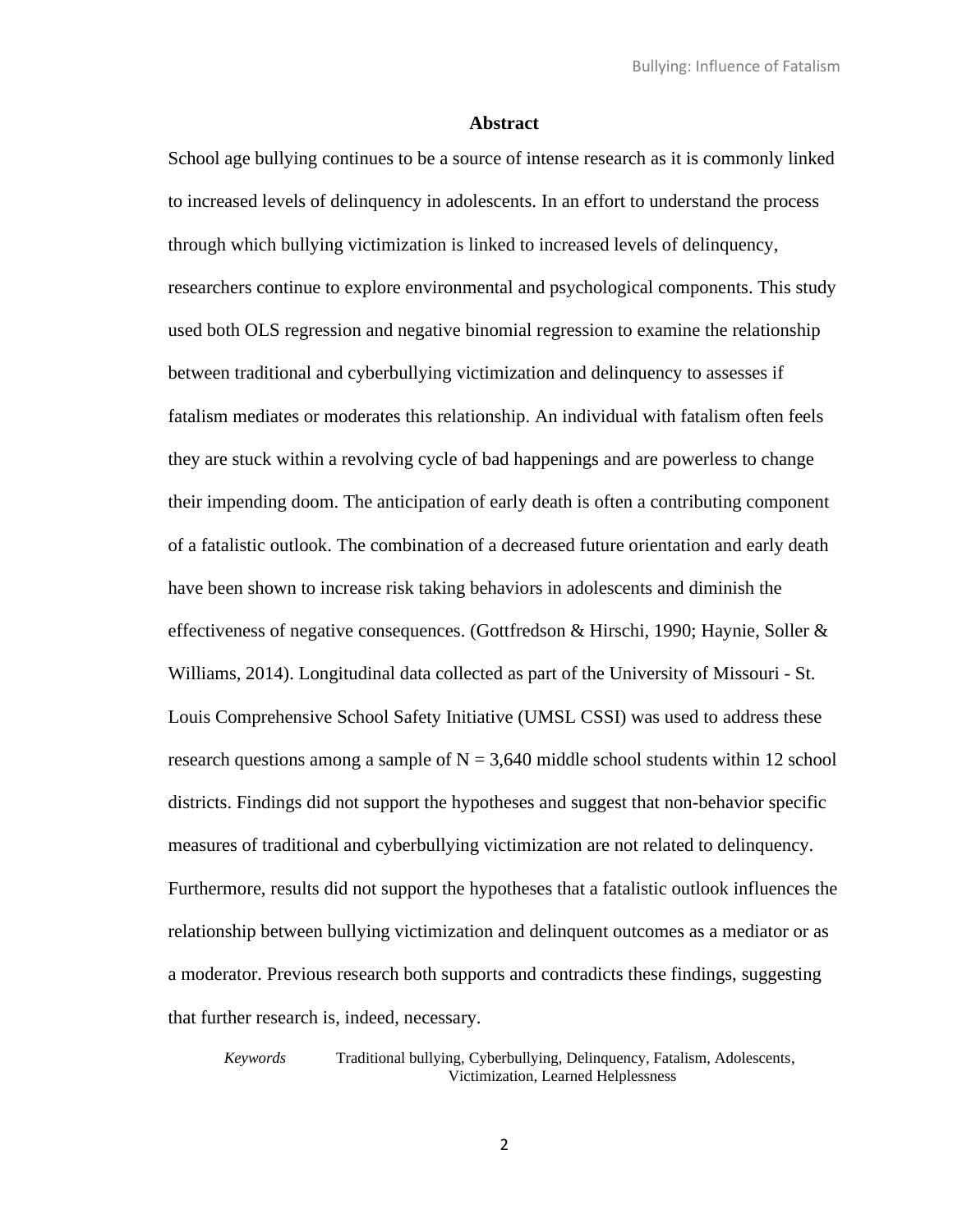#### Chapter 1 Introduction

Research, over the past three decades, has not only increased bullying awareness worldwide, but has highlighted several important factors to help us better understand the dynamic that surrounds bullying behaviors, and why victims of bullying may later choose to engage in delinquent behaviors (Wolke, Copeland, Angold & Costello, 2013). Bullying has been defined as a "systematic abuse of power," that involves intentional acts of aggression by an individual or group that is consistently recurring over time and is against a victim who is unable to defend him or herself appropriately, thereby, resulting in an imbalance of power (Olweus, 1994; Wolke et al., 2013; Menesini & Salmivalli, 2017; Jackman, Kreuze, Caceres, & Schnall, 2020).

A 2014 review of research concluded that approximately 9-25% of school-aged youth are bullied and 35% of youth are either a bullying victim or a perpetrator (Modecki, Minchin, Harbaugh, Guerra, & Runions, 2014; Menesini & Salmivalli, 2017).

Some children are more likely than others to be victimized by bullies. Children who are more likely to be bullied are those who appear weak or withdrawn, are socially awkward, shy and have few friends (Wolke et al., 2013). There is some evidence that adolescents who are routinely bullied have also been shown to engage in bullying behaviors against others, subsequently falling into the bully-victim category (Wolke et al., 2013). More generally, being bullied has been linked to an increased risk of engaging in delinquency (Agnew, 2001; Barker, Arseneault, Brendgen, Fontaine and Maughan, 2008; Jackson, Hanson, Amstadter, Saunders & Kilpatrick, 2013; Wong & Schonlau, 2013).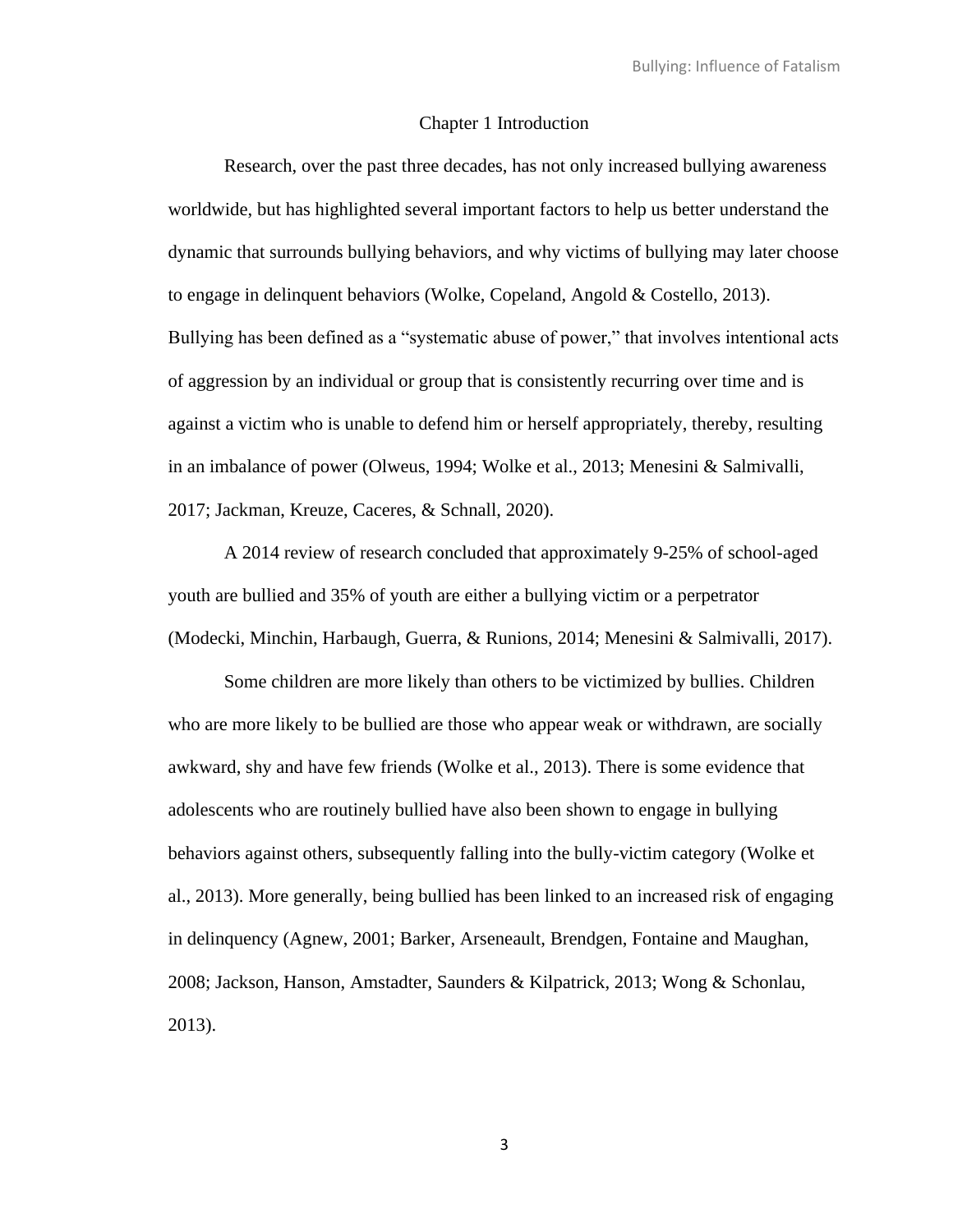Research has shown that children who are bullied are at an increased risk for physiological health deficiencies along with emotional and psychological difficulties (Wolke et al., 2013; Bender & Losel, 2011). Bullying, both direct and relational, has been identified as hindering healthy development due to the lack of peer group support and persistent negative responses from others (Olweus, 1993).

Repeat victimization, such as that which occurs with bullying, has also been associated with a decrease in future orientation (Stoddard, Zimmerman & Bauermeister, 2011). Research has found exposure to violence decreases the ability to feel optimism about future goals and opportunities (Warner & Swisher, 2014). Reduced hope or ambivalence for one's future can lead to increased feelings of early fatality or fatalism. Fatalism is the acceptance of a belief that bad happenings are inevitable, and that no matter what one tries to accomplish, they will never meet their goals, and it oftentimes encompasses the perception of early death. (Haynie, Soller & Williams, 2014; Duke, Borowsky, Pettingell, Skay, McMorris, 2011).

Studies have found that decreased optimism about future goals increases the likelihood one will engage in risky behaviors (Warner & Swisher, 2014). Findings indicate that when an adolescent feels they have no future due to the lack of opportunity or loss of hope, it greatly diminishes their fear of negative consequences for adverse actions (Haynie, Soller & Williams, 2014). Youth have been shown to be more likely to engage in delinquent behaviors if failure is an inescapable element of their future (Bolland, Lian & Formichella, 2005).

The unspoken mechanism in the above scenario is the individual's mental processing necessary to decide whether or not to engage in delinquency. This mechanism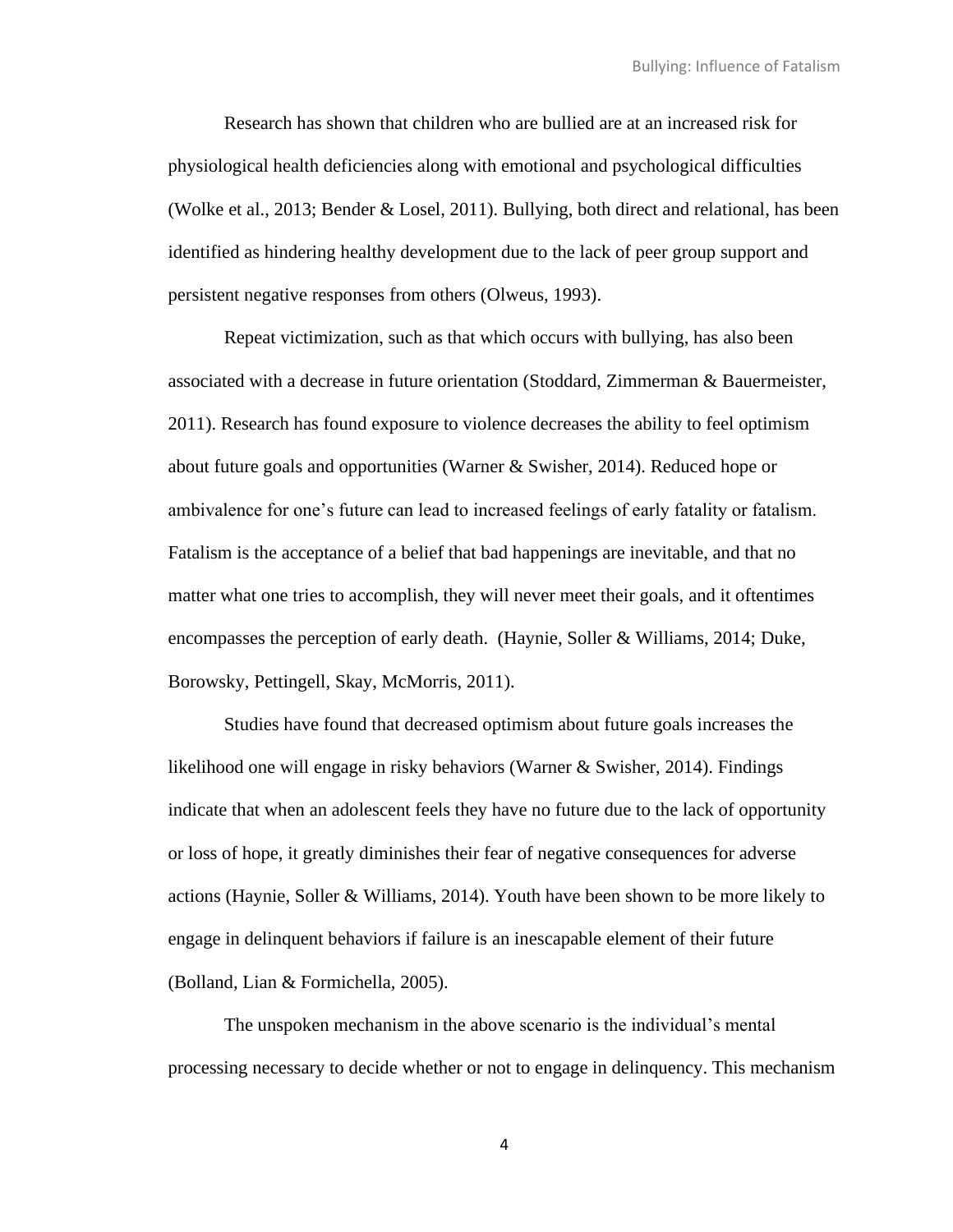directly parallels Rational Choice theory (Brezina, Tekin & Topalli, 2009; Jacobs & Cherbonneau, 2017). Individuals suffering from hopelessness, and potentially a fatalistic outlook, will often choose to engage in delinquent acts without caring about the consequences or jeopardizing future goals (Brezina et al., 2009). Rational Choice theory posits that youth will weigh the costs and benefits of committing a crime before making the choice to do so. If a youth is experiencing a diminished future outlook with little to no fear of consequences, daily instant gratification will weigh heavily as a benefit, while costs or subsequent consequences will have little to no deterring effect within the decision-making process (Gelder, Hershfield & Nordgren, 2013; Brezina et al., 2009; Jacobs & Cherbonneau, 2017).

<sup>1</sup>Research suggests that youth's perception of fatality may account for the increase in risky behavior during this stage in their development.<sup>1</sup> The choice to participate in riskier behaviors could be a confluence of feelings of one's own fatality and the current time perspective of adolescence (Haynie, Soller & Williams, 2014).

Combined, this research suggests that the relationship between bullying victimization and delinquency may be accounted for, in part, by higher levels of fatalism. Although, several studies have shown that fatalism is positively associated with an adolescent's choice to engage in criminal behavior (Haynie, Soller & Williams, 2013; Warner & Swisher, 2014; Alm, Laftman, Sandahl & Modin, 2019; Jacobs & Cherbonneau, 2017; Brezina, 2000), little research has investigated the presence and

<sup>1</sup>Adolescents have, historically, had an elevated perception of early fatality (see Fischhoff, Parker, Bruine, Downs, Palmgren, Dawes & Manske, 2000). Adolescents between the ages of 15-16 reported that they had approximately a 19% chance of dying from any cause within the next year, while 20% were convinced that they would die by age 19 or 20 (Fischhoff et al., 2000). It is important to note that mortality rates for teens are, actually, quite low with only  $0.4\%$  of youth that actually perish before their  $20<sup>th</sup>$  birthday (see Duke, et al, 2011).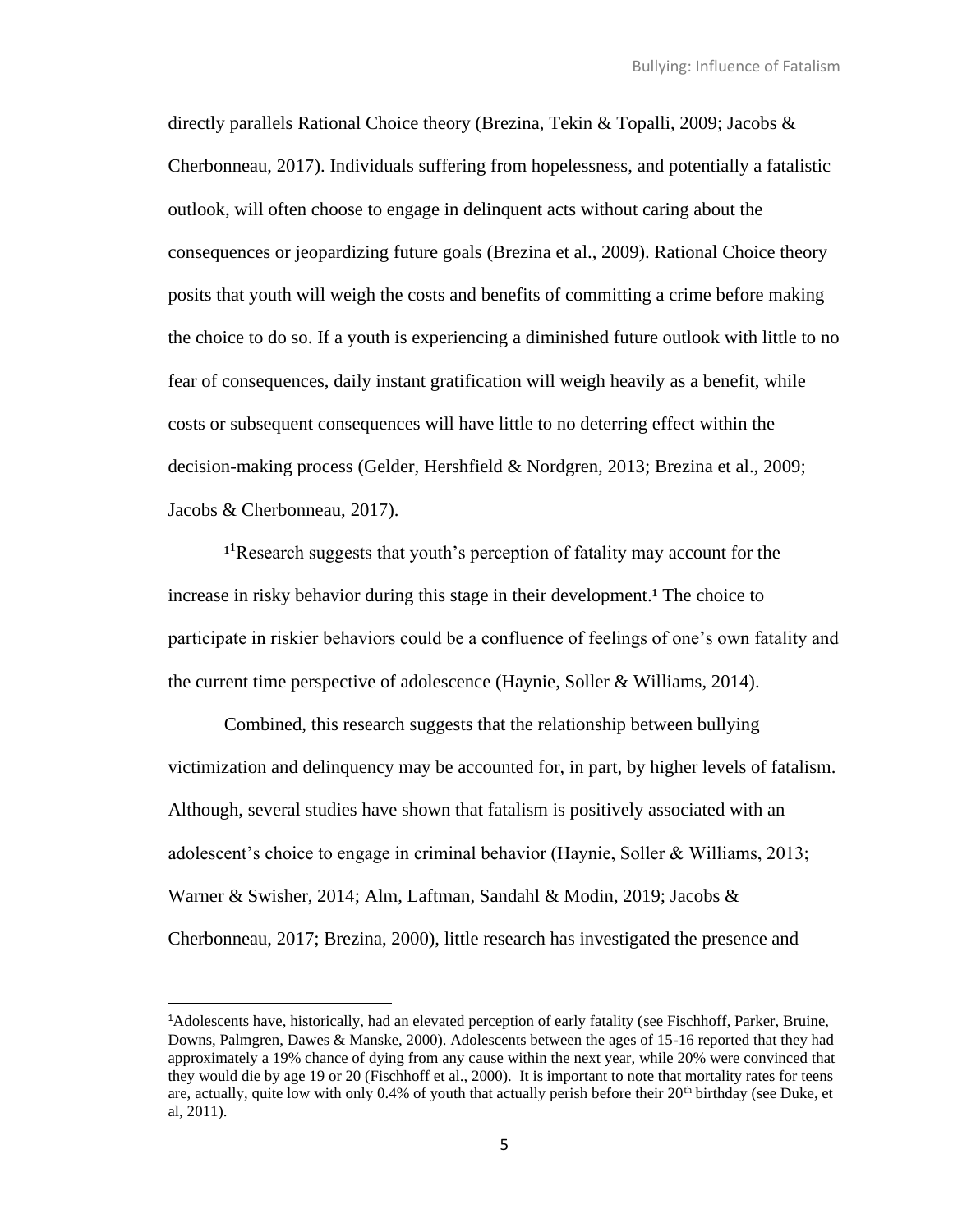importance of fatalism for shaping bullied youth's involvement in delinquency and its potential to intensify an already powerful relationship (Brezina et al., 2009; Kaufman & Widom, 1999).

This proposed study will examine the relationship between traditional bullying, cyberbullying and delinquency within a sample of middle school and high school students in St. Louis County and explore how fatalism may shape this relationship.

I hypothesize that bullied youth will have higher levels of delinquency than nonbullied youth, in part, due to increased feelings of fatalism. In addition, because youth who are high in fatalism are present oriented, fatalism is expected to amplify the relationship between bullying victimization and delinquency because it reduces inhibitions against engaging in behaviors that may have long-term negative consequences (Bolland, Lian & Formichella, 2005; Haynie, Soller & Williams, 2014; Stoddard, et al., 2011).

Although traditional bullying and cyberbullying share many similar characteristics, I do expect that results may show subtle differences between the two types. Unlike traditional bullying, cyberbullying victims are unable to escape their abuser as easily as changing their location or simply going home to a safe place. A cyberbully continues to pursue their victim through texting, calling, emailing, and when that becomes unavailable, they are able to reach their victims through social media outlets and post negative comments to be seen by all that may be online. In addition to this difference, research has found that anger mediates the relationship between cyberbullying and delinquency, but not traditional bullying (Yang, Li, Gao & Wang, 2020). Other research has shown a clear profile for trait anger in cases of cyberbullying, but a weaker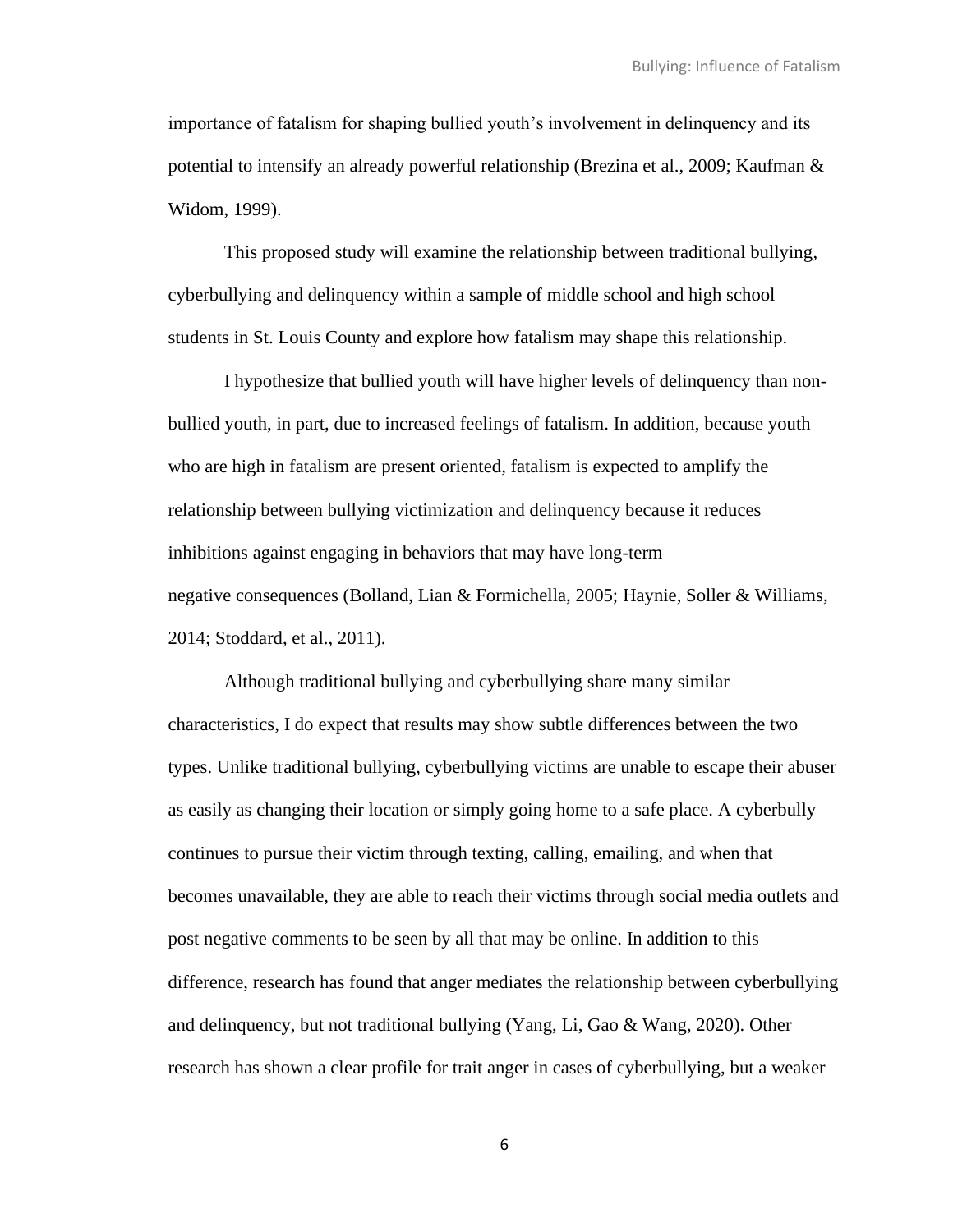association for traditional bullying (Lonigro, Schneider, Laghi, Baiocco, Pallini & Brunner, 2015). Although both types of bullying exhibit inescapable attributes, cyberbullying, may have a stronger relationship with delinquency than traditional bullying.

I will test the following hypotheses, which are depicted in Figure 1.

- 1) Adolescents who are victims of bullying will engage in higher levels of delinquency and will be more fatalistic.
- 2) Adolescents who are more fatalistic will engage in higher levels of delinquency and fatalism will mediate part of the relationship between bullying victimization and delinquency.
- 3) Fatalism will moderate the relationship between bullying victimization and offending such that adolescents who have a history of bullying and experience feelings of fatalism have a higher likelihood of delinquency than adolescents who have a history of bullying and do not experience feelings of fatalism.

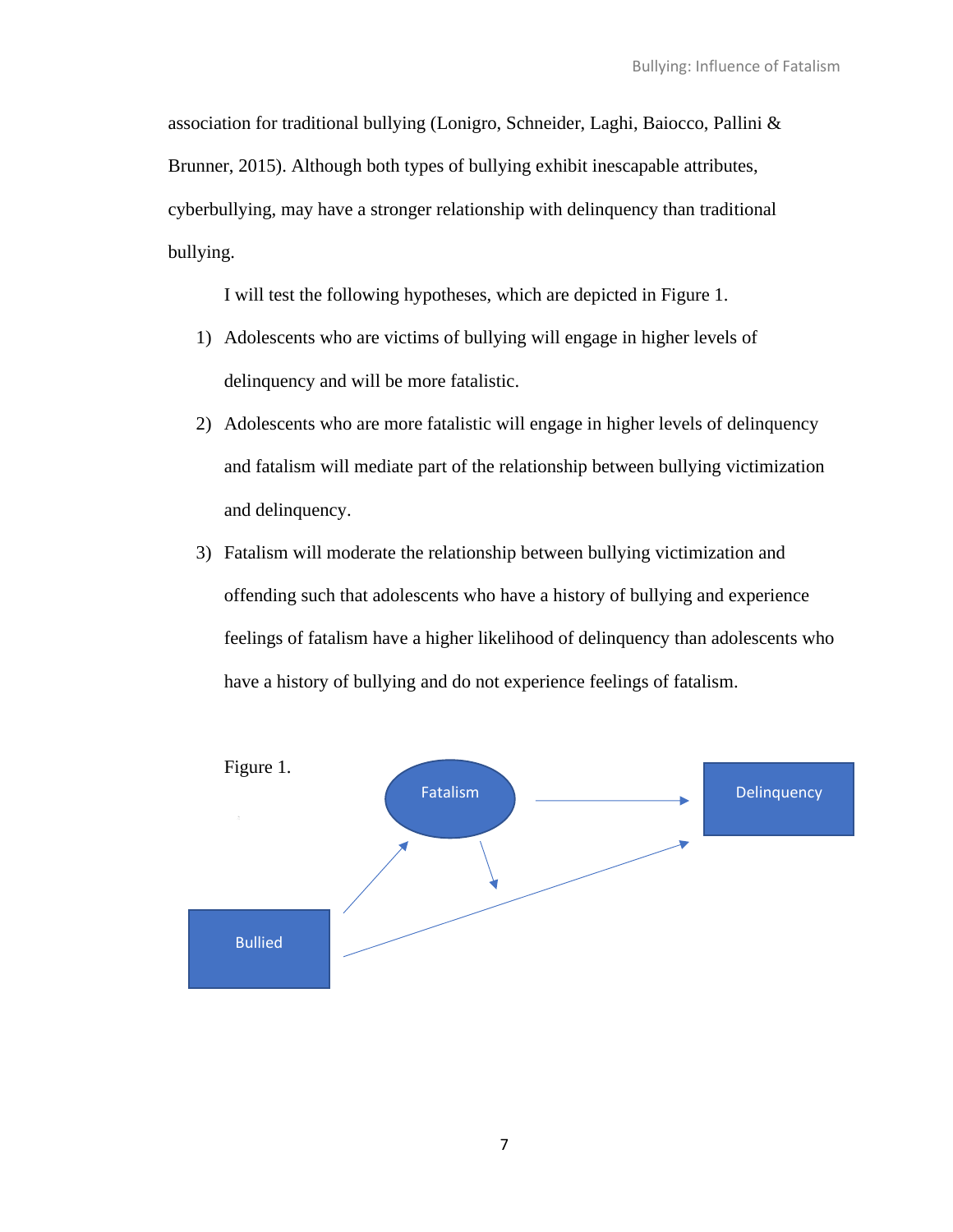These hypotheses will be tested using longitudinal data collected from approximately 3600 students across 12 middle schools, within six districts. Student participants attended the  $7<sup>th</sup>$  and  $8<sup>th</sup>$  grade when initially surveyed as part of the Comprehensive School Safety Initiative at the University of Missouri, St. Louis (UMSL, CSSI) between 2017 and 2019). Youth were followed for three years, and the first two waves of data will be used for this study.

By examining the direct and indirect effects of fatalism on delinquency, I hope to contribute to the literature on the behavioral patterns and underlying mechanisms that contribute to an adolescent's involvement in delinquency.

I believe that an awareness of how often these particular feelings are present, and how substantial their influence in the decision making process, may promote attention to possible interventions available.

#### **Chapter Two**

#### *The Link between Bullying and Offending*

"When you are a victim, the biggest thing you lose is your power" (B. Stapleton, personal communication, April 16, 2021).

Victimization is a cycle, for you can easily be a victim one day and a perpetrator the next. Being a victim of a crime has long been identified as one of the strongest correlates of delinquency. (Lauritsen & Laub, 2007; Jackson et al., 2013). Youth are at an increased risk for both victimization and offending (Pellegrini, 2002). The victimoffender overlap posits that participation in delinquency increases one's risk for personal victimization (Lauritsen & Laub, 2007), and a considerable amount of research has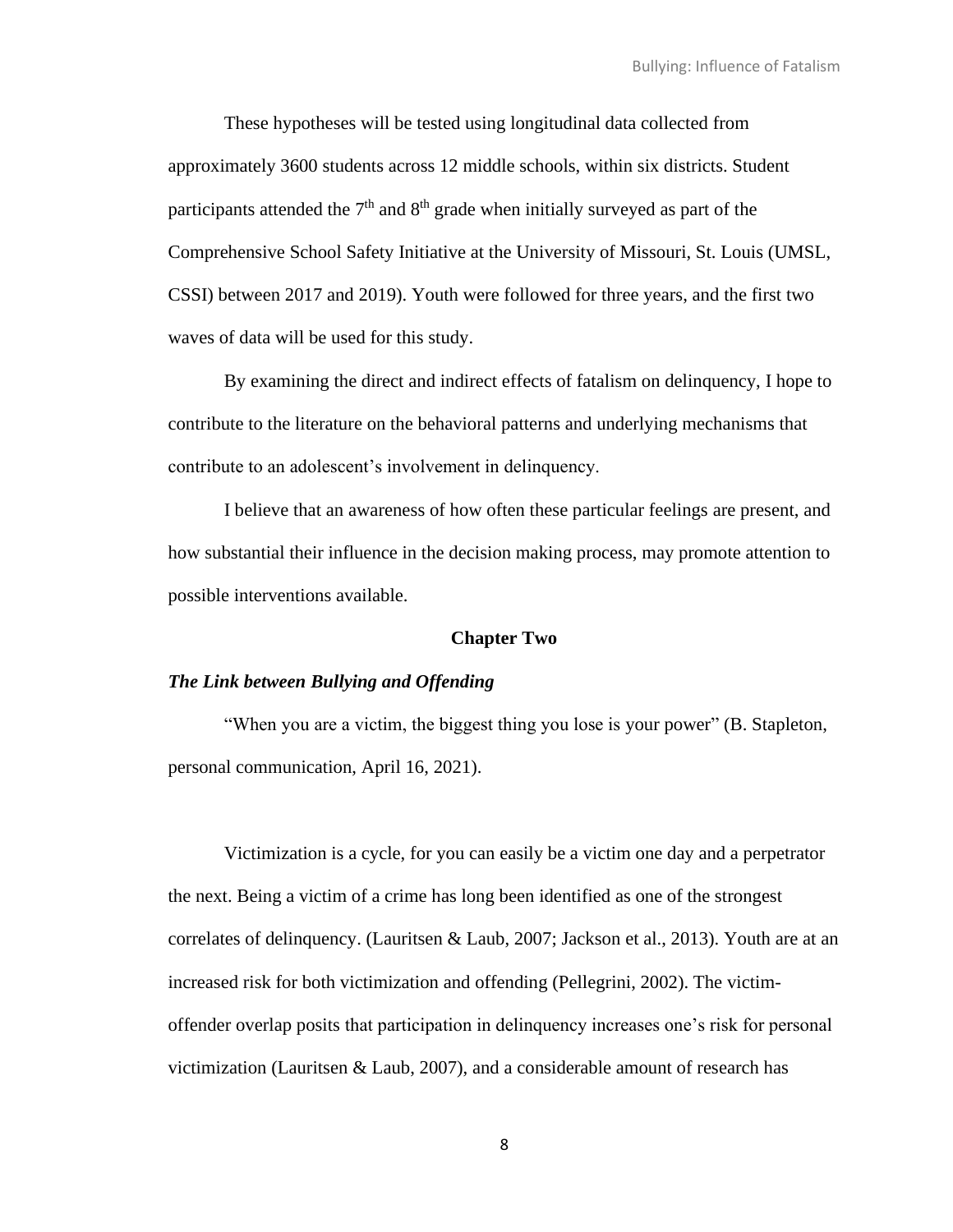focused on explaining the relationship between victimization and delinquency (Lauritsen, Sampson & Laub, 1991).

When considering the victim-offender dynamic in youth, it may be particularly important to look at bullying because some people have suggested that it may be different from the predetermined victim offender overlap (McCuddy & Esbenson, 2021; Menesini & Salmivalli, 2017). There is some question as to how the victim/offender overlap plays out because there is evidence this relationship may operate antithetically for bullying victimization (Olweus, 1994; McCuddy & Esbenson, 2021). Previous research has argued that the reason bullying victimization may not fall into the victim/offender overlap category is that it has differentiating characteristics such as intent, repeat harm, and a disparate balance of power to another individual (Olweus, 1994; McCuddy & Esbenson, 2021, Menesini & Salmivalli, 2017). This is a question that should be further explored as arguments on both sides are compelling and subsequently impact future research.

In addition, bullying, as a form of victimization, has been shown to be common among young people (Menesini & Salmivalli, 2017). Peer dynamics play a substantial role during the social development of a child (Jackson et al., 2013). Whether these dynamics are positive or negative can have a pivotal impact on the mental well-being of a child. During adolescence, youth experience an increase in peer involvement through school, neighborhood play and athletics (Bettencourt & Farrell, 2013). The transition to middle school and new peer groups can be an additional catalyst for increased peer pressure and bullying (Bettencourt  $& Farrell, 2013$ ). Furthermore, when an adolescent is bullied, it affects all aspects of their life. The bullied victim, oftentimes, will become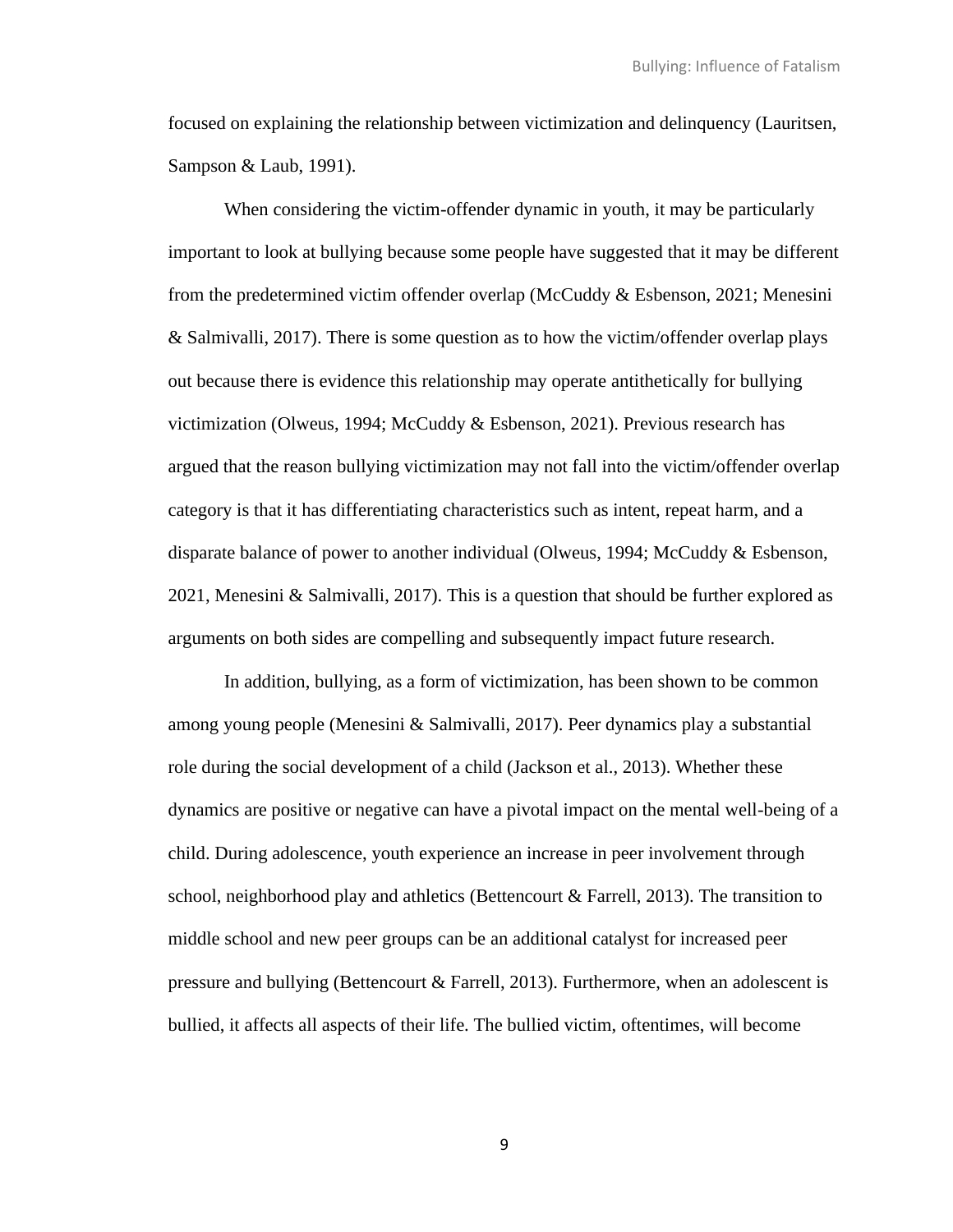withdrawn and display avoidance behaviors such as increased absenteeism, poor school performance, and an increased focus on isolation (Payne & Hutzell, 2017).

Research has examined the long-term effects of peer violent victimization, which includes bullying, on adolescent's future delinquency. Jackson and colleagues (2013) used the longitudinal National Survey of Adolescents-Replication (NSA-R) to assess risk factors and potential behavioral health outcomes based on past trauma for a sample of 3,614 (1806 males, 1808 females) adolescents between the ages of 12-17. Results showed that nearly 12.4% of adolescents in the United States experience peer violent victimization. In addition, youth who experienced interpersonal violence, including physical abuse, sexual assault, and bullying, were more likely to engage in subsequent delinquency. For example, an adolescent who was victimized by a peer was twice as likely to engage in delinquency as other youth (Jackson et al., 2013).

More recently, research has looked at traditional bullying and cyberbullying and their separate and dual link to delinquency using a longitudinal study design (McCuddy & Esbensen, 2017). Cyberbullying is an online version of peer pressure that occurs when an individual repeatedly intimidates, mistreats, or ridicules another person online by using a cell phone or other electronic device (Hinduja & Patchin, 2015). Oftentimes, there is an overlap in forms of bullying such that youth who are traditionally bullied experience online attacks as well (Hay & Meldrum, 2010). McCuddy & Esbensen (2017) examined the delinquency outcomes for youth who were cyberbullied, while also looking at the heightened dual effect of experiencing both traditional bullying and cyberbullying. They used four waves of data from the National Evaluation (2006 to 2011) of the Gang Resistance Education and Training Program (GREAT) which sampled 3,271 respondents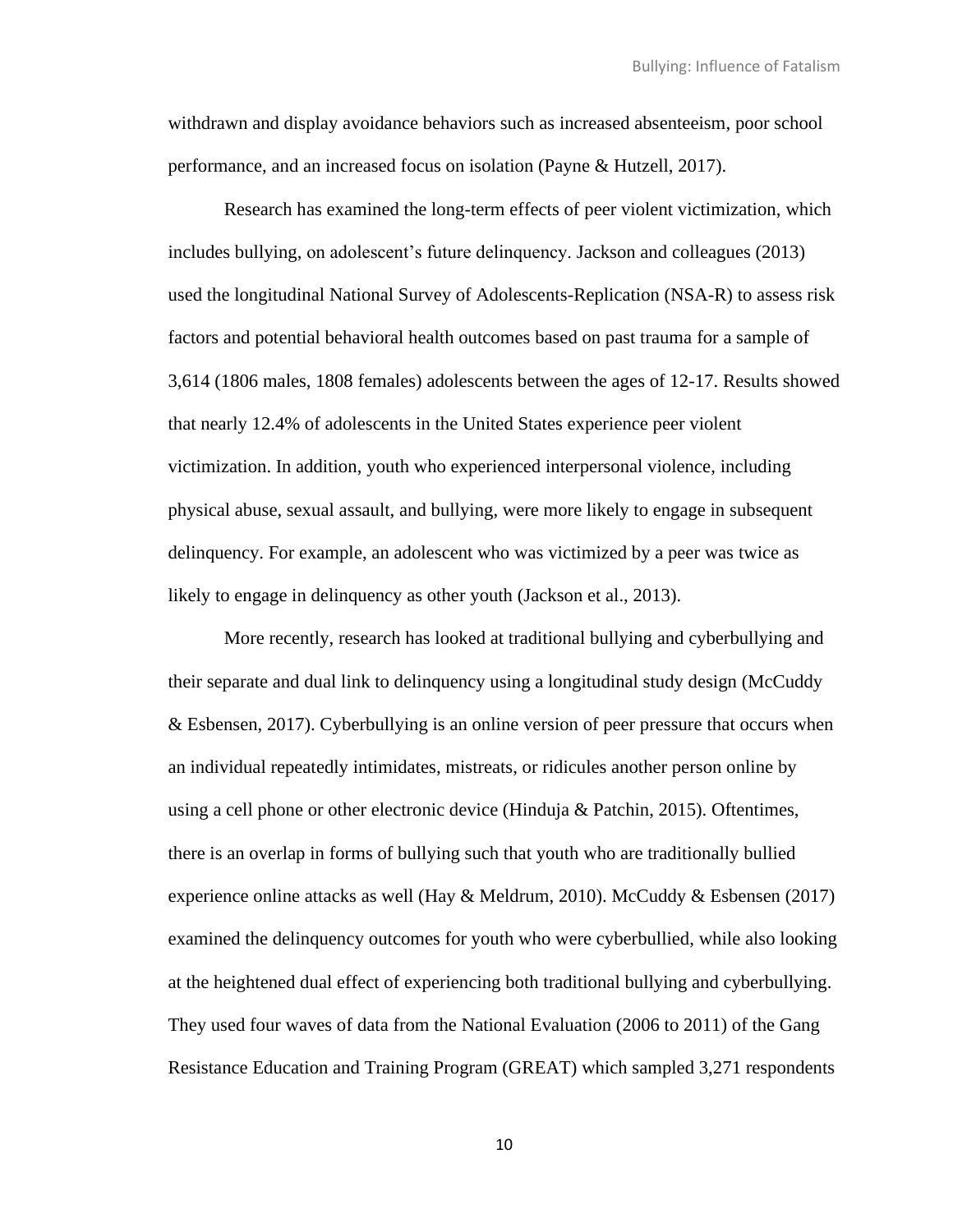across 31 middle schools. Findings indicated that the prevalence of cyberbullying remained consistent across all four waves at 13%, traditional bullying showed a decrease over time from 12% to 8%, while the prevalence of dual victimization remained steady at 6%. Outcomes showed general delinquency to remain steady while violent delinquency decreased over time and substance use increased. Results indicated a considerable overlap between both types of bullying victimization and delinquency. While 67% of youth who experienced only traditional bullying, engaged in delinquency, 80% of youth who were cyberbullied or were victims of both types of bullying engaged in delinquency. These findings suggest that the online environment, although behind the scenes and virtually unseen, is a prime foundation for increased victimization, and must be considered as harmful as traditional bullying. Cyberbullying and dual bullying victimization, show stronger effects on delinquency than traditional bullying, suggesting that future research may need to further examine this powerful dynamic (McCuddy  $\&$ Esbensen, 2017).

 Although, there is overwhelming research offering support for the victim/delinquency relationship, researchers believed that there may be multiple pathways that may lead victims to engage in delinquency (Cuevas, Finkelhor, Turner & Ormrod, 2007). In a cross-sectional study, telephone interviews were conducted with a sample of 1000 adolescents aged 10-17 using the Developmental Victimization Survey. Results identified three primary types of victims that have been shown to later engage in delinquency, delinquent-victims, who have also been called bully-victims in other research, delinquent sex/maltreatment-victims, and property delinquent-victims (Cuevas et al., 2007). Interestingly, findings showed that bully-victims consisted primarily of boys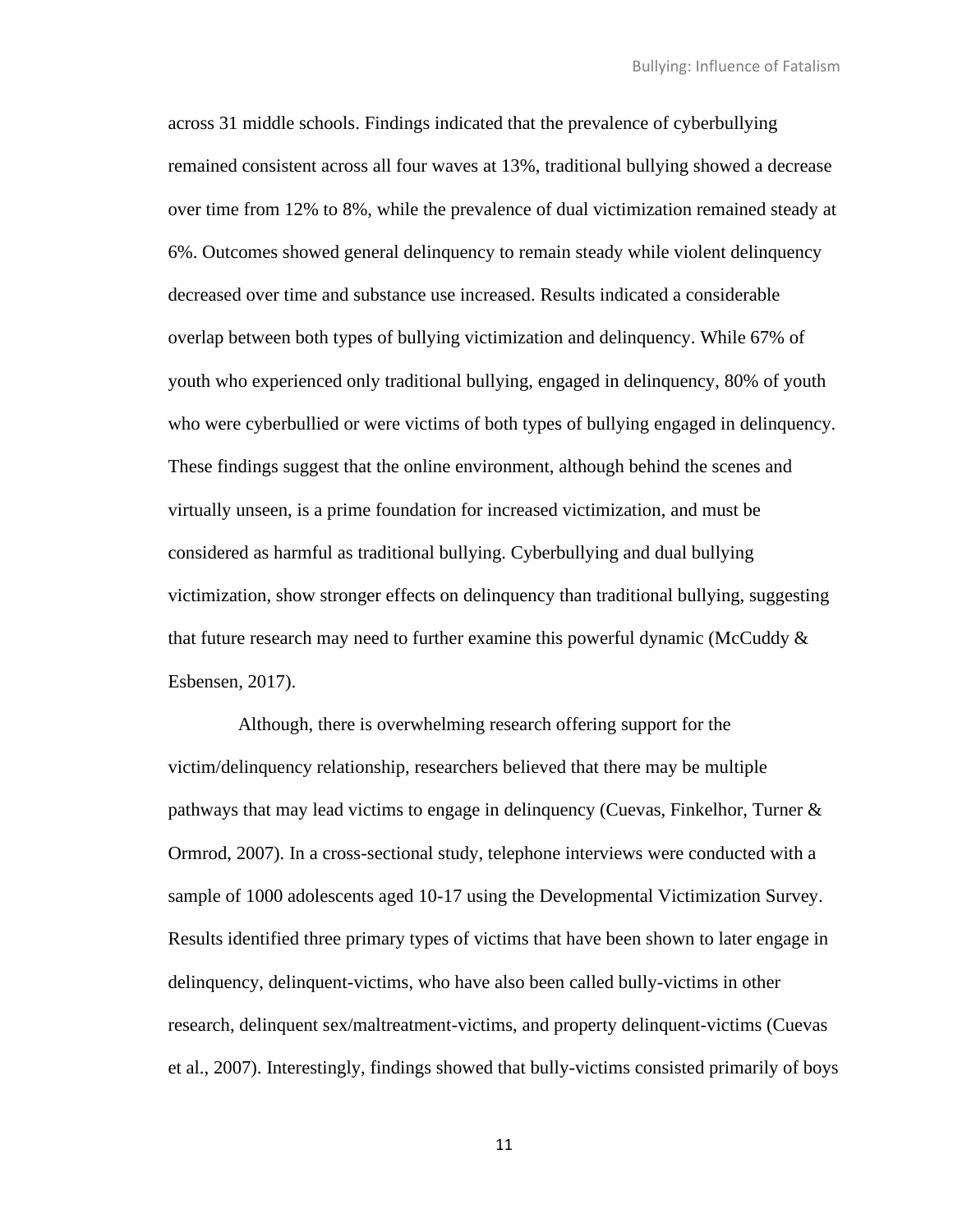with noticeably elevated levels of delinquency, victimization, anger and adversity, and tended to include emotionally and behaviorally maladjusted youth. In contrast, the delinquent sex/maltreatment-victims were primarily girls, driven to minor delinquency and substance abuse as a coping mechanism for feelings of depression, anxiety and anger. This group showed the highest rates of within-family adult perpetrators. The third group, property delinquent-victim, was shown to be predominantly boys who experienced lower rates of victimization than the other two groups, while also experiencing less depression and anger. This group had the lowest proportion of adult perpetrators. The bully-victims and the delinquent sex/maltreatment victims were shown to have higher levels of mental health problems such as depression, anxiety and a consistent state of anger, while the non-delinquent sex/maltreatment group experienced less symptomology related to depression, anxiety and anger. This reinforces that the combination of victimization and delinquency can serve as a pre-emptive marker for victims with mental health concerns. In regard to additional pathways that victimization can take to delinquency, findings suggest that it may be the level of physical violence or abuse that is key to the level of and extent of the delinquency (Cuevas et al., 2007).

In the current study, we control for victimization and do expect to see a small difference with bullying victimization having a stronger effect than general victimization due to the repetitive and inescapable nature of bullying victimization. The gender differences are interesting in that boys appear to be a more common victim of bullying and are predisposed to engaging in delinquency that involves victimization with anger and aggression, while the girls, victims of sexual maltreatment, also turn to delinquency, however, it is in the form of substance abuse as a coping mechanism. Both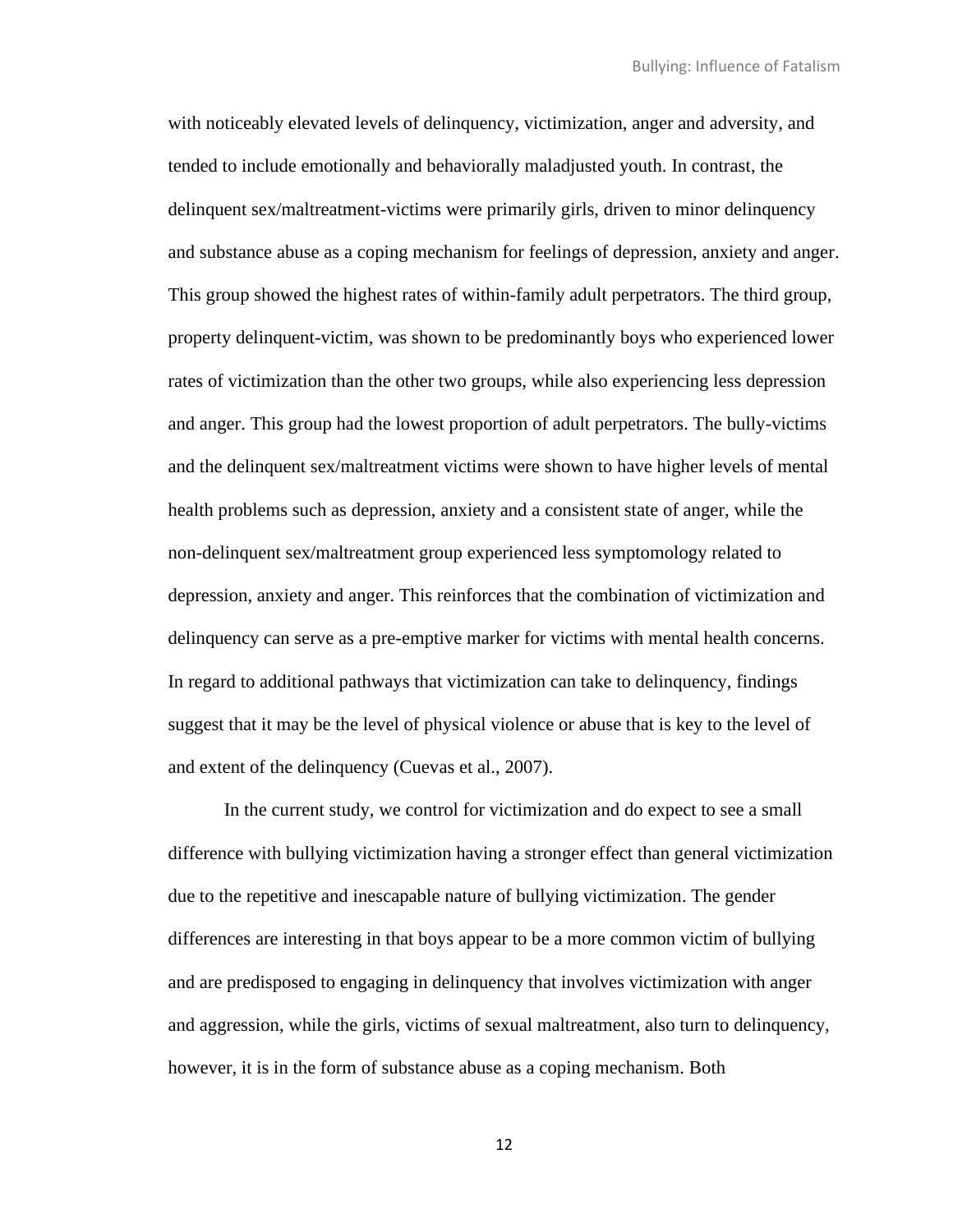aforementioned types of victimization are quite personal in nature and were shown to have more negative health outcomes compared with the third type of property-crime victimization and highlights the lesser effects on the victim when the crime is a property crime as opposed to a personal crime (Cuevas et al., 2007). Jackson et al., (2018) highlights the importance of interpersonal violence as a predictor of delinquency. This included peer victimization, such as bullying, physical abuse and sexual assault. Findings indicated a higher likelihood of negative behavioral health outcomes. Given the above studies and others like them, I expect that bullying will show a greater effect than general victimization within the current study due to its incessant and personal level of attack rendering the victim powerless to escape or improve their situation (Jackson et al., 2018; Cuevas et al., 2007).

Other recent research has looked at whether bullied or cyberbullied youth may be at a higher risk for delinquency when negative emotions are present, such as anger or frustration (Lee, Patchin, Hinduja & Dischinger, 2020). Drawing on General Strain Theory, Lee and colleagues (2020) assessed whether negative emotions, resulting from victimization, such as anger or frustration, account for the relationship between being a victim of bullying or cyberbullying and subsequent delinquency. Bullying and cyberbullying may generate a heightened negative affect as it is often repeat assault, whether physical, verbal or online. (Agnew, 2001, McCuddy & Esbensen, 2017). They found that victims of bullying or cyberbullying were more likely to participate in delinquent behavior, as were, victims who experienced negative emotions that result from this experience. However, results also indicated that bullying victimization has a stronger effect on delinquency than the negative emotions that derive as a result. In other words,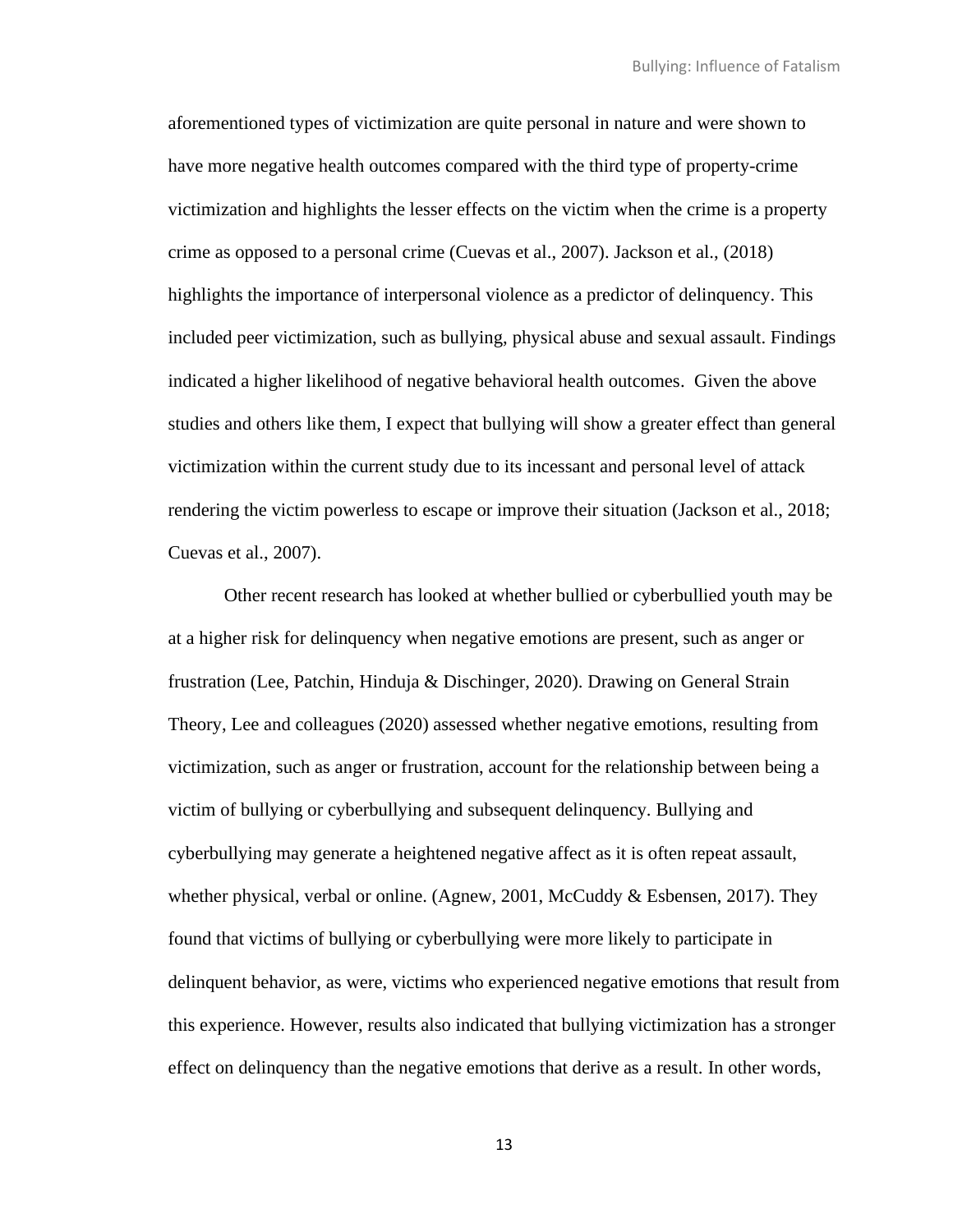youth, who were victims of bullying, were more likely to participate in delinquent behaviors whether or not negative emotions were present.

General Strain Theory (GST) argues that daily life stressors or strain can increase one's likelihood of experiencing negative emotions such as anger and frustration. Oftentimes, individuals that struggle with these feelings have been shown to seek illegal means to alleviate the daily pressure of these negative emotions. General Strain Theory suggests bullying will be linked to delinquency and negative emotions could be the mechanism (Moon, Morash, McCluskey, & Hwang, 2009; Ganem, 2010; Wang & Jiang, 2021; Glassner & Cho, 2018).

Glassner & Cho (2018) looked at data from the National Longitudinal Survey of Youth, 1997,  $(n = 2,423)$ . Youth responses were analyzed to explore possible indicators of negative emotions and diminished mood as a result of childhood bullying. This study did not differentiate between traditional bullying and cyberbullying but refers to all types of bullying as "childhood bullying" (Glassner & Cho, 2018). Agnew (1997, 2001) has previously found that adolescents victimized by their peers, such as bullying, experience a heightened sense of strain that often leads to deviant behaviors as a coping mechanism and can result in disparate emotional states. Additional past research clearly implicates negative emotions as a substantial threat to an adolescent's long term emotional and psychological health as a result of bullying victimization (Wang & Jiang, 2021; Glassner & Cho, 2018). Researchers Hay and Meldrum (2010) found that bullying victimization was related to self-destructive behaviors including suicidal ideation. Negative emotions were found to partially mediate these relationships.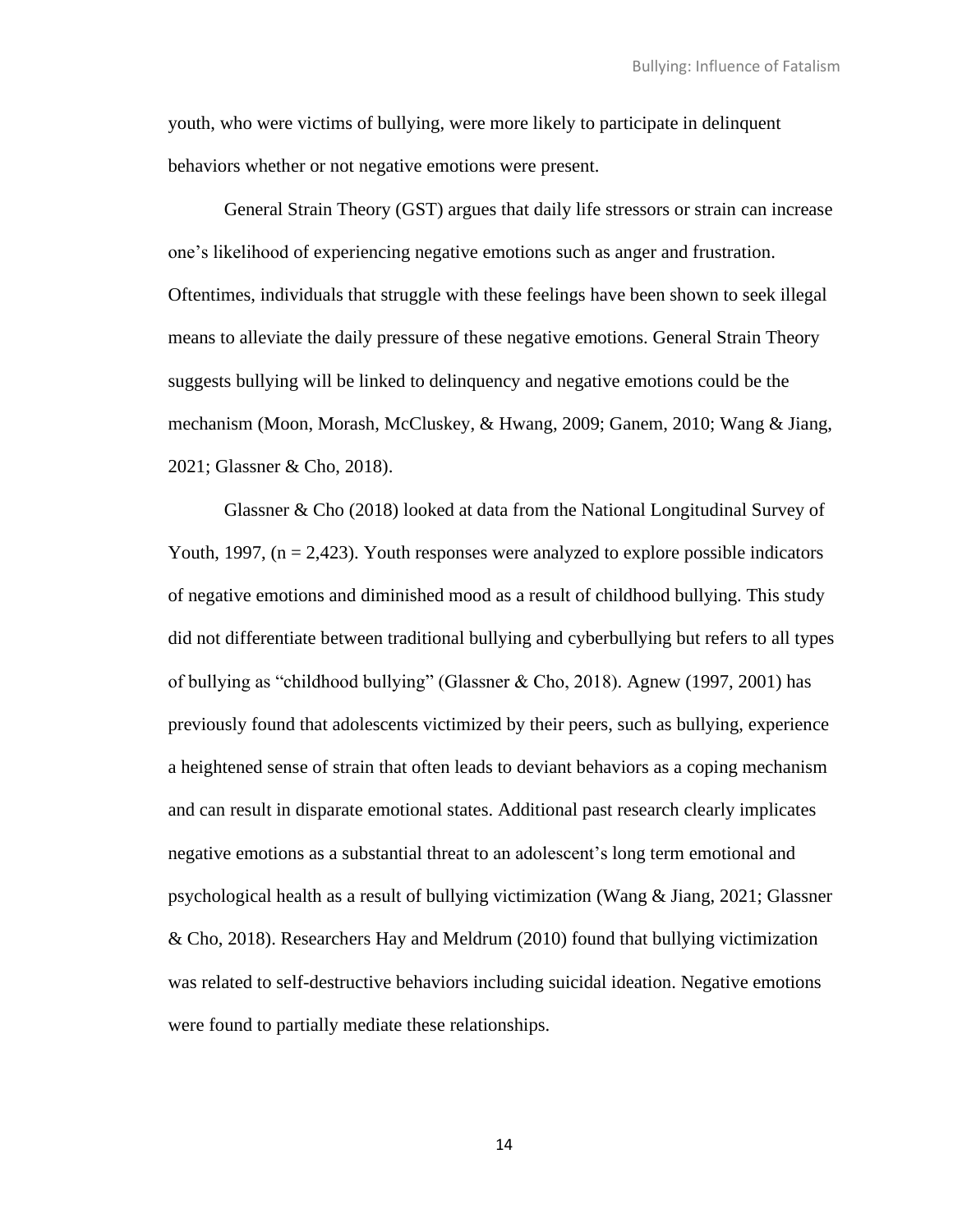Fatalism can be considered a negative emotional response. It should mediate the relationship between bullying and delinquency. To the extent that fatalism shapes how one copes with strain, it should moderate the effect of bullying on delinquency.

Another study examined these outcomes using propensity score matching to determine the level of impact that bullying could have on a spectrum of delinquent outcomes (Wong & Schonlau, 2013). Wong & Schonlau (2013) used longitudinal data from the National Longitudinal Survey of Youth 1997 (NLSY97) to compare delinquent outcomes over a 6-year span for participants with and without bullying victimization experiences prior to their  $12<sup>th</sup>$  birthday. Results indicated that out of a sample of 8,833 youth, 19% ( $n = 1,713$ ) reported being victimized prior to the age of 12. Results further showed that 38% of bullied adolescents reported committing assault, while 24% of nonbullied adolescents reported assault behaviors (Wong & Schonlau, 2013). There is a significant association between delinquency and bullying within multiple measures of delinquency such as, vandalism, theft, property crimes and assault, etc. Furthermore, Wong and Schonlau (2013) found all the outcome variables, such as the few mentioned above, to be significant in regression models, while the propensity score model, which might better account for existing differences between bullied and non-bullied youth, found 4 outcome variables to be significant, highlighting existing differences between bullied and non-bullied youth might explain some of the differences in delinquency.

In summary, across decades of research, study findings consistently point to a relationship between bullying and delinquency and emphasize the prevalence of bullying. (Wong & Schonlau, 2013iI; Menesini & Salmivalli, 2017; Jackson et al., 2013; Esbensen & Carson, 2009). Oftentimes, youth are told to toughen up or that surviving playground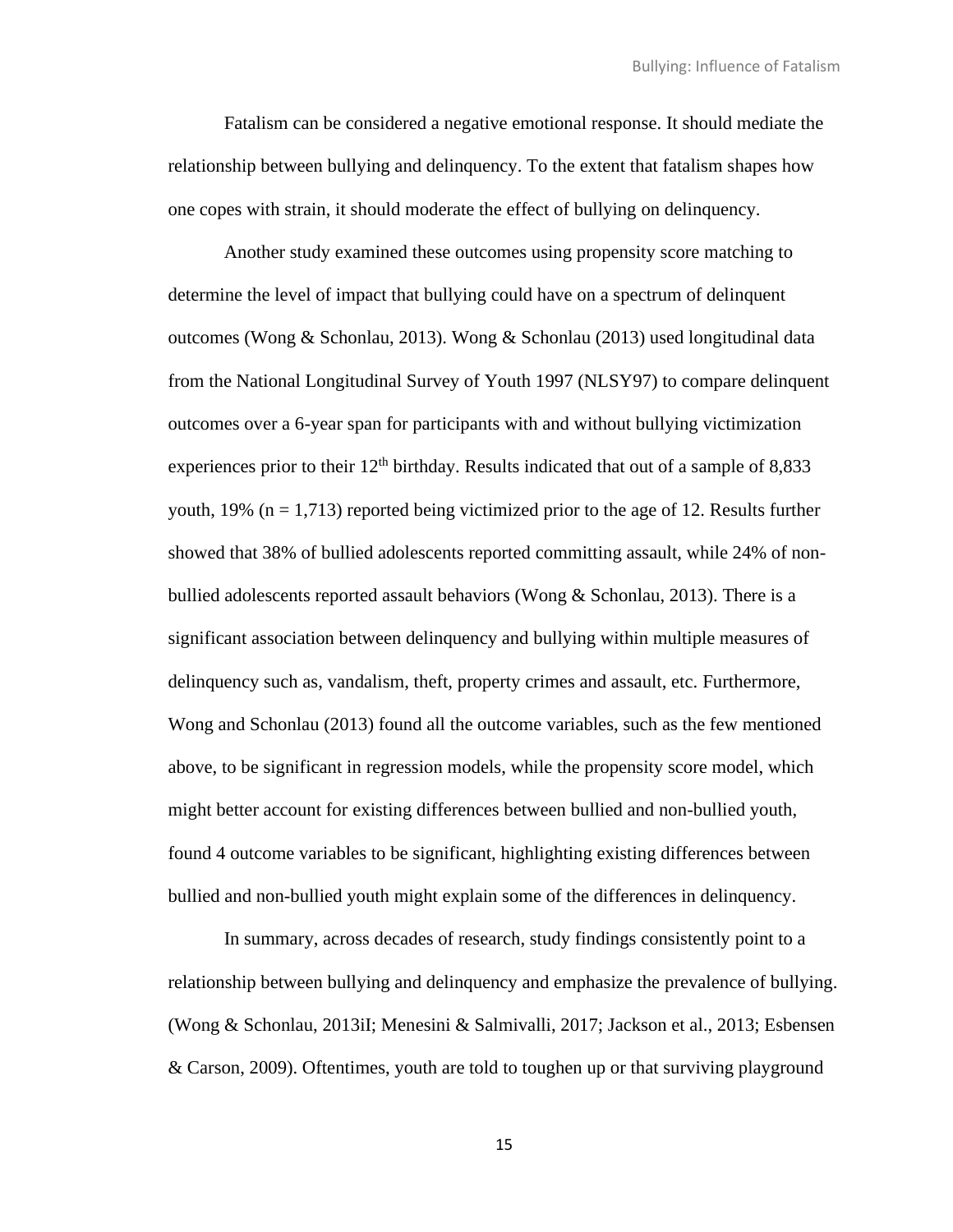bullying will make you strong, but research has shown that there can be several lifealtering negative outcomes, including increased risk of involvement in delinquency, that result from being bullied (Wong & Schonlau, 2013). As the next section describes, fatalism (and related orientations) is another negative outcome that has been linked to bullying and other forms of victimization. Moreover, there is some evidence that fatalism can account for some of the relationship between bullying victimization and delinquency. The next section first describes how exposure to bullying and similar repeated adverse experiences can lead to fatalism. It then discusses the link between fatalism and delinquency.

#### *The Link between Bullying and Fatalism*

Fatalism is a dark lens through which one views the world. Hope is removed from future thoughts of improving life circumstances, consequences offer no deterrence from deviant behavior, and instant gratification becomes an everyday way of life (Gelder, Hershfield & Nordgren, 2013). Oftentimes, fatalistic adolescents do not see themselves living past the age of 19 (Duke, et al, 2011). Fatalism is often an outcome for youth who experience frequent and systematic exposure to negative stimuli, such as bullying (Navarro, Yubero & Larranaga, 2018).

The literature on fatalism can be confusing because this term is often used interchangeably with hopelessness and learned helplessness, which are interconnected concepts (Palker-Correll & Marcus, 2004; Jamieson & Romer, 2008; Trejnowska, Goodall, Rush, Ellison & McVittie, 2020). In an effort to bring together a better understanding of these terms, and how they may be associated with fatalism, I would like to highlight some similarities, but also some fundamental differences. Fatalism is a belief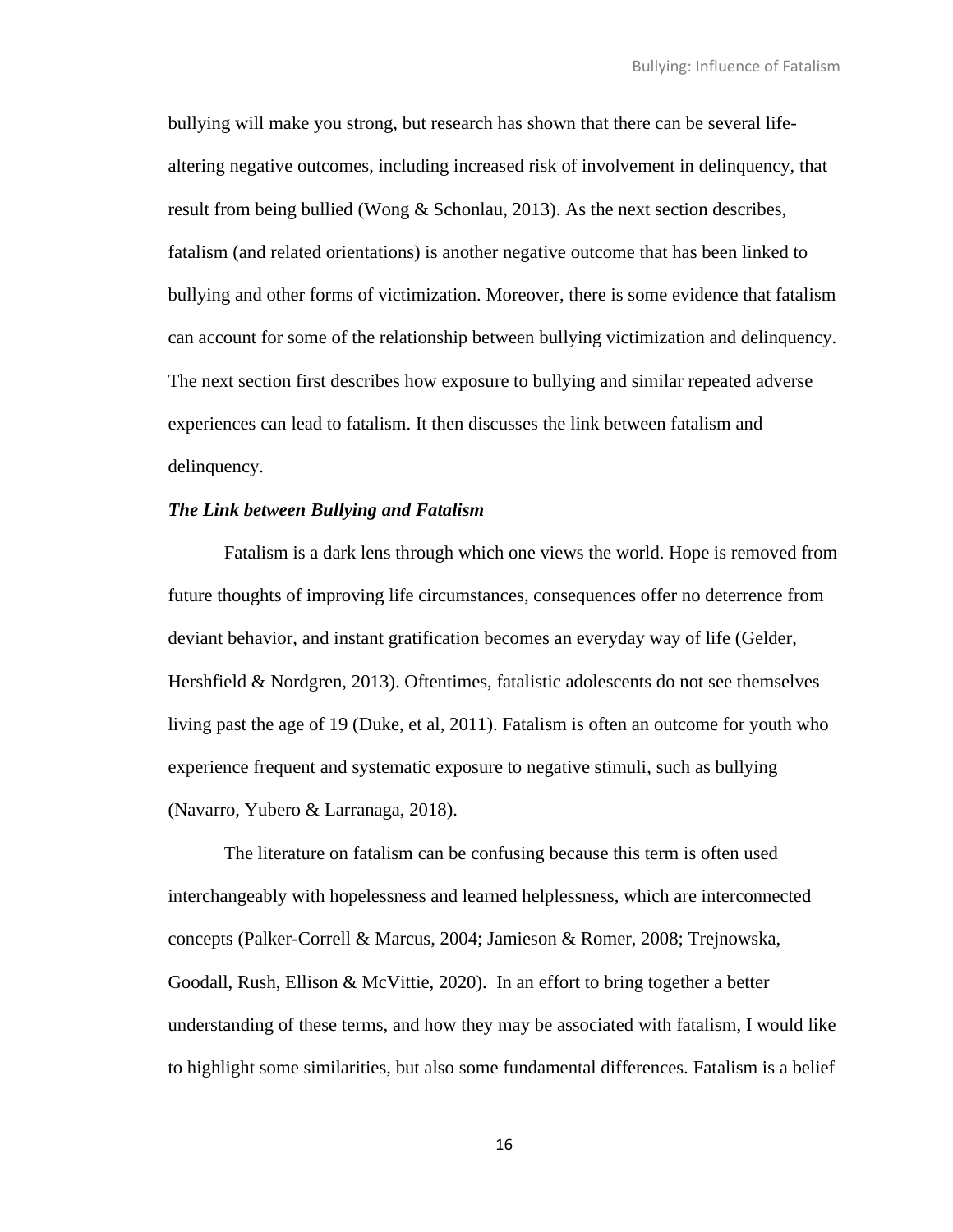that bad happenings are inevitable, and that no matter what one tries to accomplish, they will never meet their goals. Individuals, who are fatalistic, often perceive they will have an early death. (Haynie, Soller & Williams, 2014; (Duke et al., 2011). In comparison, hopelessness is perceiving that you have no control over future events and expecting that future events will turn out badly (Carson, Butcher & Mineka, 2000, p.239). "Hope" has also been shown to be a predictor of fatalism (Cidade, Moura, Nepomuceno, Ximenes & Sarriera, 2016). This would suggest that feelings, or the state, of hopelessness may be the road leading to fatalism with fatalism being the outcome or ultimate cultivation of hopeless events (Cidade, et al, 2016). Hopelessness and fatalism conjointly share similarities with learned helplessness (LH), which is defined as a behavioral response by one who has been subjected to an inescapable, repetitive negative stimuli that is consistently beyond their control, and leaves one feeling powerless that nothing they do will matter or change the outcome (Seligman, 1972, Hiroto and Seligman, 1975). However, learned helplessness differs in that it evolved from a more physiological inception (Seligman, 1972).

Research on LH provides a physiological explanation for why bullying should be positively related to fatalism. Seligman (1972) originally looked at the concept of LH to better understand how uncontrollable, repeat trauma, such as being bullied, could affect behavioral and psychological well-being. Seligman's (1972) research perspective was that it is the lack of control in traumatic events that may lead to one becoming inactive or indifferent in the face of a threat.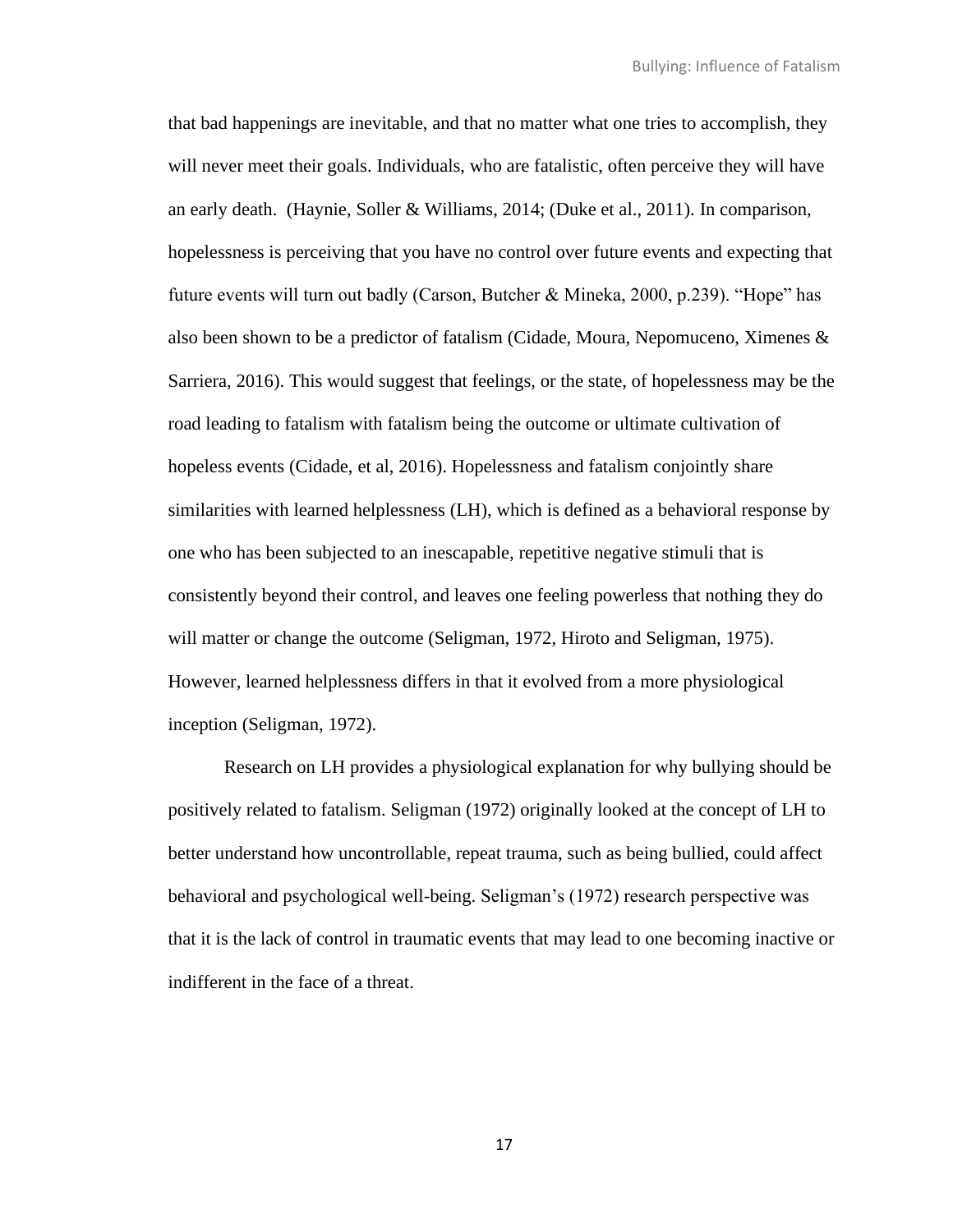<sup>2</sup>LH is a behavioral response by one who has been subjected to an inescapable, repetitive negative stimuli that is consistently beyond their control and leaves one feeling powerless and believing that nothing they do will matter or change the outcome (Seligman, 1972, Hiroto and Seligman, 1975). Inescapable callous events conferred to animals or to humans can result in extensive interference with subsequent conducive behavioral learning (Hiroto, 1974; Overmier and Seligman, 1967; Seligman and Maier, 1967). These findings would suggest a strong physiological component to the fatalistic behaviors of victims who are faced with an inescapable situation and repeatedly bullied both at school and/or online.

There has not been an abundance of research examining the link between bullying and fatalism, but a recent study examined the relationship between cyberbullying and fatalism (Navarro, Yubero and Larranaga, 2018). Cyberbullying is an especially intense form of bullying. While an adolescent can often leave school or change their environment in an effort to shield themselves from traditional bullying, cyberbullying, occurs via text messaging, photos, and social media outlets, thereby, tethering the victim to their aggressor for as long as the victim uses their electronics and social media (Navarro, Yubero and Larranaga, 2018; McCuddy and Esbensen, 2017). Navarro, Yubero and Larranaga (2018) sampled 643 adolescents from Spain across grades 7 through 10 and found that fatalism was positively associated with cyberbullying.

<sup>&</sup>lt;sup>2</sup> This research used a shuttle box that was divided into two sections by an adjustable barrier. A dog was placed on one side where the shocks would take place, however, if he jumped the barrier, he could escape shock. This was called a 'naïve' dog as it took time and several tries before the dog was able to escape shock, altogether, by jumping the barrier almost immediately after entering the shuttle box. In contrast, what Seligman called a 'typical' dog was one that had been given uncontrollable shocks from the beginning and before any avoidance training had been conducted (see Seligman (1972). This dog would quietly lay down and whine until the shocks would subside, as opposed to trying to jump the barrier, and escape the repeated shocks. The typical dog appeared to give up and accept its predetermined fate without a fight (see Seligman, 1972). This paradox was subsequently termed, "Learned Helplessness."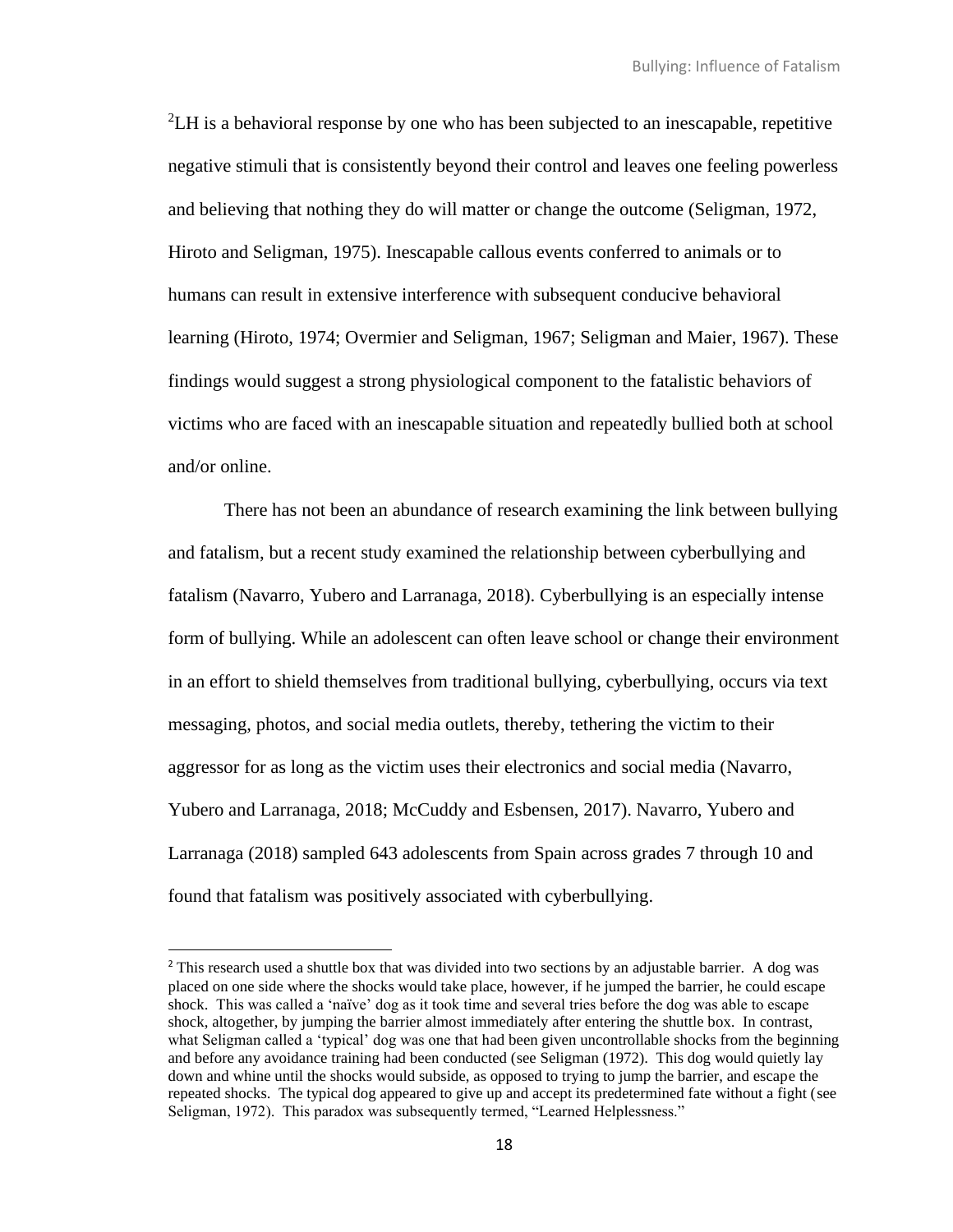Additional support for a link between bullying and fatalism comes from research on psychological control, which is defined as the parental manipulation of a child's psychological and emotional environment by chronically invasive and belligerent behaviors toward the child meant to reduce their own sense of validity and importance (Filippello, Sorrenti, Buzzai and Costa, 2015).

Although, research has yet to classify bullying behaviors as a form of psychological control, such an argument could be made. Filippello and colleagues (2015) examined perceived parental psychological control and LH, and whether this relationship is mediated by school self-efficacy.

They focused on school self-efficacy because the likelihood of finding children who display LH behaviors within classrooms across the country is quite high (Filippello et al., 2015). This study included 186 adolescents ranging in age from 14-18 (103 males, 83 females). Findings indicated a statistically significant negative correlation between psychological control and academic competence. Findings further showed that perceived psychological control correlated with low self-esteem, and with a robust day-to-day vacillation in self-efficacy, while self-efficacy was negatively associated with LH (Filippello et al., 2015). These findings would suggest that during this important development period, increased psychological control lowers an adolescent's feelings of competence and increases their perceived inability to control their circumstances. The psychological control serves as a repetitive aversive event that the adolescent must inescapably endure. This adolescent often views school as overwhelming and may adopt the fatalistic viewpoint that they will never succeed in school no matter what they do (Filippello et al., 2015). Although, this research is specific to parental psychological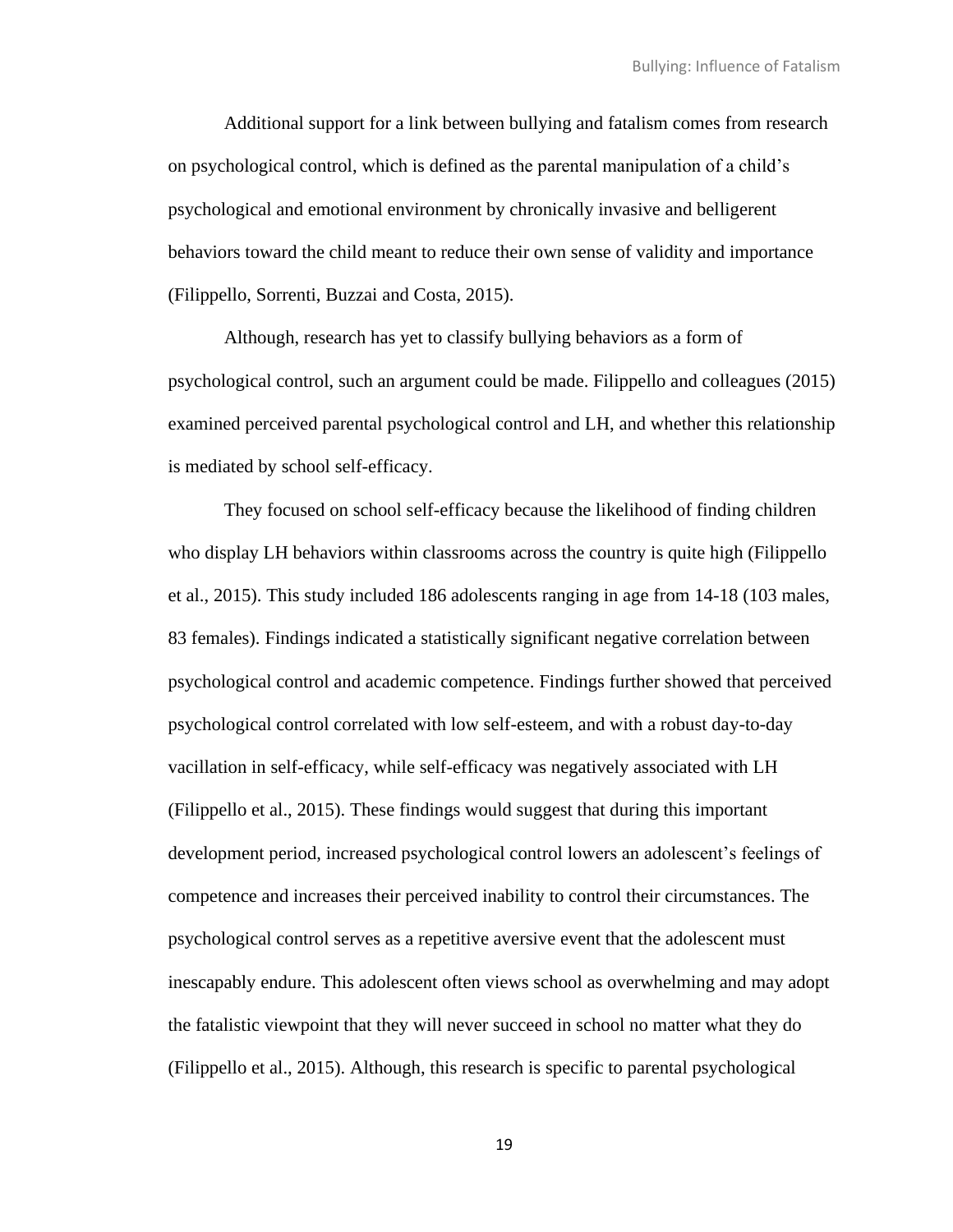control, psychological control is similar to bullying in several respects, (e.g. exerting control over another person) and both types of experiences are linked to similar negative outcomes, including low self-esteem, decreased academic success, feelings of hopelessness with a loss of power that may lead to low motivation for future goals (Alm et al., 2019; Boland, Lian & Formichella, 2005; Cidade et al., 2016).

# *Fatalism and Delinquency*

As described above, research suggests that bullying and other types of repeat victimization may lead to fatalism. Although research is limited and often indirect, some studies suggest that fatalism may increase participation in delinquency or mediate the victimization-delinquency relationship. For example, research by Brezina (2000) suggests that fatalism may mediate the relationship between authoritative control and delinquency. Specifically, authoritative control may lead to fatalistic views, thereby, generating negative outcomes as youth use this fatalistic view to justify exerting their personal independence through delinquent behavior. Brezina (2000) argues that delinquency may serve as a strategy that enables youth to regain the perception of personal control in an attempt to avoid negative outcomes associated with feelings of powerlessness. He examined these relationships using three waves of longitudinal data from the Youth in Transition (YIT) survey, which sampled 2,213 male adolescents. Specifically, he tested three hypotheses. (1) Adult control on a youth's need for independence may lead to feelings of fatalism in youth. (2) Fatalistic views contribute to delinquency and (3) Juvenile delinquency allows adolescents to exert their independence in an attempt to mitigate their feelings of fatalism. Findings indicated statistically significant support for hypothesis (1) in that adult control can lead to feelings of fatalism in youth. Statistically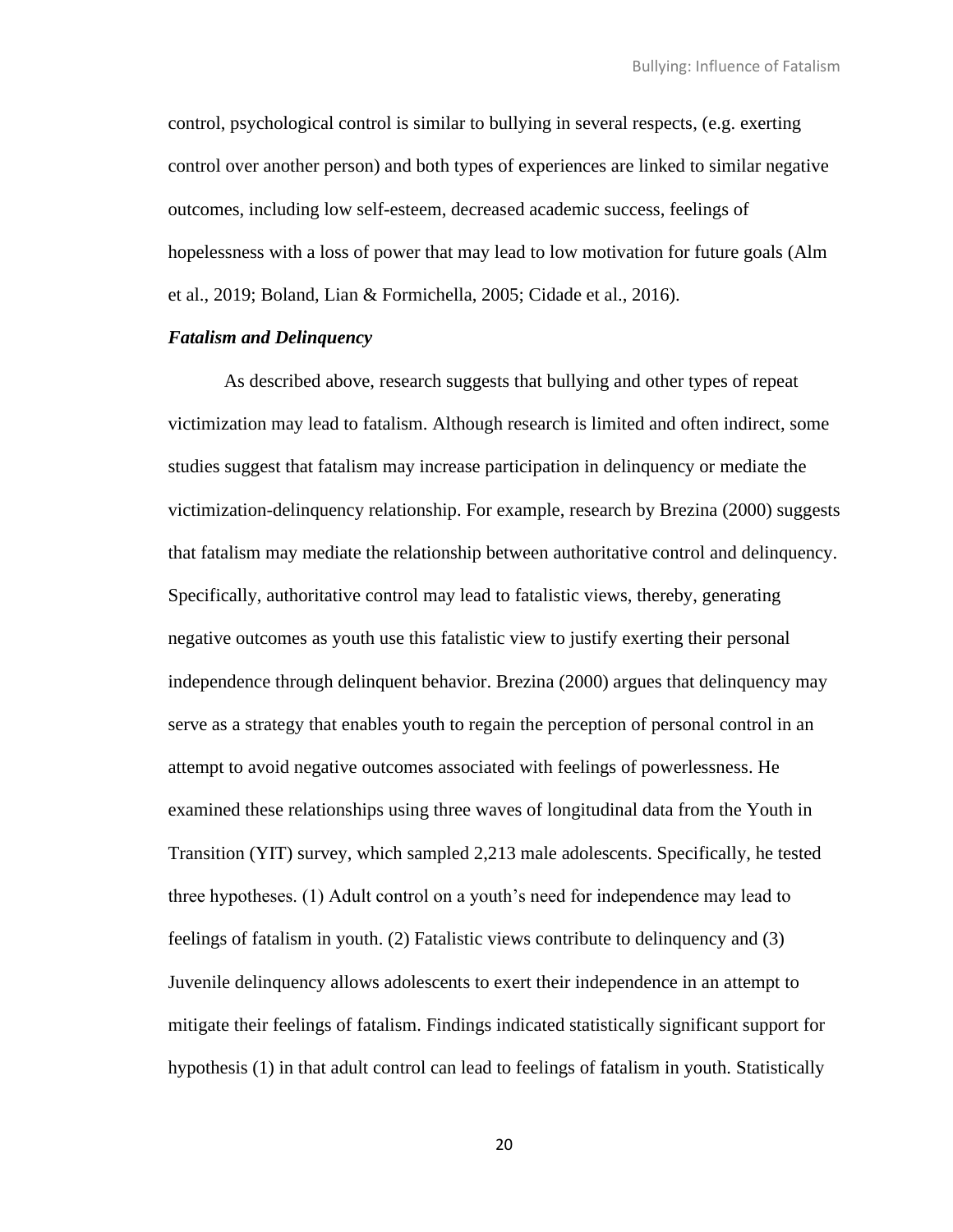significant support was also found for both hypotheses (2) and (3). Fatalism is statistically significantly related to delinquency and its effect is mediated by anger, offering further empirical support that youth engage in delinquency to relieve their feelings of fatalism, and take back their perception of power. Thus, Brezina's (2000) findings suggest a link among loss of power, fatalism and delinquency.

Youth who are presented with repeat negative stimuli, such as physical, verbal, and online bullying, will begin to search for behavioral coping mechanisms in an attempt to evade or lessen distressing events and threatening environments (Navarro, Yubero & Larranaga, 2018). Oftentimes, these coping mechanisms result in diminishing the youth's present situation, such as missed school and subsequent failing grades, or diminished feelings of self-worth and an increase in behaviors of self-harm. Much like being bullied, fatalism is also comprised of a sense of powerlessness, an inescapable set of negative circumstances, and the inability to improve one's present and future affairs (Navarro, Yubero & Larranaga, 2018). Interestingly, past research has identified, a type of structural fatalism that can often come from feeling powerless due to the current social structures within our society, such as slavery, and has been suggested that fatalism may exist as a cognitive orientation (Acevedo, 2005).

Other research has focused, specifically, on one component of fatalism: expectation of an early death. Wolff, Intravia, Baglivio & Piquero (2020) examined whether adopting street code values contributed to an adolescent's expectation of early death. This research draws on Anderson's (1994, 1999) work on Code of the Street, which suggests that among African Americans living in low-income urban environments, "respect" is an important factor involved in a youth surviving the streets and reducing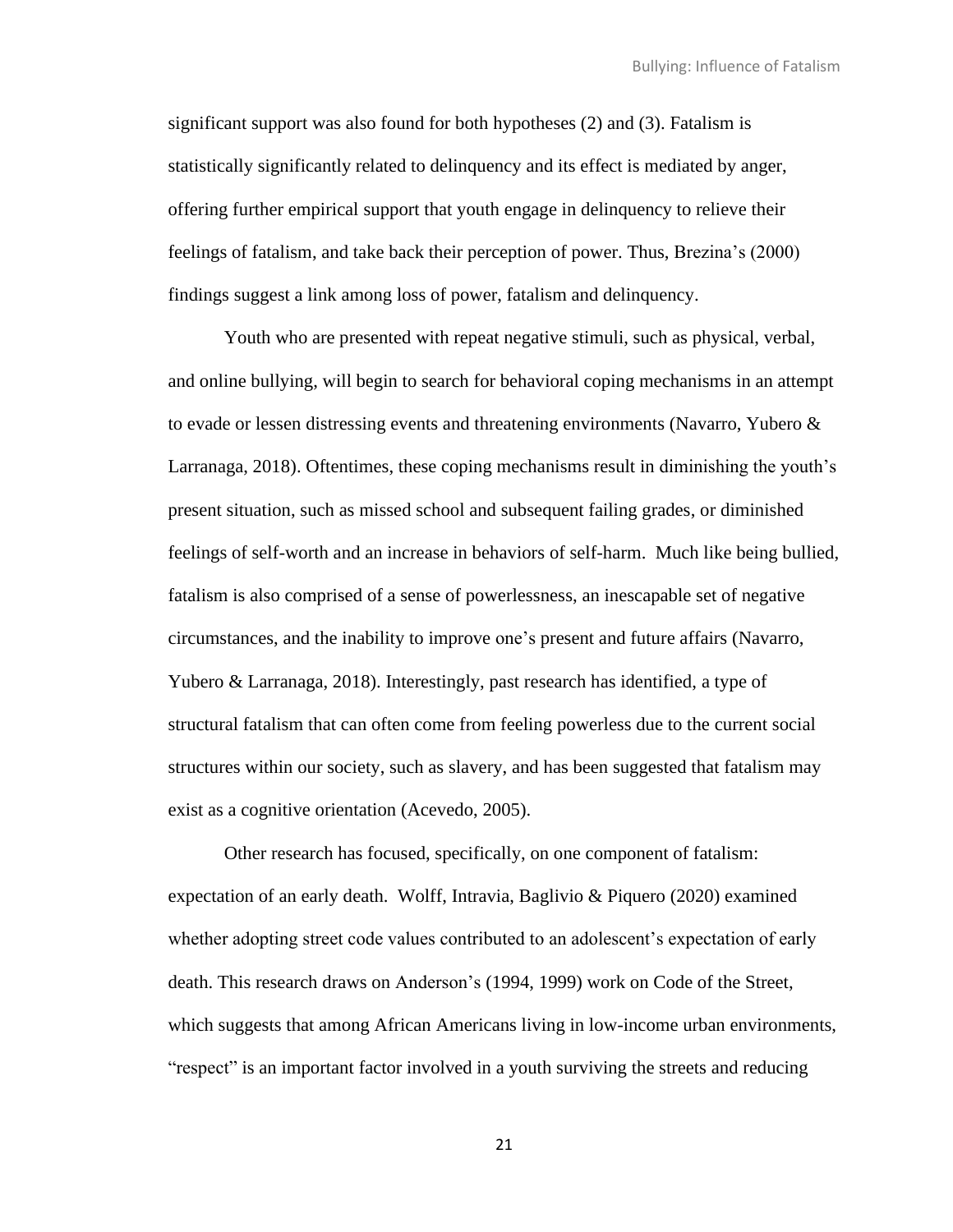their chances of victimization. Youth maintain their "respected status" by participating in violence, and other delinquent behaviors, or suffer the ensuing consequences of having other street youth prey upon their perceived weakness (Anderson, 1999). Wolff and colleagues' (2020) research used a sample of juvenile serious offenders who were committed to juvenile detention centers to examine subcultural beliefs and how violent and deviant environments may affect an adolescent's anticipation of an early death. Results indicated that the street code mindset significantly predicts anticipated early death in youth across all genders, races and ethnicities. Interestingly, only 9.6% reported anticipating an early death for themselves, most of the sample could see themselves living well past 35 (Wolff et al., 2020). These findings suggest that a victim may participate in delinquent behaviors to prevent further victimization, which then places them in high-risk environments that could increase the likelihood of anticipating an early death (Anderson, 1994; Wolff et al., 2020).

Social environment can play a substantial role in the development of an adolescent's individual perceptions (Haynie, Soller & Williams, 2014). Haynie, Soller & Williams (2014) examined the influence of friend's and schoolmate's attitudes regarding fatality on an individual adolescent, and their choice to offend. They argue that adolescents place an increased level of importance on friends during this critical developmental period, while the majority of their waking hours are spent at school or in a social setting involving peers. If many of their friends from school are looking at their lives with little future perspective and participating in delinquent behaviors in a 'here and now' approach, it is not unreasonable that they may adopt their friend's outlook as their own and participate in those same behaviors. Fatalistic behaviors can often appear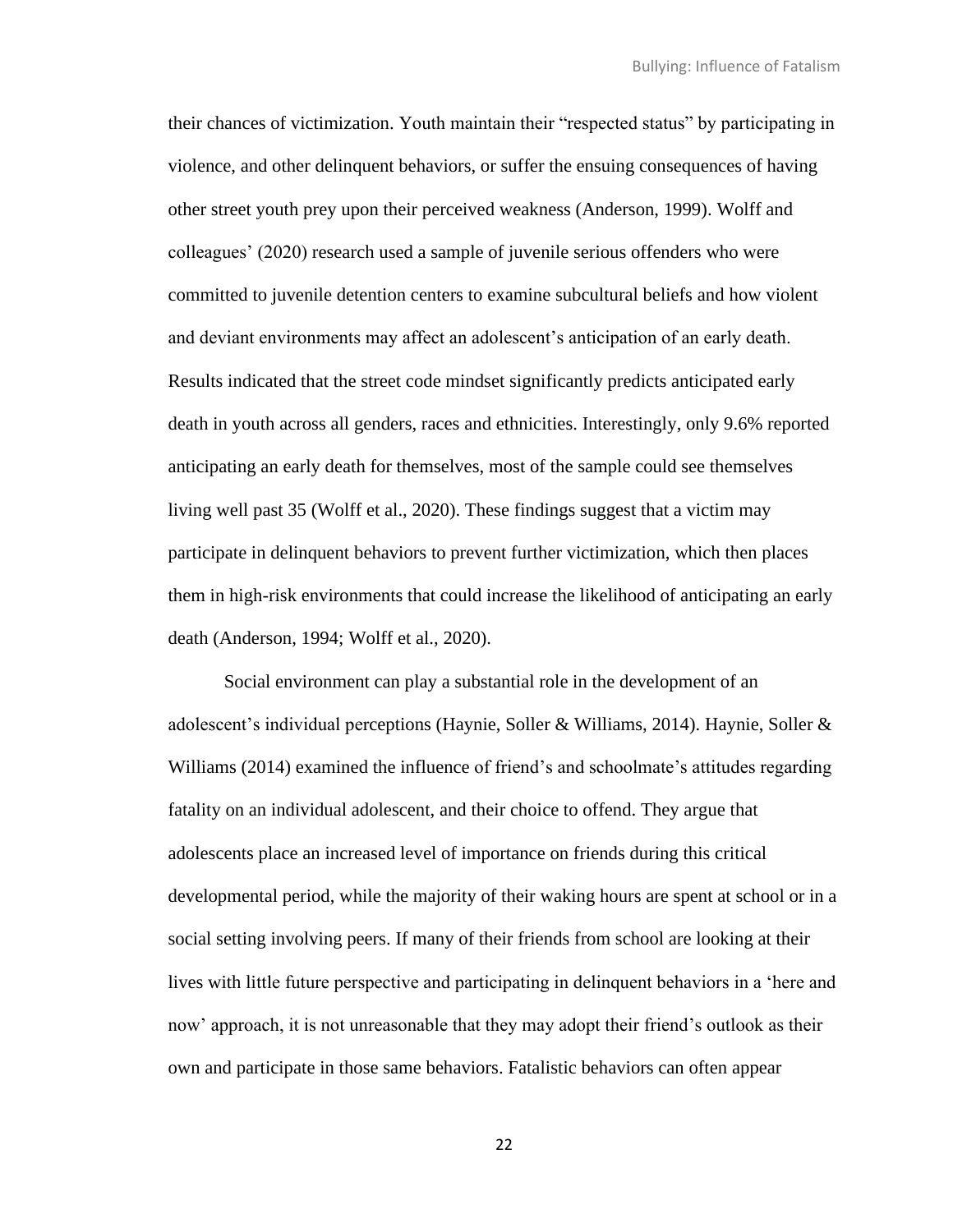surreptitiously hedonistic as there is no regard for future consequences, only the instant gratification of the here and the now. Using data from Add Health on 9,584 students across 113 schools, these researchers found that perceptions of fatalism are robustly associated with offending, further suggesting that friends and school mates, along with the school environment as a whole, have a conspicuous impact on an adolescent's personal outlook (Haynie, Soller & Williams, 2014).

Individual perceptions of early death have led to increased risk-taking behaviors in adolescents and have been shown to contribute to negative outcomes transitioning into young adulthood. Researchers conducted a 90 minute, in home interview for 7,202 young adults, nationwide, across 3 points in time, 1995, 1996 and 2001 (Duke et al., 2011). Participants were 18 to 26 years at the time of wave 3. This study sought to examine the relationship between youth perceptions of early death across time, and the effect on risk-taking behaviors. Demographic components were shown to be significantly correlated with long-term perceptions of early death. Approximately one in four participants reported experiencing the perception of early death at a point in time, while one in 17 continued to experience perceptions of early death into early adulthood. Findings further indicated that long-term perceptions of early death were significantly correlated with having at least one parent who received government assistance (Duke et al., 2011). Persistent perceptions of early death are significantly associated with selfinjurious behaviors, such as violent offending and other criminal behaviors, and can result in diminished self-esteem, emotional maladjustment, low academic performance or self-efficacy, and diminished life opportunities (Duke et al., 2011).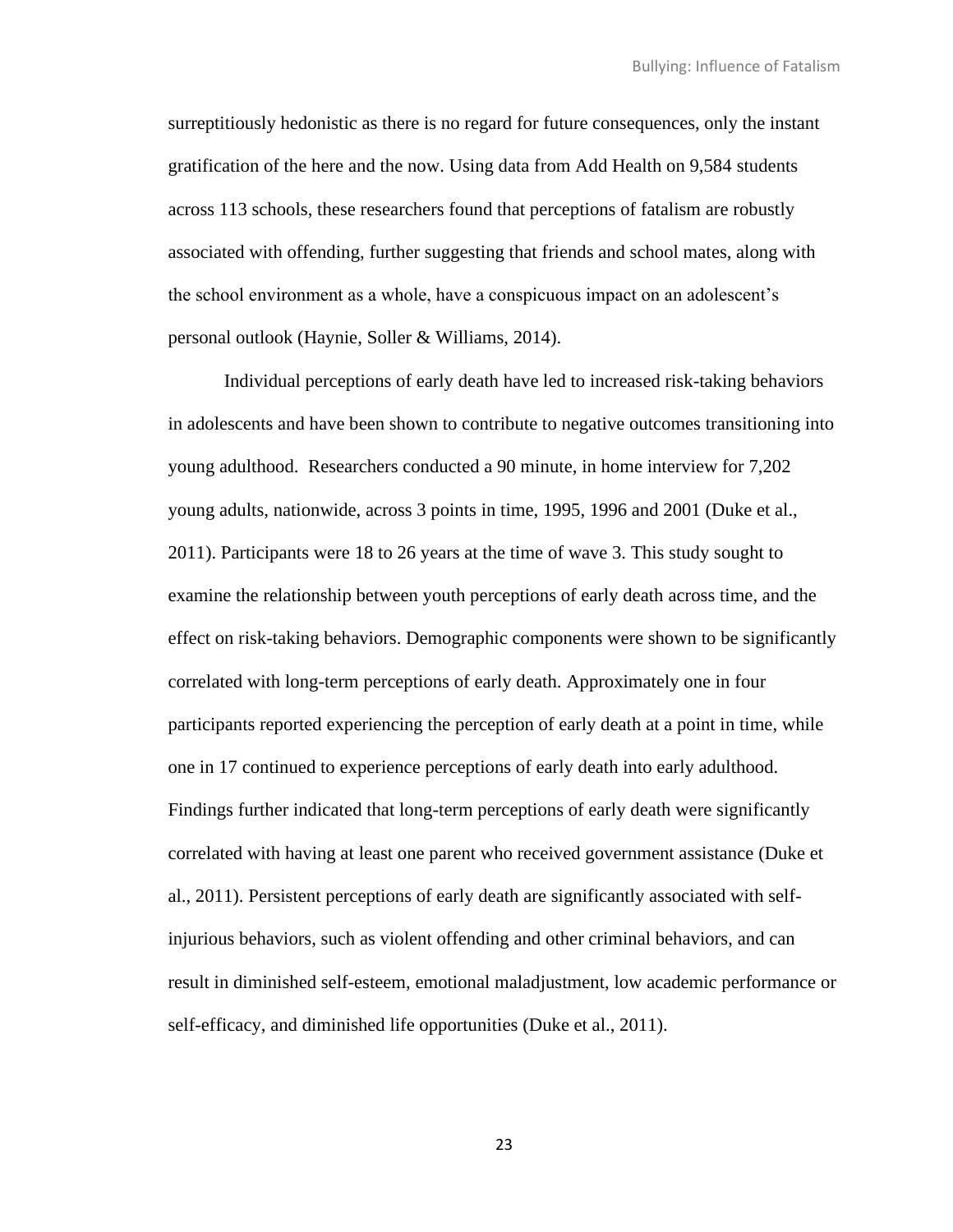Prior research looked at the influence that direct and indirect violent experiences could have during adolescence to see if this could account for a decrease in individual survival expectations, and how this may correspond with increased delinquent behaviors (Warner & Swisher, 2014). Researchers used data from the National Longitudinal Study of Adolescent Health to examine adolescents from  $7<sup>th</sup>$  grade through  $12<sup>th</sup>$  grade across 80 schools to determine direct and indirect effects of violent experiences. Results indicated victims of child abuse had a significantly decreased likelihood of expected survival, while violent victimization was also correlated with a decrease in survival expectations. School violence was shown to be negatively associated with expected survival at the bivariate level, but after controlling for individual demographics, became nonsignificant. Results further indicated that perpetrating violence was statistically significantly and negatively associated with expectations of survival (Warner & Swisher, 2014). Findings suggest that exposure to early violence interrupts the positive trajectory of the adolescent developmental process. This disruption can result in unfavorable, negative outcomes, thereby, jeopardizes an individual's future outlook (Flores-Barrera, Thomases & Tseng, 2020; Debnath, Tang, Zeanah, Nelson & Fox, 2020; Tseng, Lewis, Lipska & O'Donnell, 2007). A diminished or non-existent future outlook can predispose an adolescent to participate in deviant behaviors that further impair personal well-being and feelings of longevity (Warner & Swisher, 2014; Duke et al., 2011; Haynie, Soller & Williams, 2014).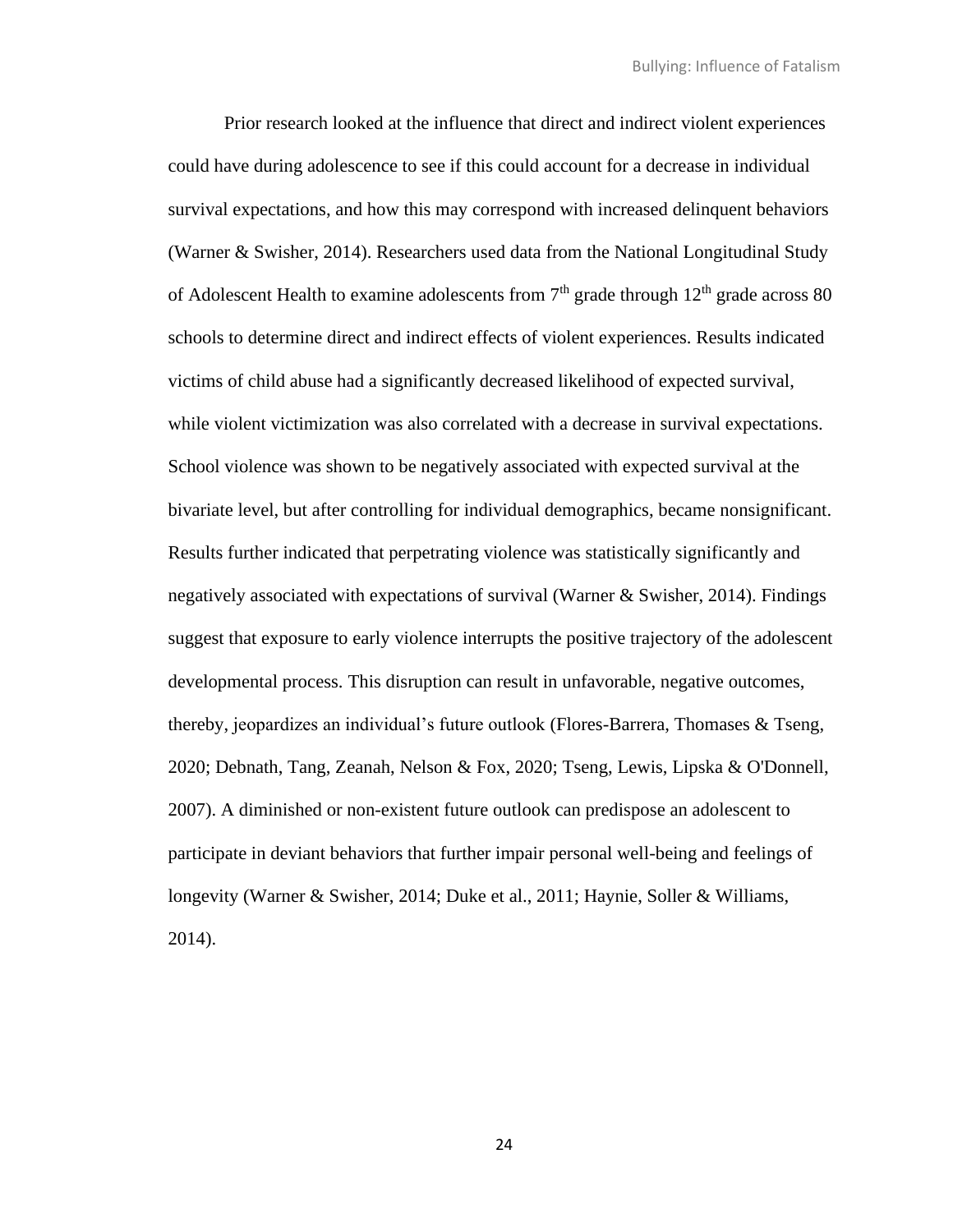# *Fatalism as a moderator of the relationship between bullying victimization and delinquency: How fatalism influences the decision to offend*

Just as fatalism is likely to have a direct effect on delinquency by making long term consequences of behavior less relevant, the relationship between victimization and offending is likely to be stronger for youth with higher levels of fatalism because their decision-making and their actions reflect an increased need for instant gratification. There would be no reason to consider future consequences or outcomes if one does not believe there will be a future (Gelder, Hershfield & Nordgren, 2013). No research has explicitly examined whether fatalism moderates the relationship between bullying victimization and delinquency, but rational choice theory suggests that this relationship exists.

# *Rational Choice Theory*

Although, several perspectives can often be used to explain similar criminal behaviors, for this study, I would like to view delinquency through the lens of the Rational Choice Theory. Rational Choice Theory (RCT) posits that a potential offender will weigh the costs and benefits of a crime before committing the act (Gelder, Hershfield & Nordgren, 2013; Wright, Caspi, Moffitt & Paternoster, 2004). The choice to engage in delinquency has often been shown as an impulsive choice that is solely focused on an immediate reward with little regard for long term consequences (Wright et al., 2004).

Perceptions of fatalism can have a profound effect on a youth's choice to engage in delinquent behaviors (Haynie, Soller & Williams, 2014). Overwhelmingly, research has shown that adolescence is an important developmental period in life (Haynie, Soller & Williams, 2014; Stoddard, Zimmerman & Bauermeister, 2011; Stoddard, Henly, Sieving & Bolland, 2011; Warner & Swisher, 2014). Youth experiencing feelings of fatalism exhibit very little consideration for what may happen to them, as the future holds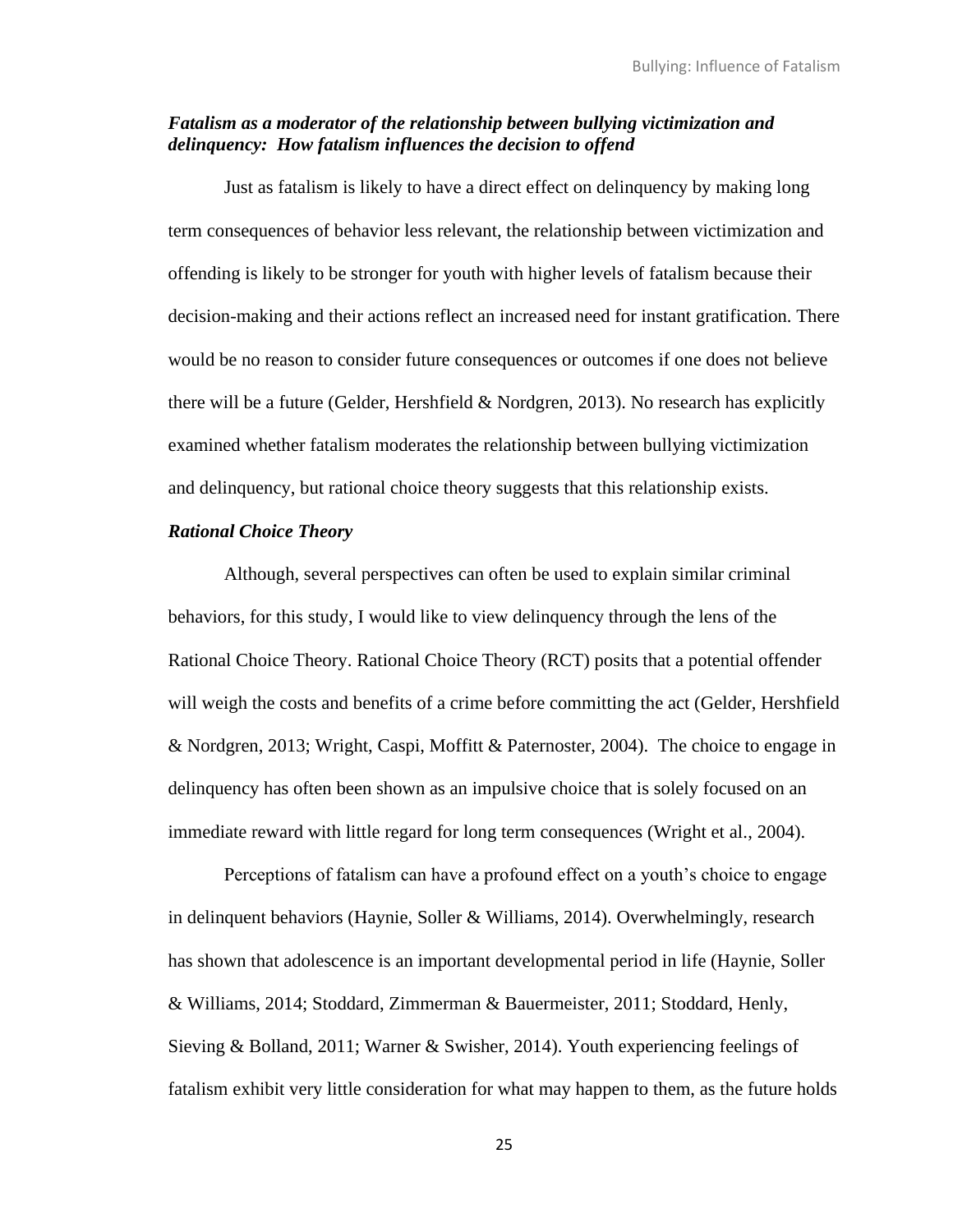very little meaning, and inevitable failure will be the all-encompassing result (Bolland, Lian & Formichella, 2005). In addition, transitioning from an optimistic futuristic outlook to one influenced by fatalism can diminish one's ability to their future life (Gelder, Hershfield  $& N$ ordgren, 2013). This transition is often associated with the need for instant gratification and can result in more impulsive decisions.

Instant gratification is a strong characteristic of delinquency (Gelder, Hershfield & Nordgren, 2013). It is the impulsivity that "…leads the criminally prone to neglect the long-term consequences of their behavior to focus instead on their immediate benefits" (Gottfredson & Hirschi, 1990; Wilson & Herrnstein, 1995; Wright et al., 2004). Additionally, qualitative studies have found a link between fatalism and the choice to offend (Jacobs & Cherbonneau, 2017).

Researchers suggest that there is a 'nerve management' component involved within the decision-making process (Jacobs  $&$  Cherbonneau, 2017). This was a recent study that included interviews with 35 active car thieves, specifically, asking questions about their cognitive thought processes leading up to the offense. Findings showed that in order to neutralize the fear of sanctions, offenders would consciously adopt a fatalistic view to allow them to proceed with their crime (Jacobs & Cherbonneau, 2017). "In being *fatalistic*, offenders essentially take the power away from fear" (Jacobs & Cherbonneau, 2017, pg. 625). Subsequently, when one weighs the cost and benefits of the riskier behavior, the presence of fatalism will likely compel the offender to prioritize instant gratification over any possible consequence that may happen at an unknown time, and in the unknown future (Gelder, Hershfield & Nordgren, 2013; Wright et al., 2004).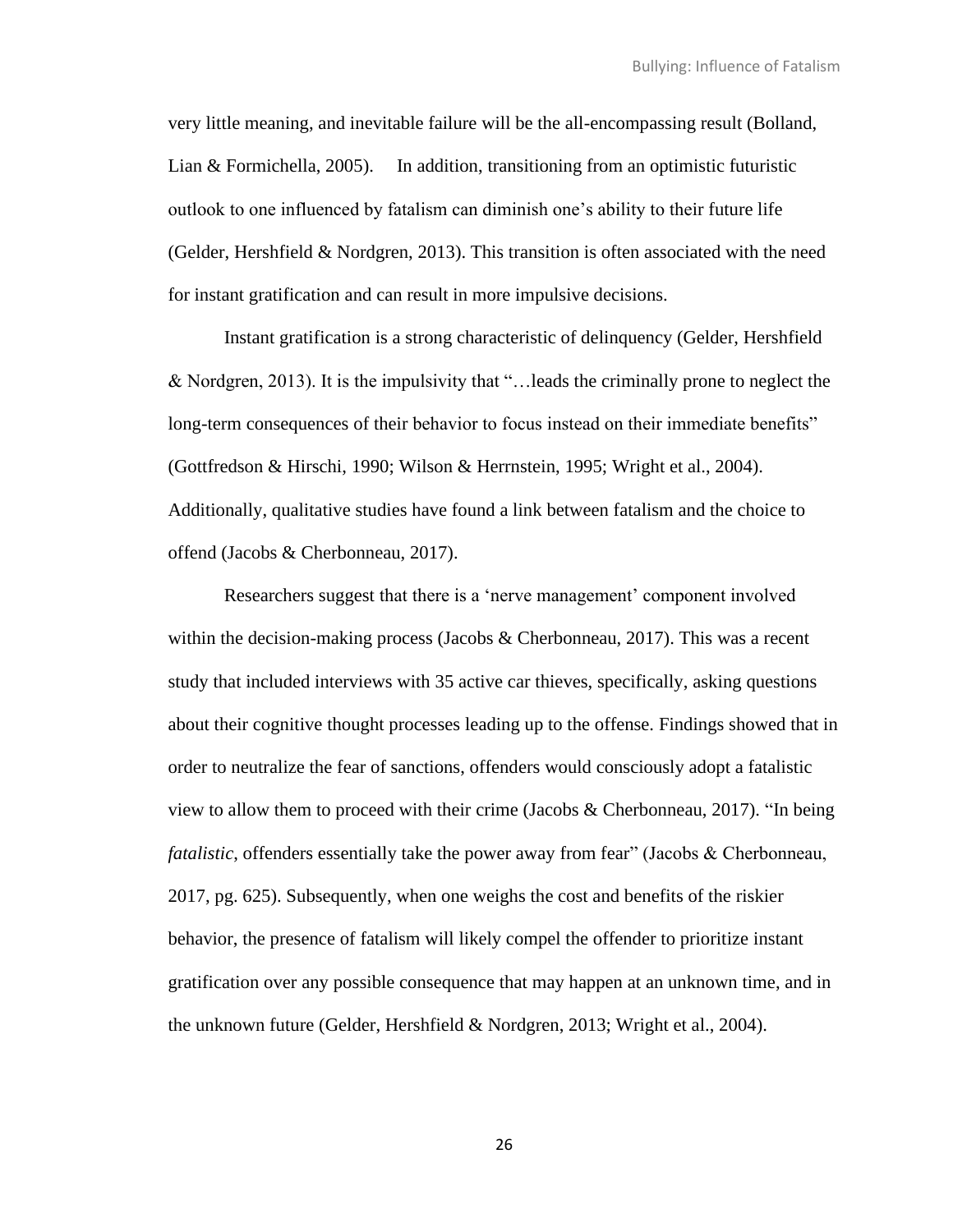RCT combined with research on fatalism and the decision-making process suggests that fatalism will moderate the relationship between bullying and offending such that adolescents who have a history of bullying and experience feelings of fatalism have a higher likelihood of delinquency than adolescents who have a history of bullying and do not experience feelings of fatalism. This is because adolescents, who experience feelings of fatalism, do not feel the same fear of consequences that others may. They have set no goals to attain as they foresee no future opportunity for themselves. They do not see past the need for today's instant gratification (Gelder, Hershfield & Nordgren, 2013).

#### *Summary*

Although, there has been much research on bullying and victimization over the past few decades, few have incorporated fatalism as a component. Past research has indicated that a victim of bullying may experience maladaptive difficulties, physical adjustment problems or predicted psychopathology, but these vague descriptions could encompass a great deal of difficulties or pathologies without offering the specifics that are necessary in understanding the overall dynamic (Payne and Hutzell, 2017; Barker et al., 2008). If a bullied youth is described as feeling "hopeless," across several events, at which point does an adolescent move from hopeless to fatalistic? In an effort to fully consider possible contributing factors and outcomes of traditional bullying and cyberbullying, fatalism is an important facet in understanding the mindset and outlook of the victim and how this mindset leads to increased levels of offending. Rational Choice Theory has been previously associated with fatalism, but in a more limited capacity (Brezina et al., 2009).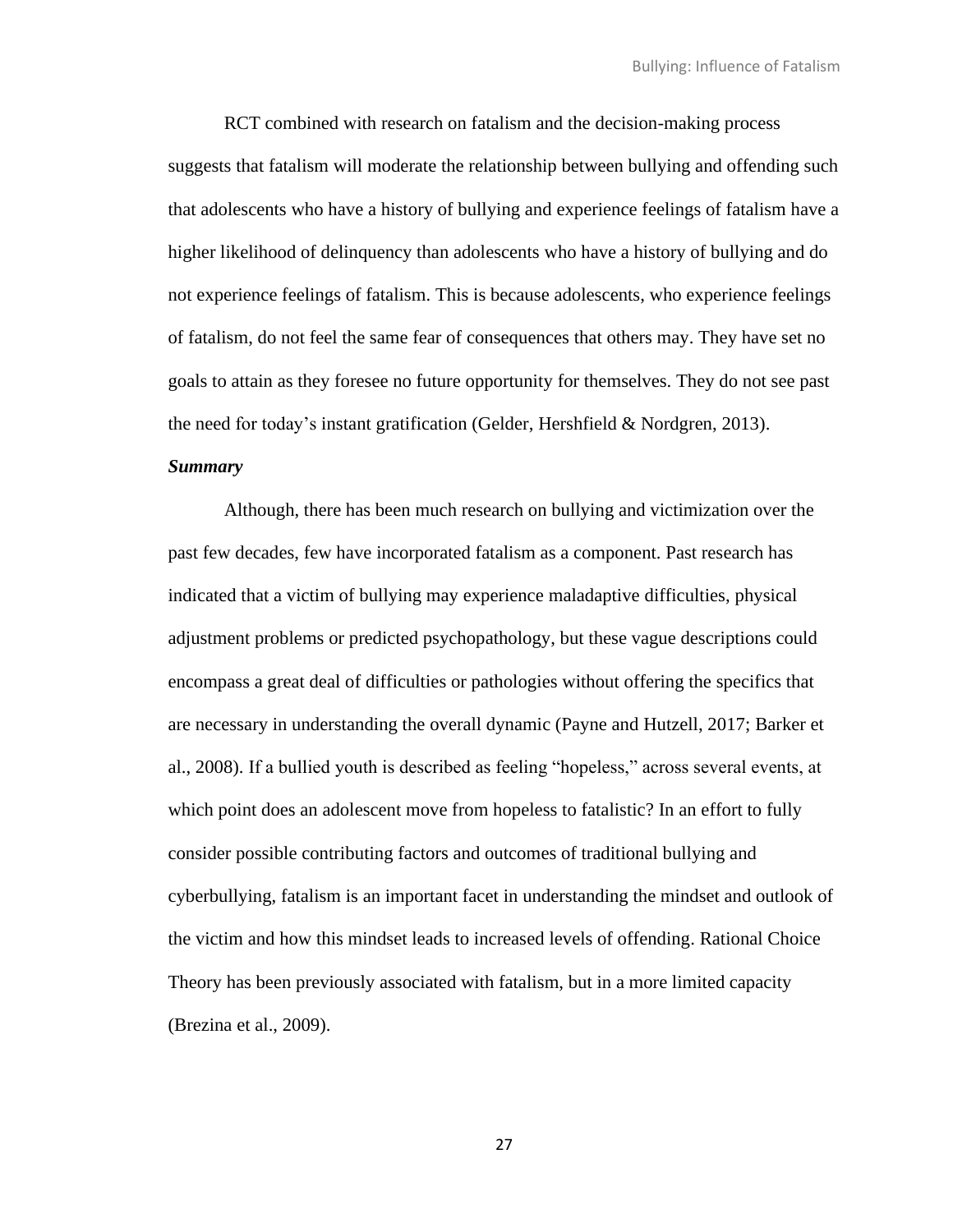#### **Current Study**

The current study contributes to the existing literature on fatalism and bullying victimization by investigating how fatalism may affect the relationship between bullying victimization and delinquency. I analyze the existence and importance of fatalism as a potential factor and how fatalism may increase an adolescent's choice to offend. I argue that bullied youth will engage in higher levels of delinquency and be more fatalistic. Furthermore, I posit that adolescents who are more fatalistic will engage in higher levels of delinquency and fatalism will serve as a mediator in the relationship between bullying and delinquency. Additionally, I postulate that fatalism will moderate the relationship between bullying and delinquency such that adolescents who have a history of bullying and experience feelings of fatalism will have a higher likelihood of delinquency than adolescents who have a history of bullying and do not experience feelings of fatalism. The theoretical model of my hypothesized relationships is shown in Figure 1.

Although fatalism has previously been significantly correlated with delinquency (Duke et al., 2011; Gelder, Hershfield & Nordgren, 2013), few, if any, have looked at how bullying victimization may lead to fatalism and how this confluence affects the youth's choice to offend. The following hypotheses will be tested:

H<sub>1</sub>: Adolescents who are victims of bullying will engage in higher levels of delinquency and will be more fatalistic.

H<sub>2</sub>: Adolescents who are more fatalistic will engage in higher levels of delinquency and fatalism will mediate part of the relationship between bullying and delinquency.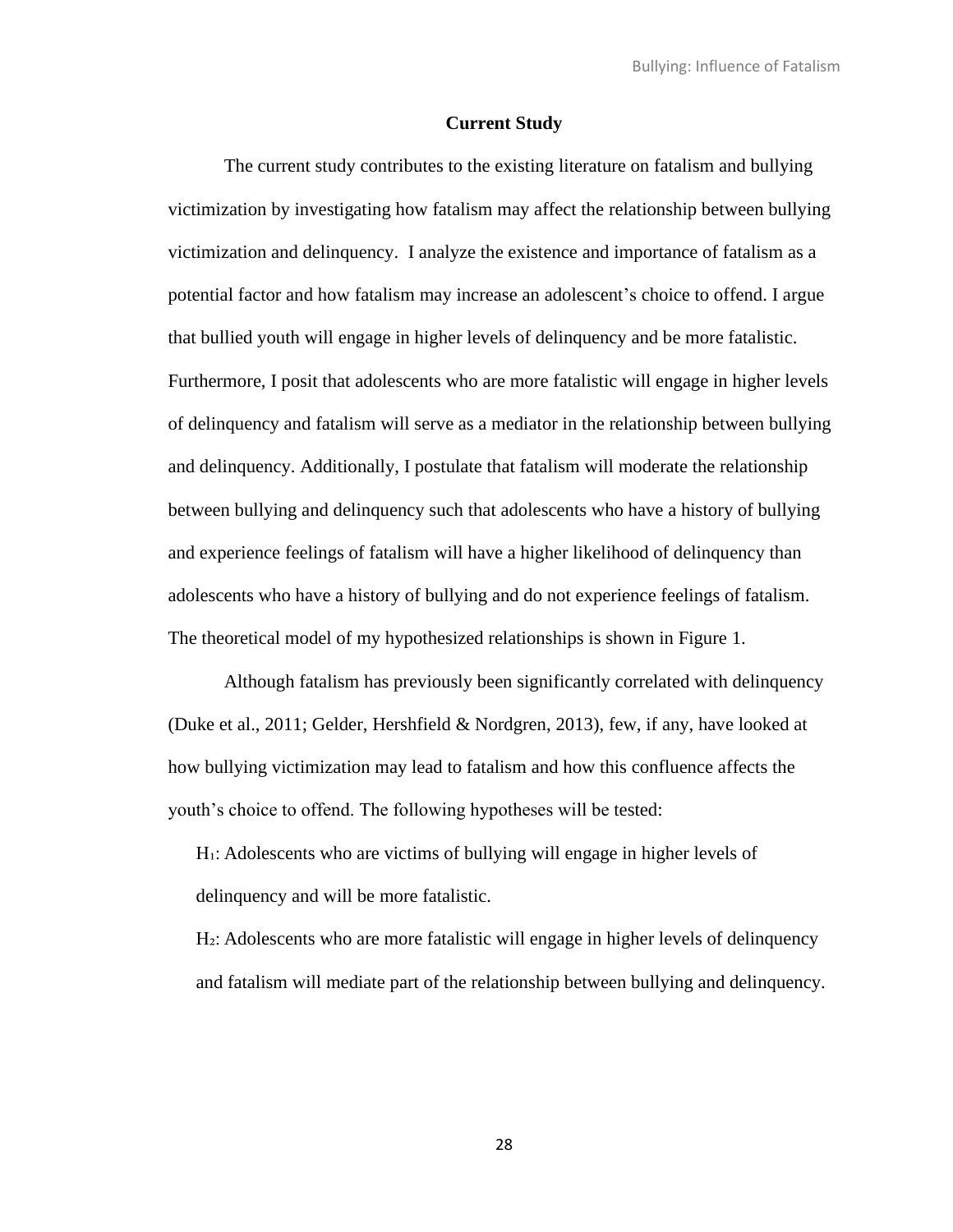H<sub>3</sub>: Fatalism will moderate the relationship between bullying and offending such that adolescents who have a history of bullying and experience feelings of fatalism have a higher likelihood of delinquency than adolescents who have a history of bullying and do not experience feelings of fatalism.

### **Chapter Three**

#### *Data and Methods*

To investigate the role of fatalism in shaping delinquency, I use data collected, as part of the University of Missouri - St. Louis Comprehensive School Safety Initiative (UMSL CSSI). The UMSL CSSI study examined many different elements that may contribute to school violence, including bullying behaviors and victimization, while also analyzing levels of future orientation and potential outcomes such as delinquency.

Data from the UMSL-CSSI project was collected using a 3-wave longitudinal design that spans across three years starting with students in the  $7<sup>th</sup>$  and  $8<sup>th</sup>$  grades. Students were sampled from 12 middle schools within six school districts located in a large county in the Midwest. Researchers conducted Wave 1 in-person surveys between January and May of 2017. Parental consent was obtained for 3,664 (78%) out of approximately 4700  $7<sup>th</sup>$  and  $8<sup>th</sup>$  grade students currently enrolled in the 12 middle schools. Of the active sample, 3,640 (99.4%) agreed to complete the online survey through Qualtrics. Two or more research assistants were present at the time of administration to ensure survey completion. Concurrently, for Wave 2, researchers conducted more than 100 visits to 33 schools, thereby, acquiring an 86.4% (N=3,165) response rate. As students transitioned into high school, the response rate for Wave 3 dropped to 75%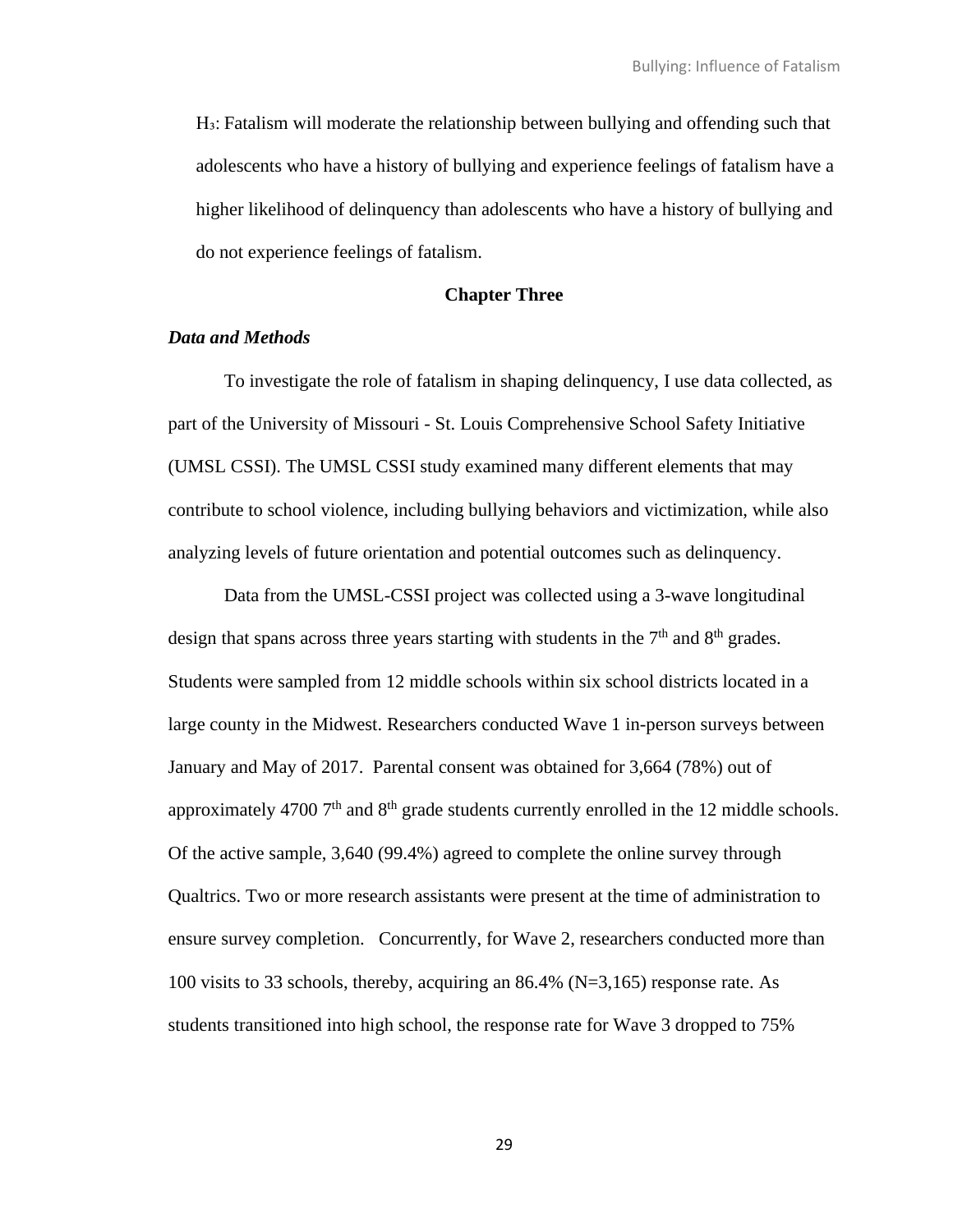(n=2,753). Survey questions for this study focus on school bullying and cyberbullying victimization and their causes and consequences.

# *Variables*

Data from Wave 2 will be used for delinquency, and Wave 1 will be used for fatalism, bullying victimization and control variables. List wise deletion was used after deleting the missing cases and  $n = 2897$  remaining. Most cases were lost because they did not complete Wave 2 of the study. Descriptive statistics for all variables can be found in Table 1. Appendix A. includes all items included in each scale.

### **Table 1**

|                                                                     | Mean/Freq | <b>SD</b> | Range   |
|---------------------------------------------------------------------|-----------|-----------|---------|
| Race                                                                |           |           |         |
| White                                                               | .41       |           | $0 - 1$ |
| <b>Black</b>                                                        | .40       |           | $0 - 1$ |
| Other                                                               | .20       |           | $0 - 1$ |
| Gender                                                              |           |           |         |
| Male                                                                | .46       |           | $0-1$   |
| Age                                                                 | 13.13     | .757      | $10-16$ |
| <b>Count Traditional</b><br><b>Bullying</b>                         | .60       | 1.42      | $0 - 5$ |
| Count<br>Cyberbullying                                              | .22       | .873      | $0 - 5$ |
| Categorical<br>Traditional<br>Bullying "never<br>bullied"           | 80.2      |           | $0 - 1$ |
| Categorical<br>Traditional<br>Bullying "bullied<br>1 time"          | 5.7       |           | $0 - 1$ |
| Categorical<br>Traditional<br>Bullying "bullied<br>2 or more times" | 14.1      |           | $0-1$   |
| Categorical<br>Cyberbullying                                        | 95.4      |           | $0 - 1$ |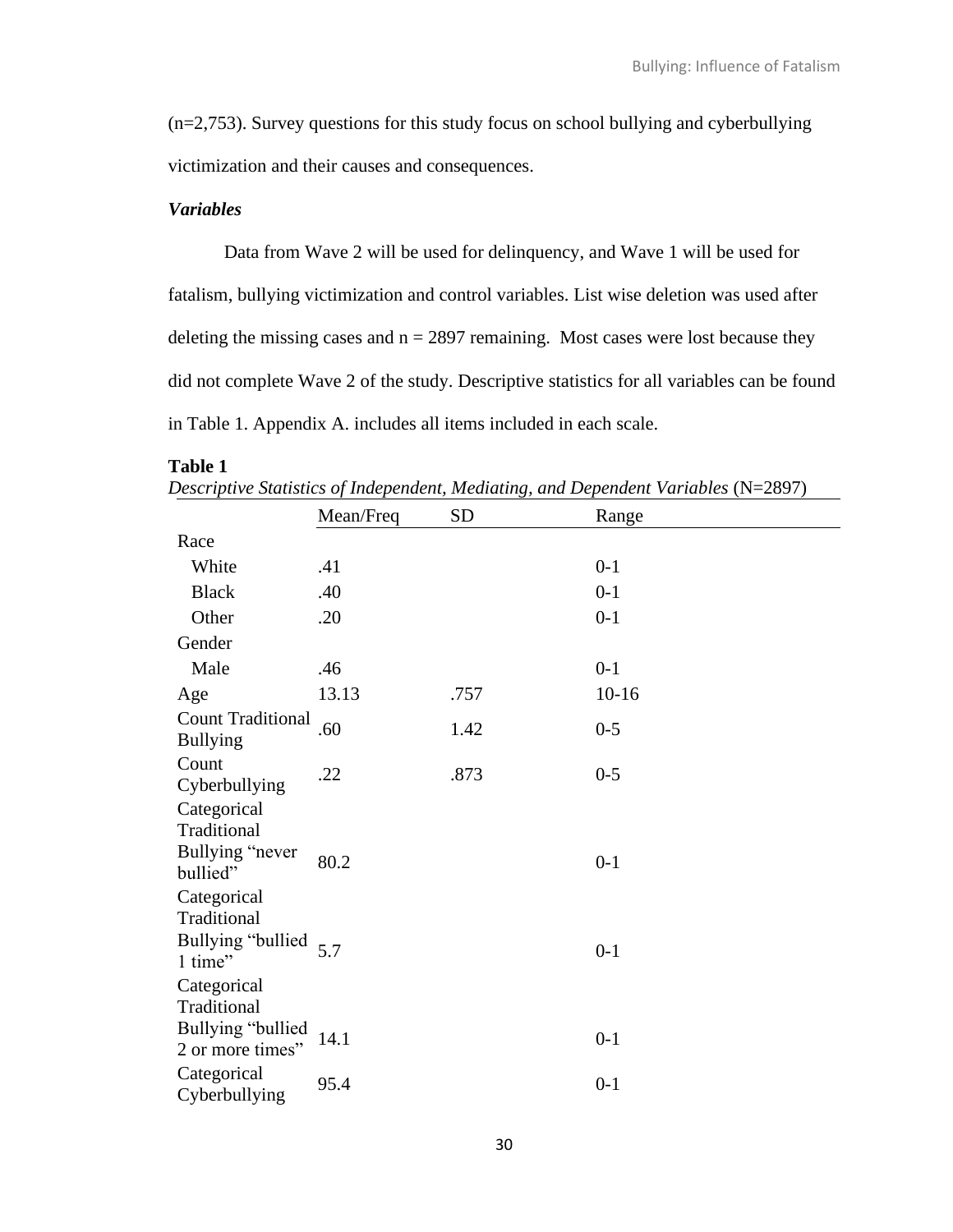| "never                                        |      |      |          |
|-----------------------------------------------|------|------|----------|
| cyberbullied"                                 |      |      |          |
| Categorical                                   |      |      |          |
| Cyberbullying                                 |      |      |          |
| "cyberbullied 1<br>time"                      | 3.1  |      | $0 - 1$  |
| Categorical                                   |      |      |          |
| Cyberbullying<br>"bullied 2 or<br>more times" | 1.5  |      | $0 - 1$  |
|                                               |      |      |          |
| Fatalism                                      | 2.88 | 1.12 | $1 - 5$  |
| Delinquency                                   | 1.08 | 1.84 | $0-13$   |
| <b>All Parent</b><br>Monitoring               | 3.92 | .636 | $1-5$    |
| Impulsivity                                   | 2.83 | .776 | $1 - 5$  |
| Anger                                         | 2.89 | 1.10 | $1 - 5$  |
| Parental<br>Attachment                        | 3.74 | .928 | $1 - 5$  |
| <b>Delinquent Peers</b>                       | 1.22 | .397 | $1 - 5$  |
| Safe School                                   | 2.20 | 1.04 | $1 - 5$  |
| Victimization                                 | 1.44 | 2.83 | $0 - 25$ |
| Self Esteem                                   | 3.93 | .808 | $1 - 5$  |
| Opportunity<br>Awareness                      | 2.27 | .778 | $1 - 5$  |
| Self-Efficacy                                 | 3.77 | .812 | $1 - 5$  |

#### DEPENDENT VARIABLE

# *Delinquency*

Delinquency is measured at wave 2 using a 13-item general variety score. Participants were asked to report how many times they had engaged in 13 different delinquent acts within the past 6 months and includes questions such as, lied about your age to get into someplace or to buy something, hit someone with the idea of hurting them, and sold marijuana or other illegal drugs. Response categories ranged from 0 for no crime committed to 5 or more. Due to the distribution showing a positive skew for the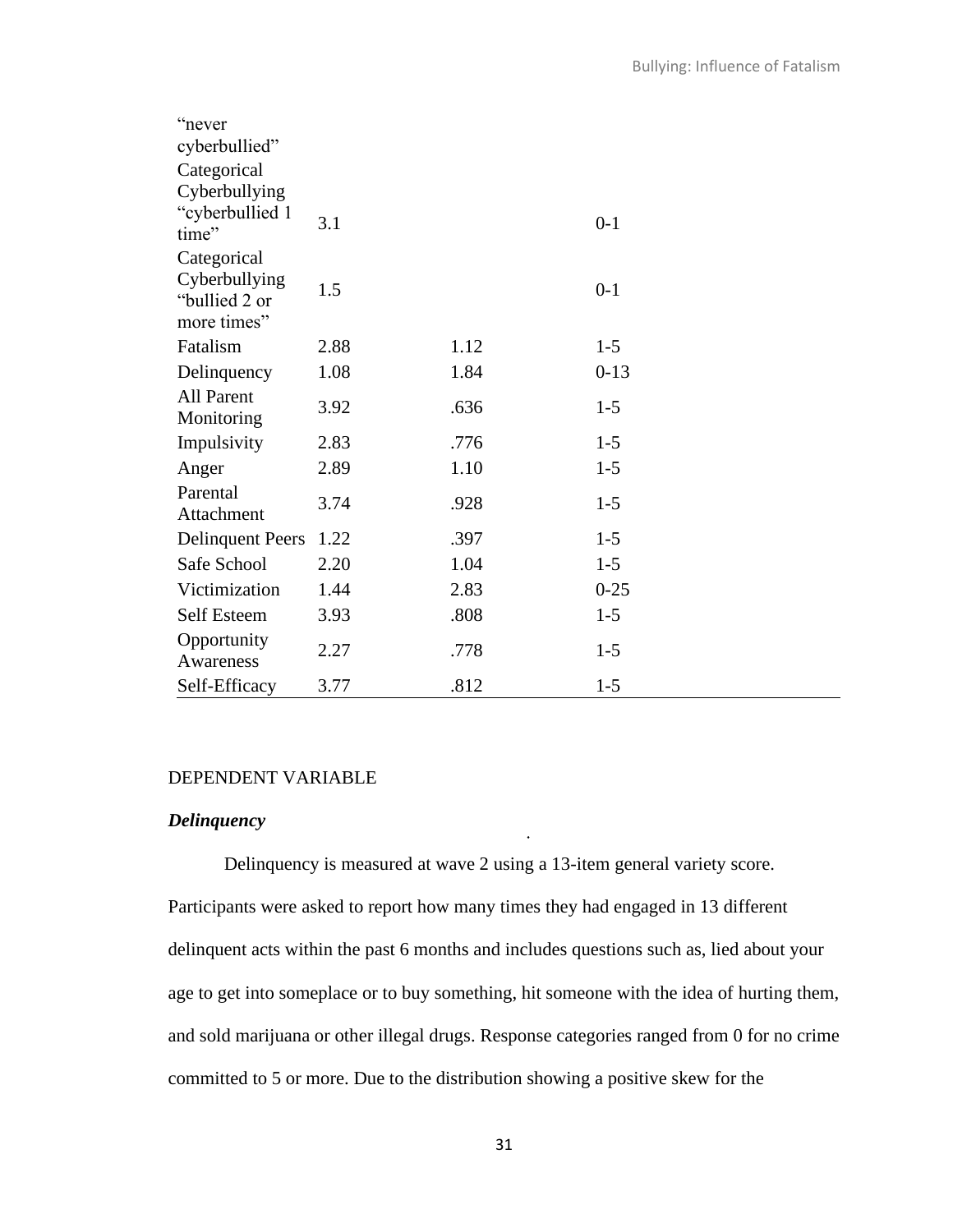individual items, a variety scale was created by dichotomizing each delinquency item and subsequently adding the sum of all items (McCuddy, 2021). Bullying has been linked to a wide range of negative outcomes which is why combining different types of delinquency can be beneficial (Jackson et al., 2013; Wong & Schonlau, 2013).

# INDEPENDENT VARIABLES

# *Fatalism*

Fatalism is measured using a single item that states, "bad things are meant to happen." Participants were asked to report their level of agreement using a 5-point scale beginning with *strongly disagree* (=1) continuing through to *strongly agree* (=5). A single item was used because the fatalism scale has lower reliability. A single item measure may have inhibited a true reflection of the key factors of fatalism within the questions. Instant gratification, no fear of future consequences and little regard for future ambitions or goals are important facets to examine when identifying a fatalistic outlook.

In an attempt to offer a more comprehensive view of this variable, additional analyses will be conducted replacing fatalism with self-efficacy ( $\alpha$  = 0.80). Self-efficacy offers a broader view of one's self-belief about themselves and how they may approach future events.

### *Bullying Victimization*

Bullying victimization is quantified through a 1-item *Count Traditional Bullying* measure that asks respondents how many times they have been bullied in the past 6 months. Answers range from 0, indicating no history of bullying victimization to as many as 5 times that they have been bullied in the past 6 months.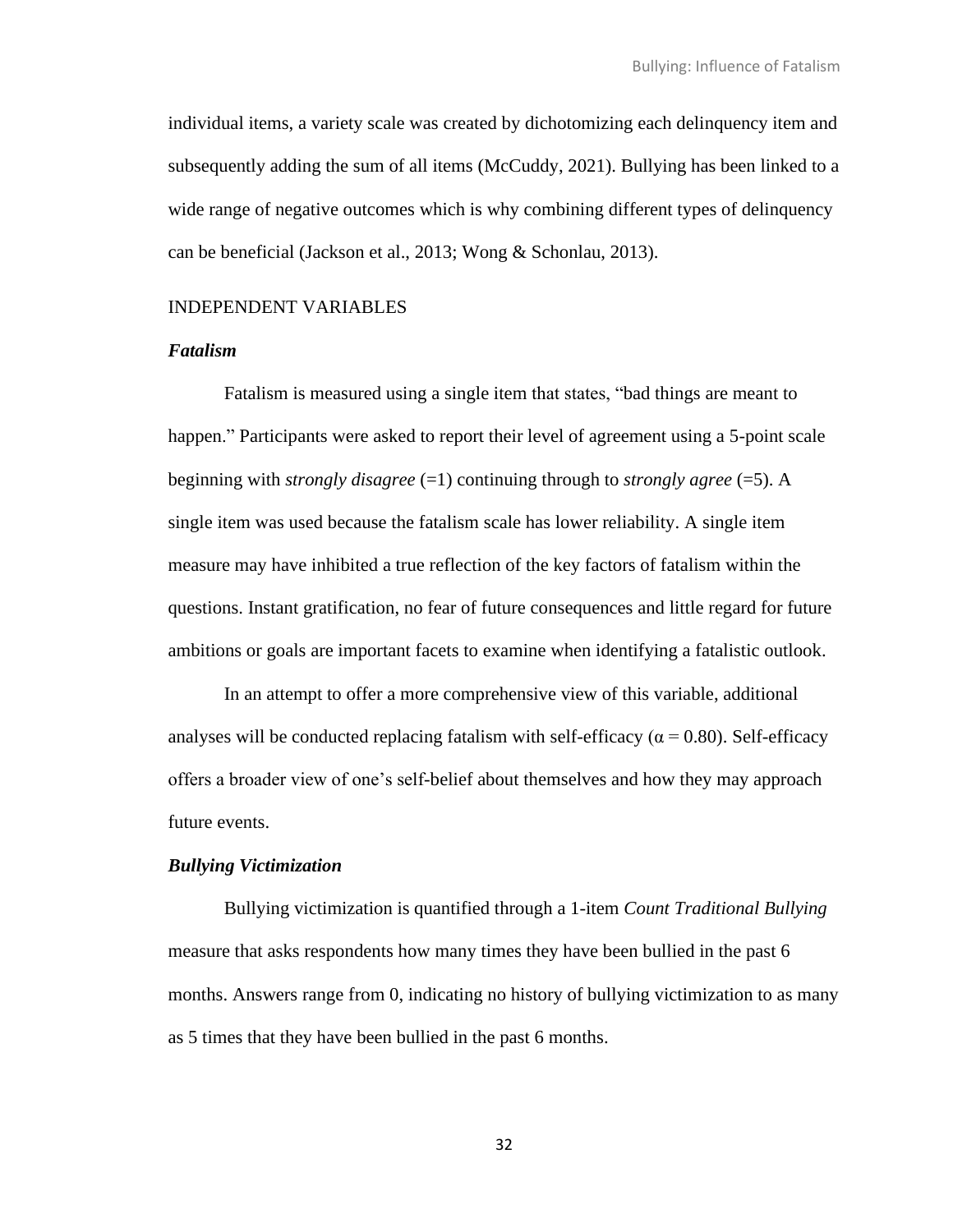Cyberbullying victimization parallels school bullying in most comparisons, except location. Unlike traditional bullying, cyberbullying pursues the victim through the internet or online social networks which "tethers" the victim to their abuser (McCuddy  $&$  Esbensen, 2017). To be consistent with the traditional bullying measure, *Count Cyberbullying* is a 1-item measure and asks how many times a respondent has been cyberbullied in the past 6 months with responses ranging from 0 to five or more times.

The above bullying measures were used because Behavior Specific Bullying measures were unavailable at the time of Wave 1. Research has shown both advantages and disadvantages to using a single-item measure. A potential disadvantage could be that a decreased level of importance is placed on the problem of bullying, whereas behaviorally specific questions highlight the intricacies of what this type of victimization reveals (Esbensen & Carson, 2009). If the single item measure is unable to capture the full capacity of what bullying can entail, students may under report, not thinking themselves a victim of bullying, which may result in inaccurate data gathering and unreliable results. However, a single-item measure can reinforce the consistency and reliability that the question is clear and directly related to the research question without additional survey questions that may cause confusion and increase the potential for response error. A single-item measure has also been shown to reduce the chances of common method variance within a more complex measurement construct. Interestingly, results have also shown that outcomes can remain resolutely constant no matter which form of measurement was used (Esbensen & Carson, 2009; Takuya, Gradinger, Strohmeier, Solomontos-Kountouri, Trip & Bora, 2016).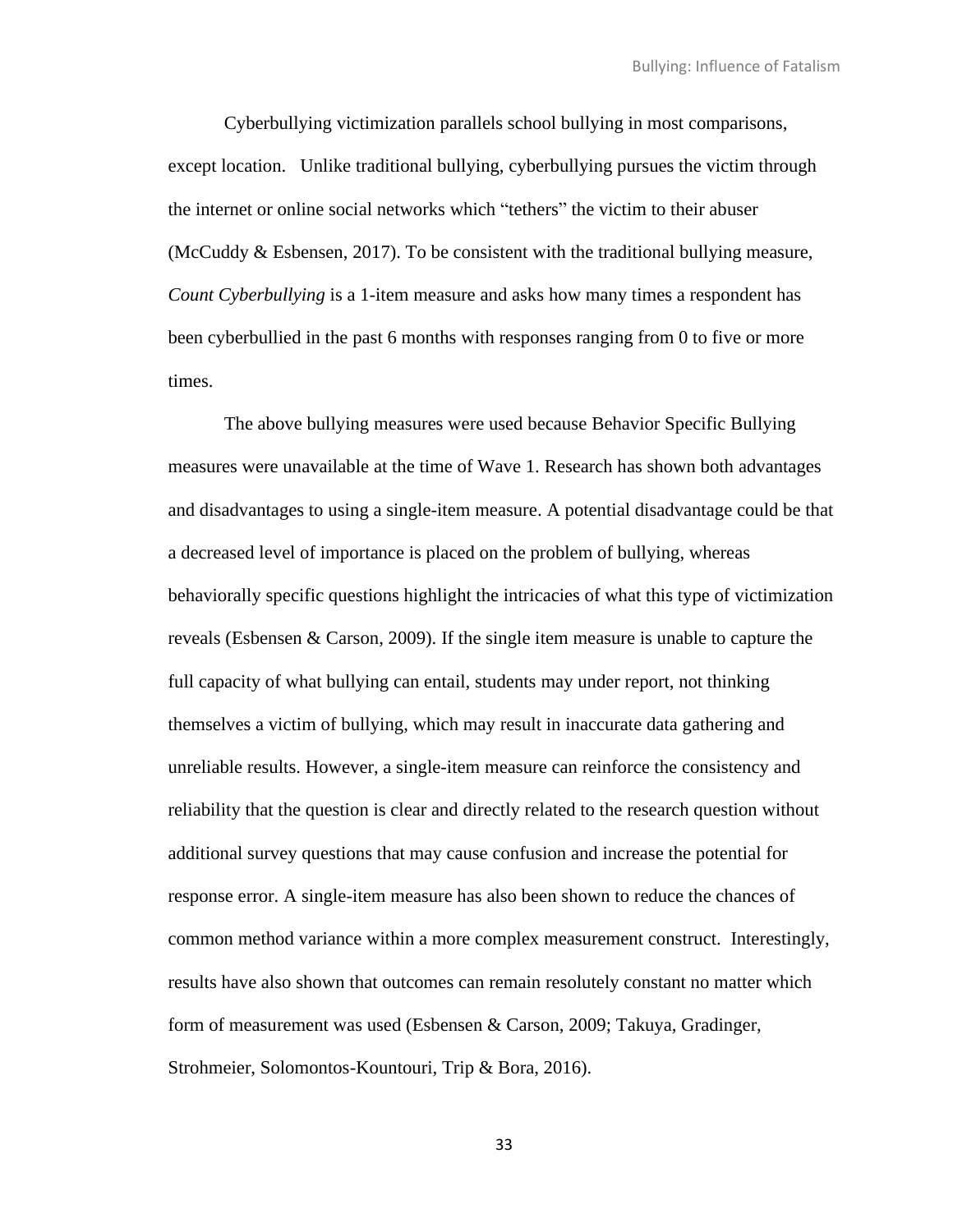To explore additional analyses for more vigorous findings, each count bullying variable will be transformed into a *Categorical Traditional Bullying* and a *Categorical Cyberbullying* measure. There will be three possible responses for each variable, "never bullied," "bullied one time," and "bullied 2 or more times," with "never bullied" serving as the reference category.

### CONTROL VARIABLES

Key individual, community and criminogenic covariates were included to control for factors that may confound fatalism's direct and indirect influence on delinquency. Each measure is briefly defined for better understanding and predominately derived from previous school-oriented research. We start with measures that reflect the outlook or mindset of the individual. *Self-Esteem* includes 5 items that focus on the respondent's current view of themselves and their level of value with questions, such as, "I feel good about myself," or "I am able to do things as well as most other people  $(\alpha = 0.77)$ ." *School commitment* is also a measure made up of 5 items that seeks to capture a student's individual level of commitment to school by asking how much they agree or disagree with questions such as, "Homework is a waste of time" ( $\alpha = 0.70$ ). *Self-efficacy* is comprised of 4 items that look for the student's level of agreement to determine how much they may believe that they can or cannot complete a task or attain a set goal ( $\alpha$  = 0.77). *Limited opportunity awareness* is a 4-item scale that refers to the level of agreement that a student has in regard to opportunities in comparison with others. For example, do they believe that another has more opportunity than themselves due to illgotten gains or simple birthright or do they believe they have the same opportunities as others.  $(\alpha = 0.74)$ .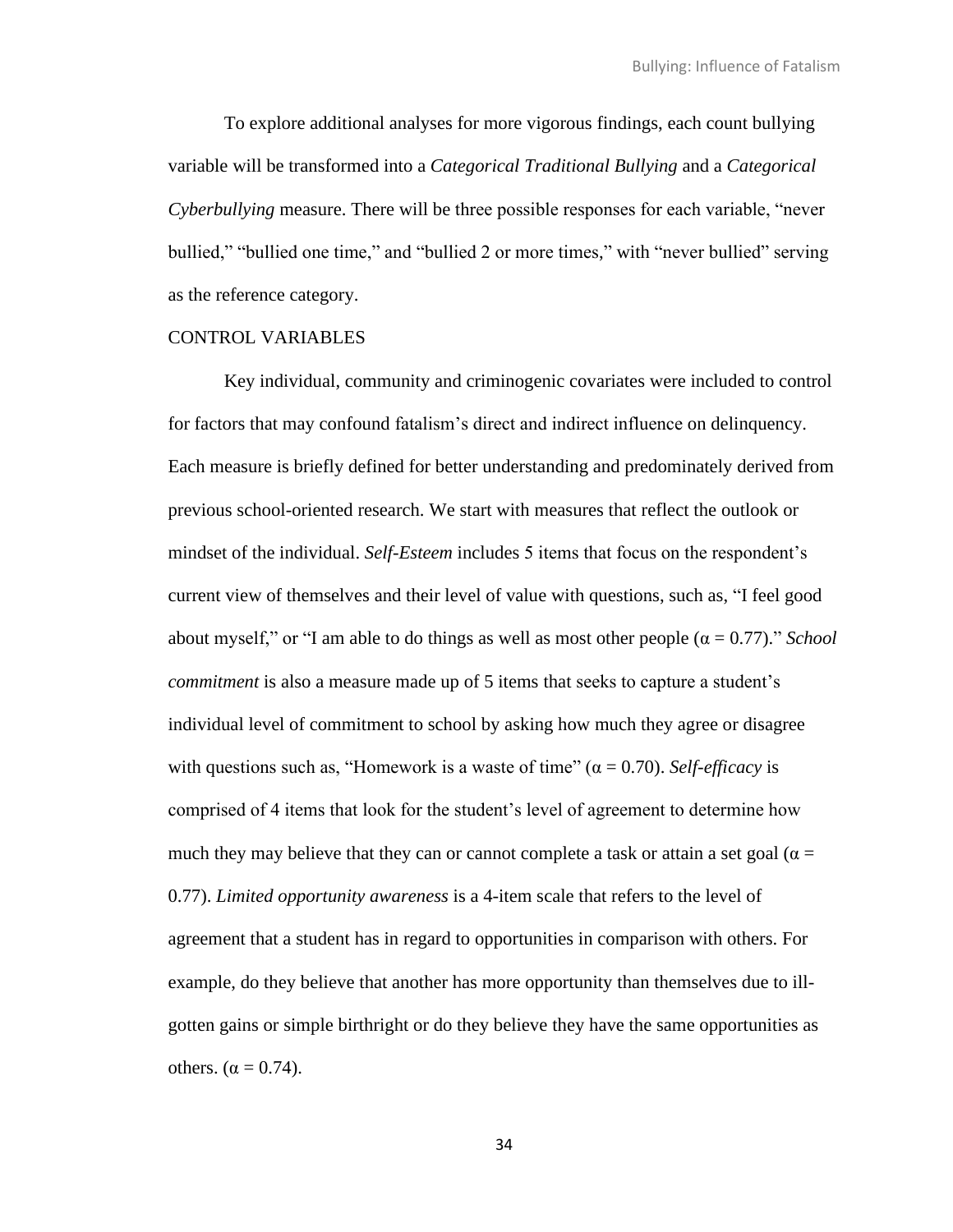To measure individual feelings of school safety and the threat of victimization. *Feelings of safety at school* is comprised of two items that gauge individual feelings of safety while at school with prompts like, "Safe at school/have to watch back"  $(\alpha = 0.71)$ ." To determine potential differences between bullying victimization and general victimization, *Victimization* will be controlled for by using a 7-item frequency score. Questions such as, "Been hit by someone who wanted to hurt you?" and "Been attacked by someone with a weapon or by someone trying to seriously hurt or kill you?" will be asked, specifically concentrating on the individual's previous 6 months ( $\alpha = 0.62$ ).

Peers are an important influence in an adolescent's choices (Jackson et al., 2013). *Delinquent peers* have long been associated with an increased choice to offend (Haynie, Soller & Williams, 2014). The measure, delinquent peers, includes a 9-item scale with prompts such as, "Friend's steal < \$50" or "Friends attack with a weapon" ( $α = 0.85$ ).

Research indicates that victimization can often generate negative emotions that can contribute to a loss of control (Cuevas et al., 2007; Lee et al., 2020). Previous research has shown anger to be a stronger correlate for cyberbullying than traditional bullying, therefore this study will control for those differences (Yang et al., 2020; Lonigro et al., 2015). The presence of *Anger* is measured using three items that ask a respondent to determine their level of agreement on prompts such as, "Lose temper pretty easily" and "Feel like hurting people when angry ( $\alpha = 0.79$ ). Another helpful measure of self-control is *Impulsivity,* and includes 3-items that ask, "I often act without stopping to think," or "I often do whatever brings me pleasure here and now ( $\alpha = 0.44$ )."

Victims who have a support network, such as family, have been shown to have a decrease in the likelihood of a negative outcome (Stadler, Feifel, Rohrmann, Vermeiren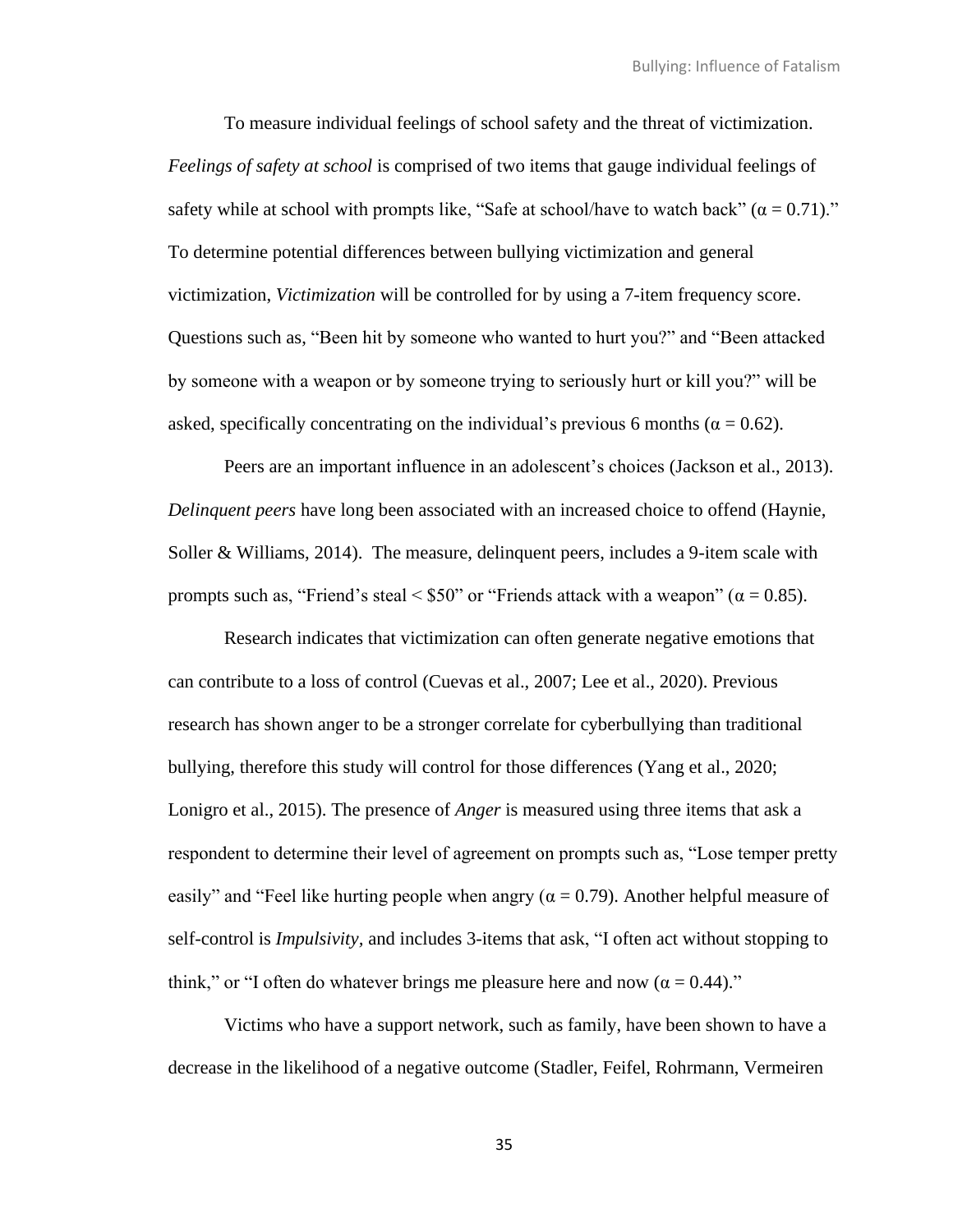& Poustka, 2010; Pan, Yang, Liu, Chan, Liu & Zhang, 2020). According to Bowlby (1982), and the attachment theory, children who are surrounded by secure parental and social attachments will routinely view themselves in higher esteem than those without secure attachments. To identify levels of support, *Parental attachment* is assessed using a three-item scale that includes questions such as, "I feel like we can talk about anything," "I often ask them for advice," and "They always trust me  $(\alpha = 0.78)$ ." *Parental Monitoring* captures both offline and online monitoring and is evaluated using a 5-item scale that includes prompts such as, "Parents know where I am" or "Parents limit" electronic device usage  $(\alpha = .627)$ ."

Lastly, basic demographic characteristics are included. *Sex* is a dichotomous variable with two possible choices (Males = 1; Females = 0). *Race* is differentiated using a categorical measure with respondents coded as White, Black, and Other, using White as the reference category.

### *Analytic Strategy*

The goal of this study is to explore whether fatalism mediates and/or moderates the relationship between bullying and delinquency. First, bivariate relationships will be explored by examining correlations among the variables. Second, mediation will be explored using the Baron and Kenny (1986) method. This study suggests that bullying victimization will have a direct relationship with delinquency without fatalism. Additionally, bullying will predict fatalism and then fatalism will have a direct relationship with delinquency. I would like to establish a chain of influence that shows that bullying influences fatalism, thereby, fatalism influences delinquency (Baron & Kenny, 1986).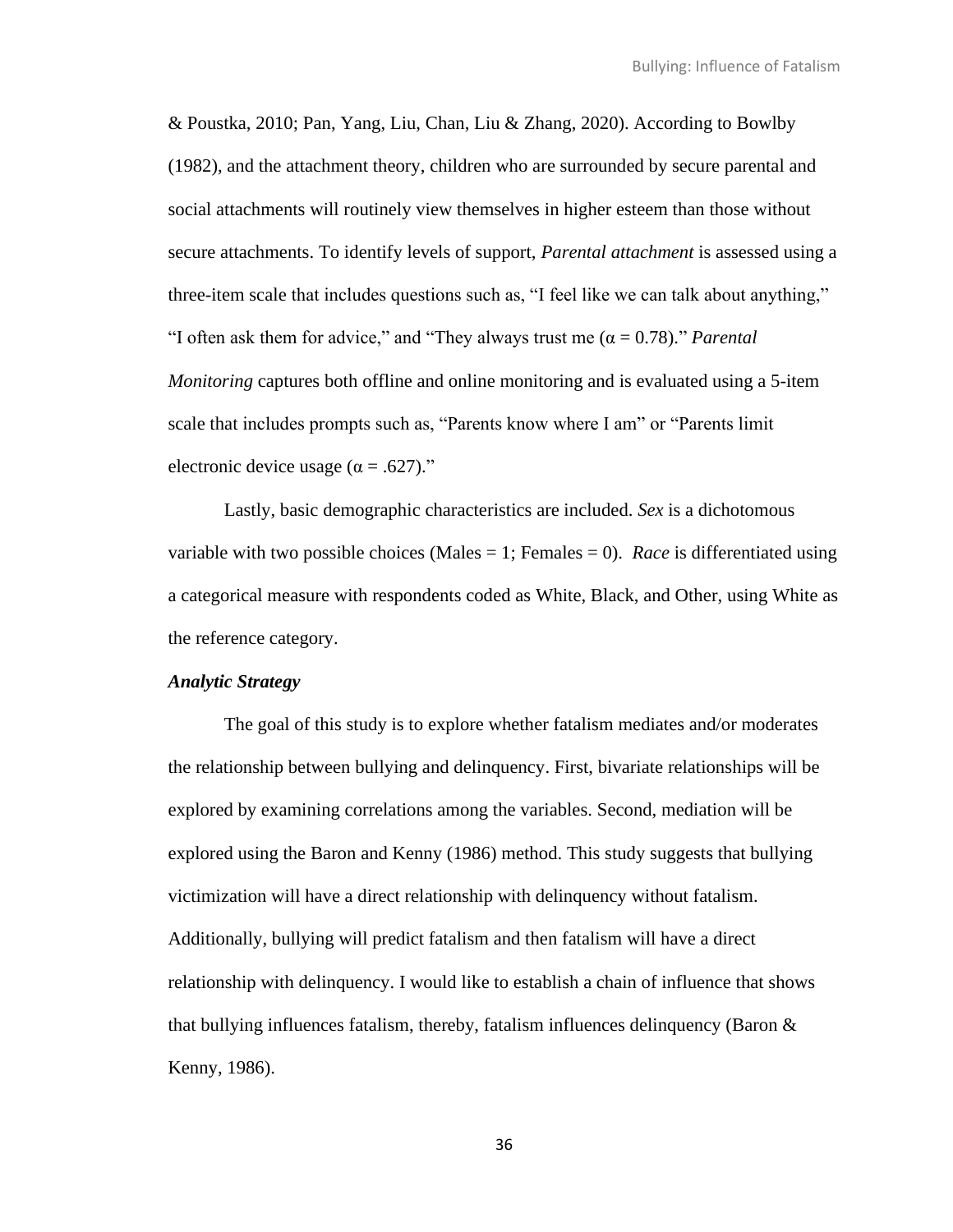For this study, evidence of mediation requires establishing the following relationships:

- 1. Delinquency is related to bullying by regressing delinquency on bullying and control variables, but with fatalism excluded.
- 2. Bullying is related to fatalism by regressing fatalism on bullying victimization and control variables.
- 3. Fatalism is related to delinquency and the relationship between bullying victimization and delinquency is reduced (partial mediation) or is non-significant (full mediation). This regresses delinquency on fatalism, bullying, and control variables.

Third, to assess moderation, I will regress delinquency on bullying victimization and fatalism, including an interaction term created by multiplying bullying victimization with fatalism. If this interaction is significant, there is evidence of moderation.

Given the limited reliability of the fatalism measure, these analyses will be repeated replacing fatalism with self-efficacy. This additional measure is important as it captures key factors within the realm of fatalism. Originally, Bandura (1977) defined self-efficacy as a reflection of one's own view of their accomplishments and deficiencies based on their personal perception of response from others. More recent research suggests a strong relationship exists between positive self-efficacy and higher self-belief, much like fatalism's belief in one's ability to control their own future (Bandura, 1977; Bandura, Cioffi, Taylor & Brouillard, 1988; Natvig, Albrektsen & Qvarnstrom, 2003). Very little research, if any, has previously looked at this dynamic as a factor of fatalism.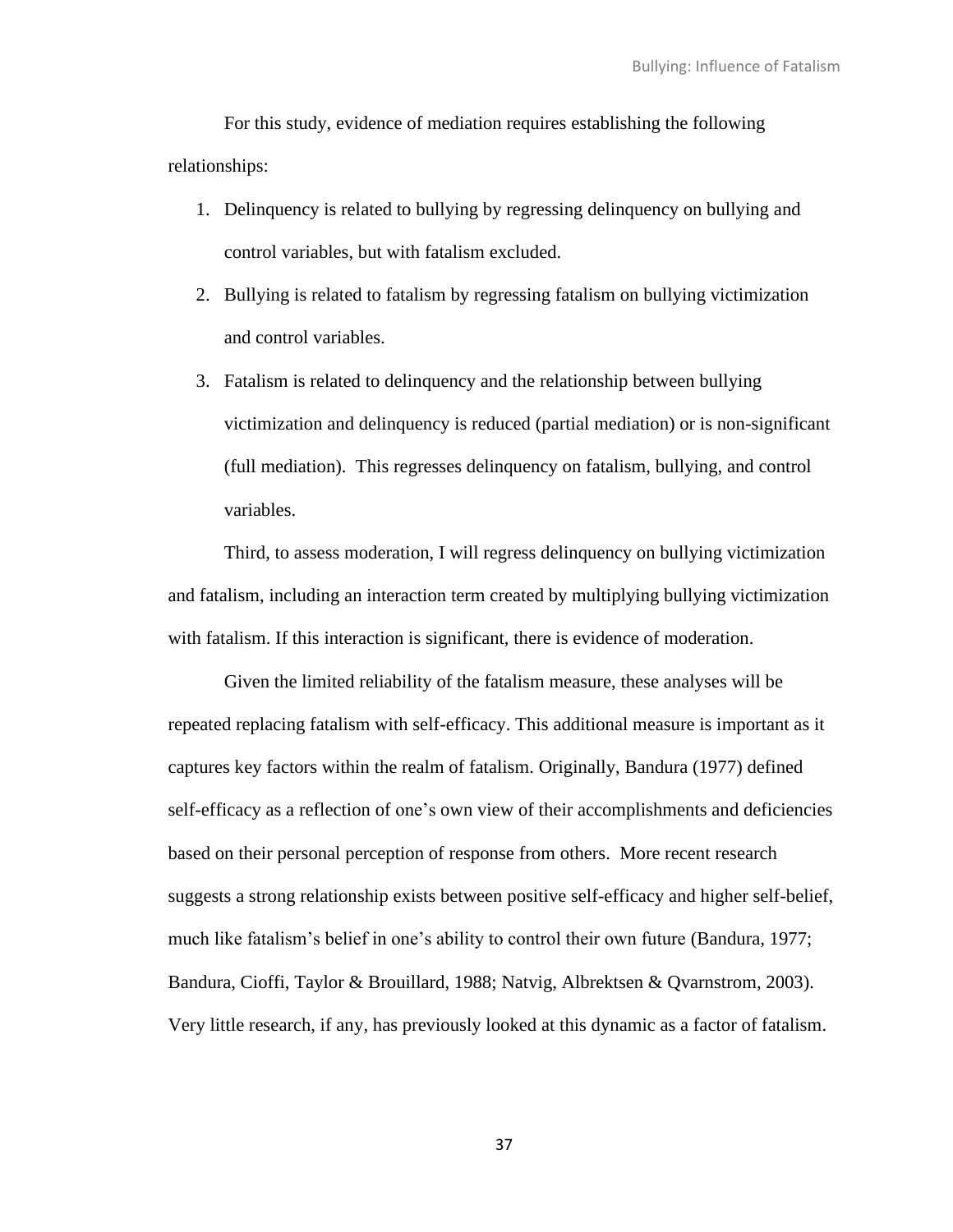To increase the robustness of each analysis, alternative models will be examined. First, the models will be repeated by using only one measure of bullying at a time because these measures have a moderately high correlation with one another. Second, each analysis will be replicated using the categorical bullying measures, in the model together and one at a time.

This study uses OLS regression for continuous variables, fatalism and selfefficacy. Delinquency was unable to be run using an OLS because it violated the assumption of normal error terms, therefore, negative binomial regression will be used to properly analyze delinquency models.

## *Bivariate Statistics*

Preliminary analyses were conducted to explore the bivariate correlations among the key variables. As anticipated, the number of times a youth reported being a victim of traditional bullying is statistically significant and positively correlated with the number of different types of self-reported delinquency (r = .068, *p* < .001). Cyberbullying victimization also shows a statistically significant and positive correlation with delinquency ( $r = .077$ ,  $p < .001$ ). As hypothesized, fatalism ( $r = .065$ ,  $p = .001$ ;  $p < .001$ ) is positively related to delinquency while self-efficacy is negatively associated  $(r = -0.053,$  $p = .005$ ). These relationships are consistent with the hypothesis that having a fatalistic outlook or lower levels of self-efficacy increases the likelihood of an individual making the choice to offend (Warner & Swisher, 2014).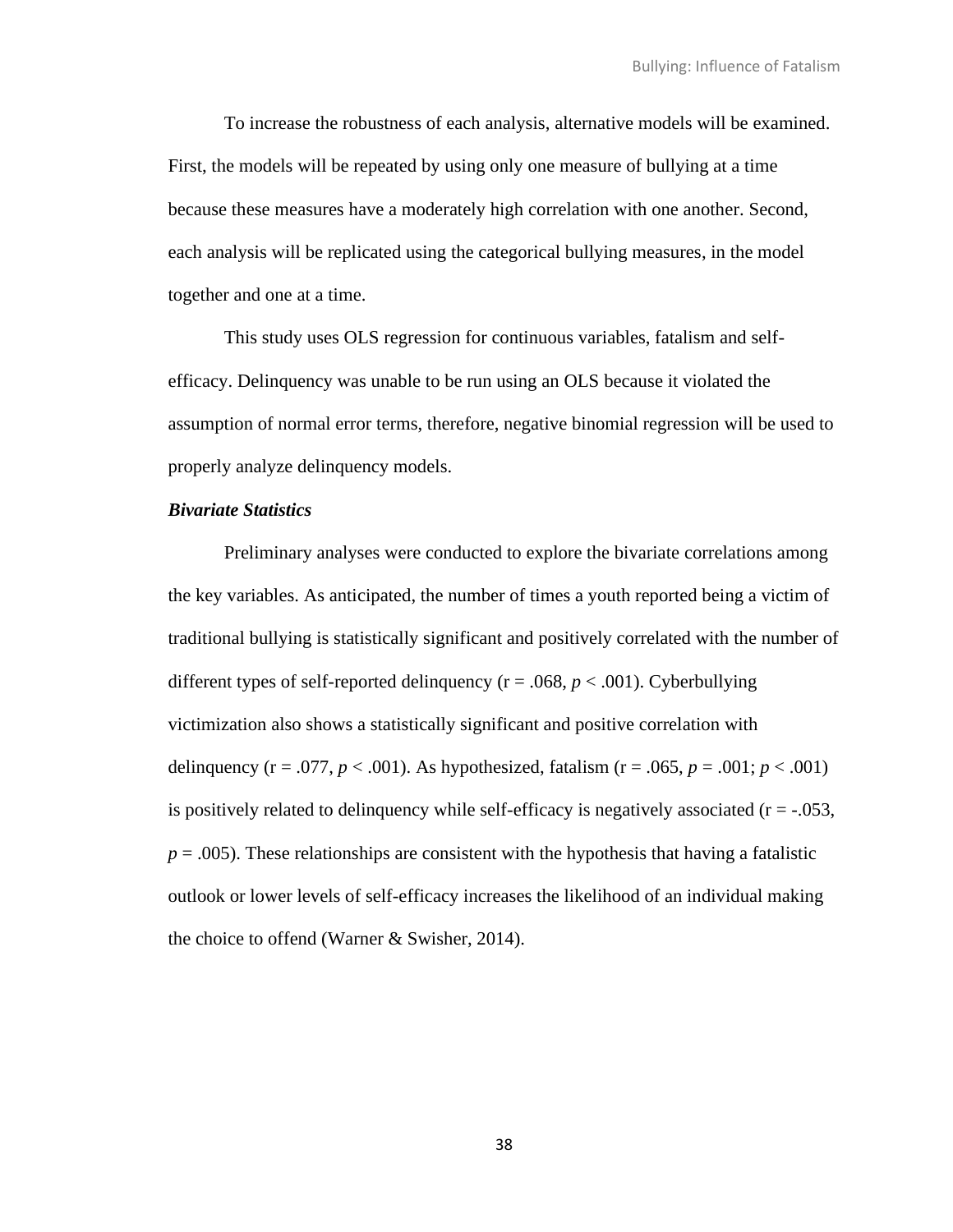|                 | M    | <b>SD</b> |           | 2         | 3        | $\overline{4}$ | 5 |
|-----------------|------|-----------|-----------|-----------|----------|----------------|---|
| Traditional     |      |           |           |           |          |                |   |
| <b>Bullying</b> | .60  | 1.420     | 1         |           |          |                |   |
| Cyberbullying   | .22  | .873      | $.480**$  | 1         |          |                |   |
| Fatalism        | 2.88 | 1.121     | .032      | $.058**$  |          |                |   |
| Self-Efficacy   | 3.77 | .812      | $-.084**$ | $-.097**$ | $.074**$ | 4              |   |
| Delinquency     | 1.08 | 1.841     | $.068**$  | $.077**$  | $.065**$ | $-0.053**$     |   |

**Table 2 Means, Standard Deviation and Pearson Correlation matrix for continuous variables (n = 2889)**

Fatalism is not significantly associated with traditional bullying  $(r = .032, p =$ .082), however, the results do indicate there is a statistically significant relationship between fatalism and cyberbullying victimization ( $r = .058$ ,  $p = .002$ ). Self-efficacy is significantly related to both traditional bullying  $(r = -0.084, p < .001)$  and cyberbullying victimization ( $r = -0.097$ ,  $p < 0.001$ ) indicating that as bullying victimization, in either form increases, an individual's self-efficacy decreases.

In an effort to evaluate the robustness of the above findings, both traditional bullying and cyberbullying measures were transformed into categorical measures that included three categories each, "never bullied," (reference category) "bullied one time," and "bullied two times or more," and a chi square test of independence was used to assess their relationships with fatalism. Consistent with the count traditional bullying measure, the categorical traditional bullying measure was also statistically non-significant *X*²(8, *N*  $= 2870$ ) = 6.7,  $p = .092$ ). However, categorical cyberbullying was significantly related to fatalism  $X^2(8, N = 2767) = 7.2$ ,  $p = .022$ ) paralleling the count cyberbullying measure. A frequency analyses indicated that 80.2% of respondents reported never have been bullied, while 5.7% reported that they had been traditionally bullied one time with 9.8% reporting that they strongly agreed with "If bad things happen, it is because they were meant to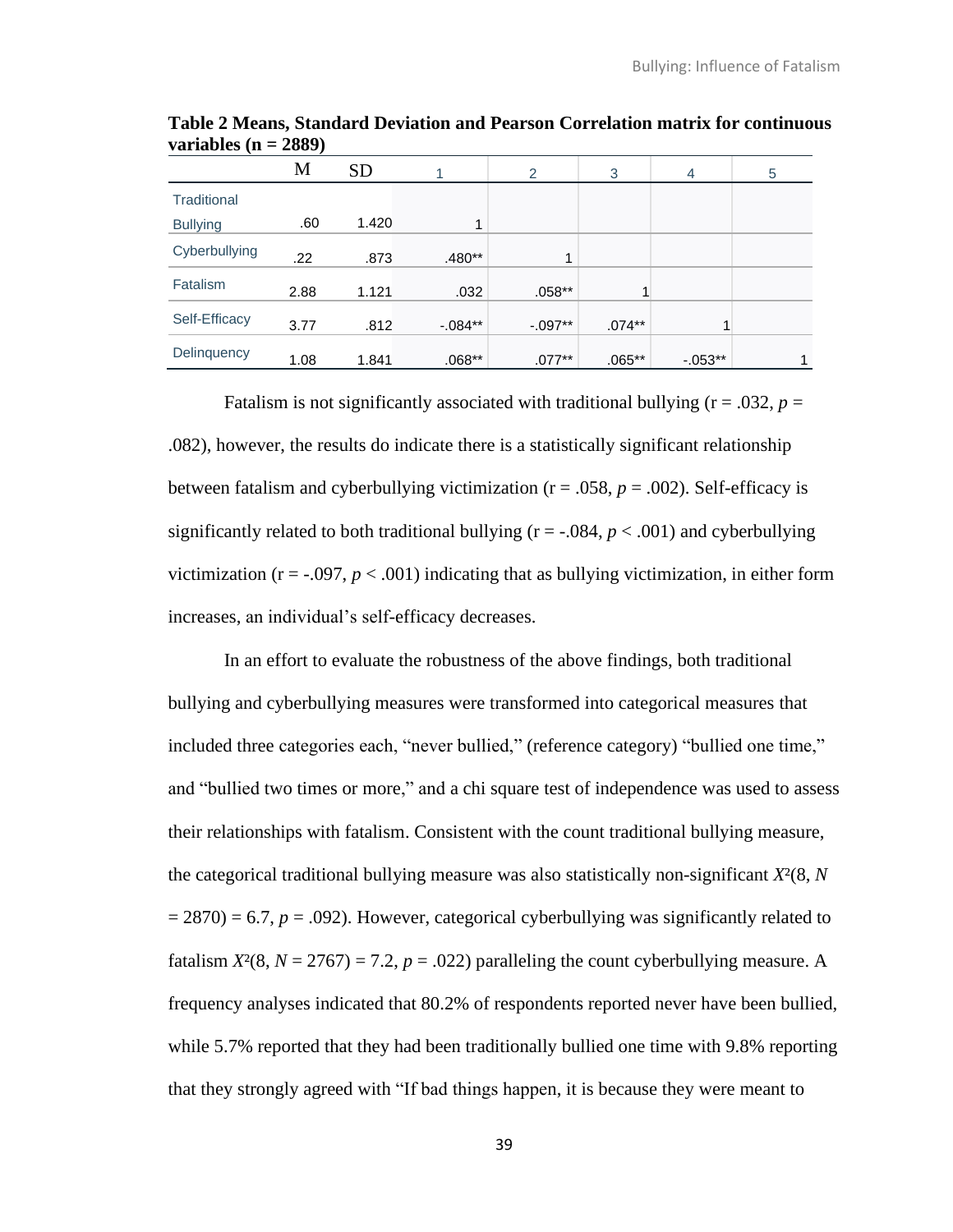happen;" 14.1% reported being traditional bullied 2 or more times. In comparison, 95.4% of respondents reported never have been cyberbullied, while 3.1% reported being cyberbullied 1 time with 10.5% indicating that they strongly agree with the statement, "If bad things happen, it is because they were meant to happen;" 1.5% disclosed 2 or more experiences of cyberbullying victimization. A one-way ANOVA was also run to test the association between the categorical measures of bullying victimization and fatalism, and these relationships were non-significant for both traditional bullying  $(F(2, 2867)) =$ 1.532,  $p = .216$  and cyberbullying (F([2, 2764]) = 2.636,  $p = .072$ .

For comparison, a one-way ANOVA was run using self-efficacy in place of fatalism as a potential correlate for the categorical bullying variables. Interestingly, findings showed that self-efficacy was significantly related to traditional bullying (F([2, 2867]) = 8.903,  $p < .001$ , but not cyberbullying victimization (F([2, 2764]) = 1.975,  $p =$ .139.

A one-way ANOVA was used to examine the relationship between each categorical bullying variable and delinquency. Findings indicated that these measures of traditional bullying and cyberbullying are significantly related to the number of different types of delinquency a youth reports engaging in  $(F([2, 2867]) = 4.763, p = .009$  and  $F([2, 2764]) = 3.448$ ,  $p = .032$ , respectively. A Tukey post hoc analysis further showed that "never bullied" (reference category) reported fewer types of delinquent acts than those who report 2x or more bullying victimization  $(p = .011)$ . This would indicate that those who had never experienced bullying victimization were less likely to engage in delinquent acts, while those who are victims of bullying, experience some form of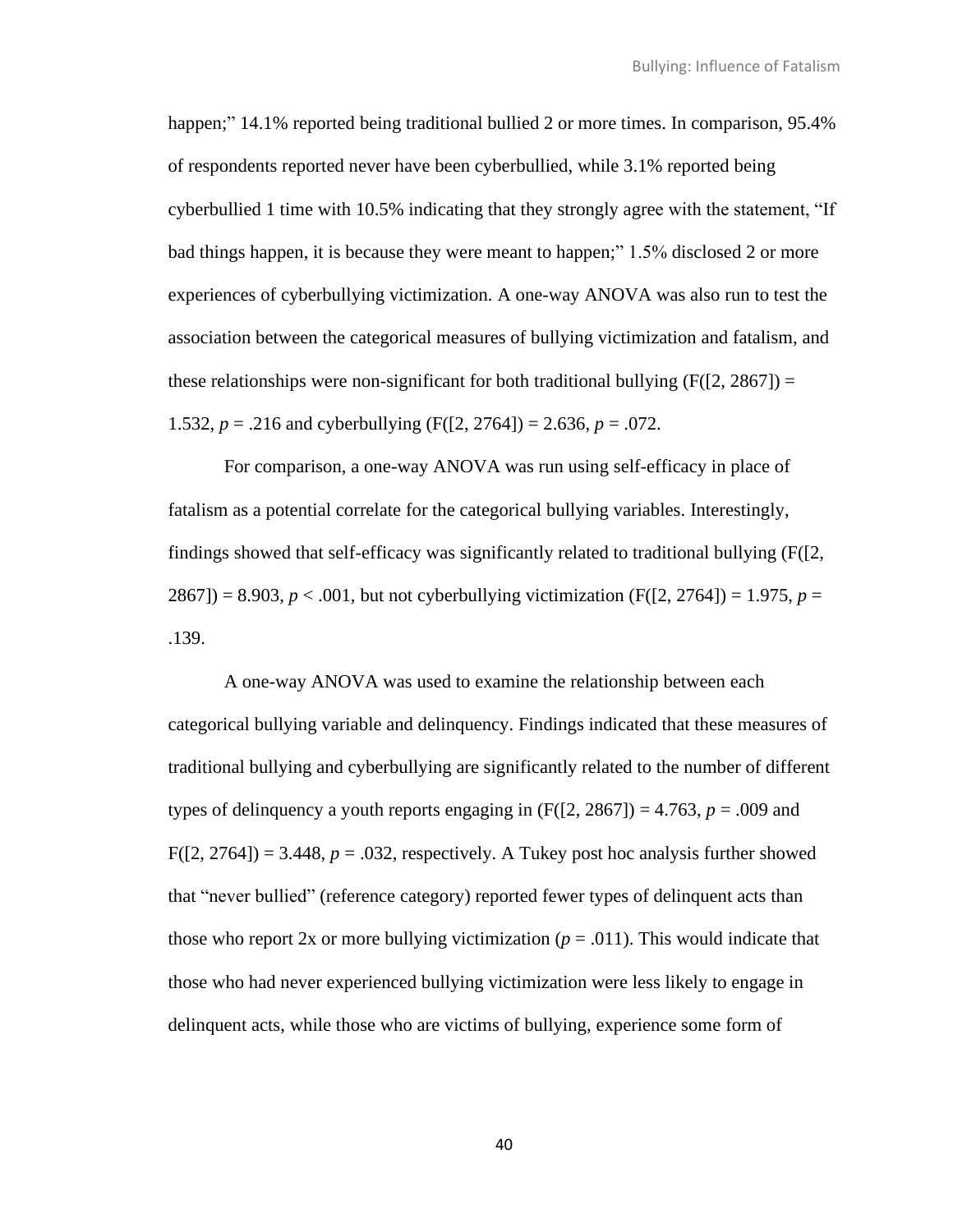influence that predisposes them to the increased likelihood that they will choose to

offend.

## *Multivariate Statistics – Mediation Analyses*

# **Regression Table 1**

*Negative Binomial Regression of Delinquency on Traditional and Cyberbullying and controls, excluding fatalism (N = 2,767).* 

| Variable                        | $\boldsymbol{B}$ | SE   | Sig.      |
|---------------------------------|------------------|------|-----------|
| Male                            | .004             | .056 | .946      |
| <b>Black</b>                    | .409             | .068 | $.000***$ |
| <b>Other Race/Ethnicity</b>     | .227             | .079 | $.004*$   |
| Age                             | $-.096$          | .037 | $.010**$  |
| W1_Parental<br>Monitoring       | $-.253$          | .047 | $.000***$ |
| W1 Impulsivity                  | $-.002$          | .038 | .965      |
| W1 Anger                        | .237             | .029 | $.000***$ |
| W1 Par. Attachment              | $-.111$          | .033 | $.001***$ |
| W1 Del. Peers                   | .516             | .076 | $.000***$ |
| W1 School Safety                | .025             | .029 | .407      |
| <b>W1 Victimization</b>         | .052             | .009 | $.000***$ |
| W1 Self Esteem                  | $-.048$          | .041 | .247      |
| <b>W1 Opportunity Awareness</b> | .004             | .040 | .926      |
| W1 Self Efficacy                | $-.031$          | .038 | .418      |
| W1 Traditional Bullying         | .001             | .021 | .969      |
| W1 Cyber Bullying               | .005             | .034 | .881      |

\*\*\**p* < .001. \*\**p* < .01. \**p* < .05.

Regression analyses examining if fatalism mediates the relationship between both traditional and cyberbullying victimization and delinquency are presented in regression tables 1-3. Control variables are included in all of the regression analyses to reduce the likelihood that the findings are spurious. An alpha of .05 is used to determine if relationships are statistically significant.

Step 1 of the mediation analysis involves examining the relationship between key independent variables (bullying victimization) and the dependent variable (delinquency) excluding the mediator. A negative binomial regression was used to examine the relationship of both traditional and cyberbullying count measures and control variables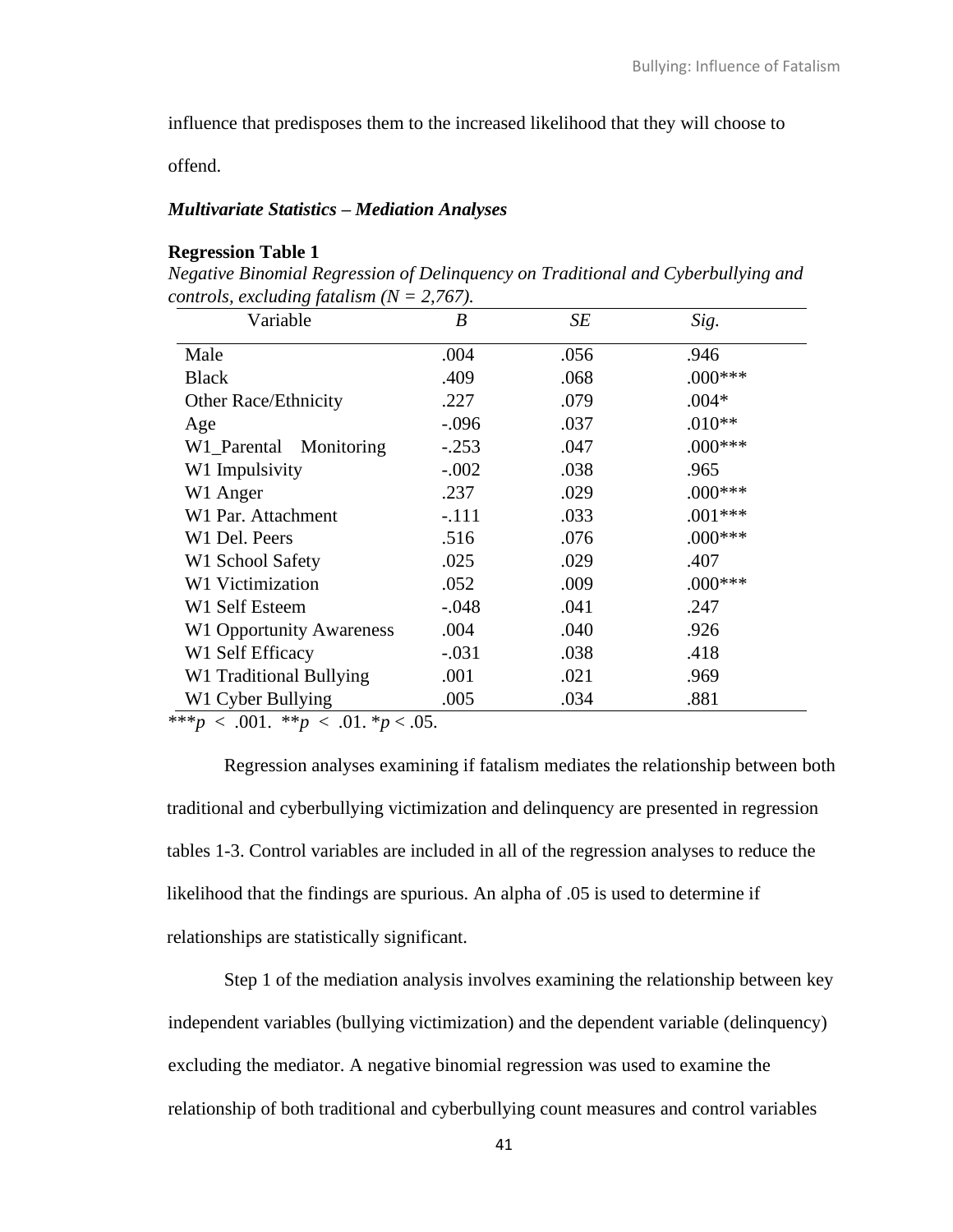with the number of different types of delinquent acts a youth reported, omitting fatalism (see Table 1). Findings show that neither traditional nor cyberbullying victimization were significantly related to delinquency. Instead, delinquency is significantly correlated with several controls such as parental monitoring, anger, parental attachment, delinquent peers, and general victimization. In addition, black youth report engaging in more types of delinquency than white youth (the reference group). Results were unable to support the first hypothesis that adolescents who are victims of traditional and cyberbullying will engage in higher levels of delinquency.

#### **Regression Table 2**

*OLS Regression of Fatalism on Traditional Bullying, Cyberbullying, and controls*  $(N = 2,767)$ .

| Variable                        |         | SE<br>B | Sig.      |
|---------------------------------|---------|---------|-----------|
| Male                            | $-.059$ | .0444   | .182      |
| <b>Black</b>                    | $-.054$ | .0535   | .315      |
| <b>Other Race/Ethnicity</b>     | .017    | .0612   | .779      |
| Age                             | .012    | .0290   | .680      |
| W1_Parental Monitoring          | $-.014$ | .0400   | .733      |
| W1 Impulsivity                  | .007    | .0306   | .824      |
| W1 Anger                        | .019    | .0234   | .424      |
| W1 Par. Attachment              | $-.002$ | .0275   | .956      |
| W1 Del. Peers                   | .039    | .0643   | .540      |
| W1 School Safety                | $-.007$ | .0247   | .762      |
| <b>W1 Victimization</b>         | .004    | .0087   | .669      |
| W1 Self Esteem                  | .015    | .0345   | .674      |
| <b>W1 Opportunity Awareness</b> | .106    | .0331   | $.001***$ |
| W1 Self Efficacy                | .062    | .0318   | .053      |
| W1 Traditional Bullying         | $-.005$ | .0184   | .769      |
| W1 Cyber Bullying               | .013    | .0290   | .647      |

\*\*\**p* < .001. \*\**p* < .01. \**p* < .05.

Step 2 of the mediation analysis involves assessing the relationship between the independent variables of interest (bullying victimization) and the mediator (fatalism). Table 2 reports the OLS regression model for the effects of the count measures for both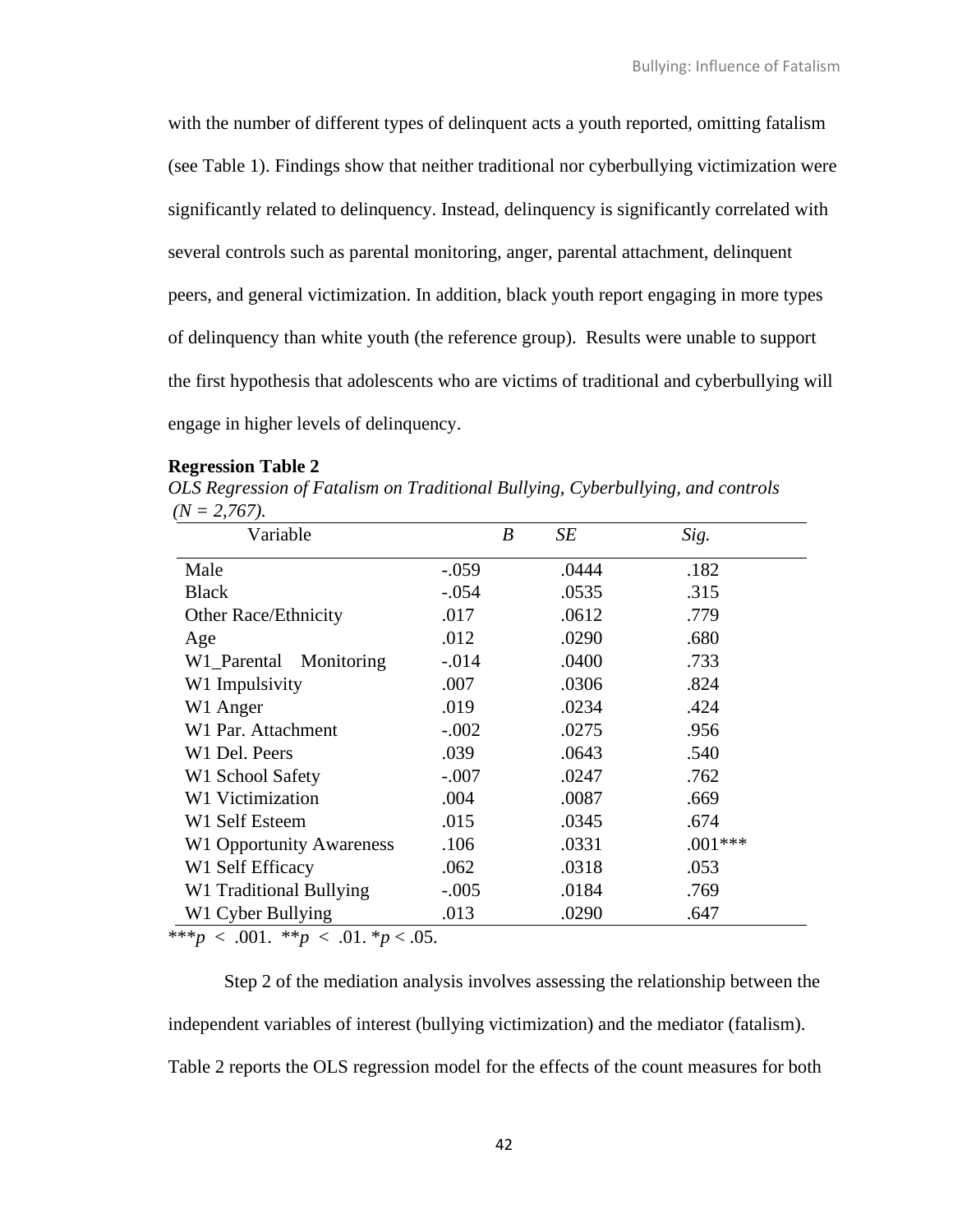types of bullying on fatalism. Findings show no significant relationship between fatalism and traditional or cyberbullying victimization. Fatalism was shown to be statistically significant in relation to awareness of the opportunities of others, but not with any other controls.

# **Regression Table 3**

*Negative Binomial Regression of Delinquency on Fatalism, Traditional Bullying, Cyberbullying, and controls (N = 2,767).* 

| Variable                        |         | B<br>SE | Sig.      |
|---------------------------------|---------|---------|-----------|
| Male                            | .010    | .0563   | .859      |
| <b>Black</b>                    | .415    | .0682   | $.000***$ |
| Other Race/Ethnicity            | .227    | .0792   | $.004**$  |
| Age                             | $-.095$ | .0370   | $.010**$  |
| W1_Parental<br>Monitoring       | $-.252$ | .0476   | $.000***$ |
| W1 Impulsivity                  | $-.002$ | .0389   | .964      |
| W1 Anger                        | .235    | .0290   | $.000***$ |
| W1 Par. Attachment              | $-.112$ | .0330   | $.001***$ |
| W1 Del. Peers                   | .510    | .0769   | $.000***$ |
| W1 School Safety                | .026    | .0299   | .384      |
| W1 Victimization                | .051    | .0099   | $.000***$ |
| W1 Self Esteem                  | $-.051$ | .0419   | .225      |
| <b>W1 Opportunity Awareness</b> | $-.008$ | .0415   | .849      |
| W1 Self Efficacy                | $-.036$ | .0383   | .350      |
| Fatalism                        | .036    | .0253   | .158      |
| W1 Traditional Bullying         | .001    | .0218   | .955      |
| W1 Cyber Bullying               | .004    | .0349   | .908      |

\*\*\**p* < .001. \*\**p* < .01. \**p* < .05.

The final step in the mediation analysis is to see if the relationship between the independent and dependent variables is reduced by the inclusion of the mediator. The analysis shown in Table 3 examines to see if fatalism reduced the relationship between bullying victimization and delinquency. Fatalism is shown to be non-significant, thus, fatalism does not mediate the relationship between either count measure of bullying victimization and delinquency. Findings show, as in the above Table 1, that delinquency is significantly correlated with several controls such as parental monitoring, anger,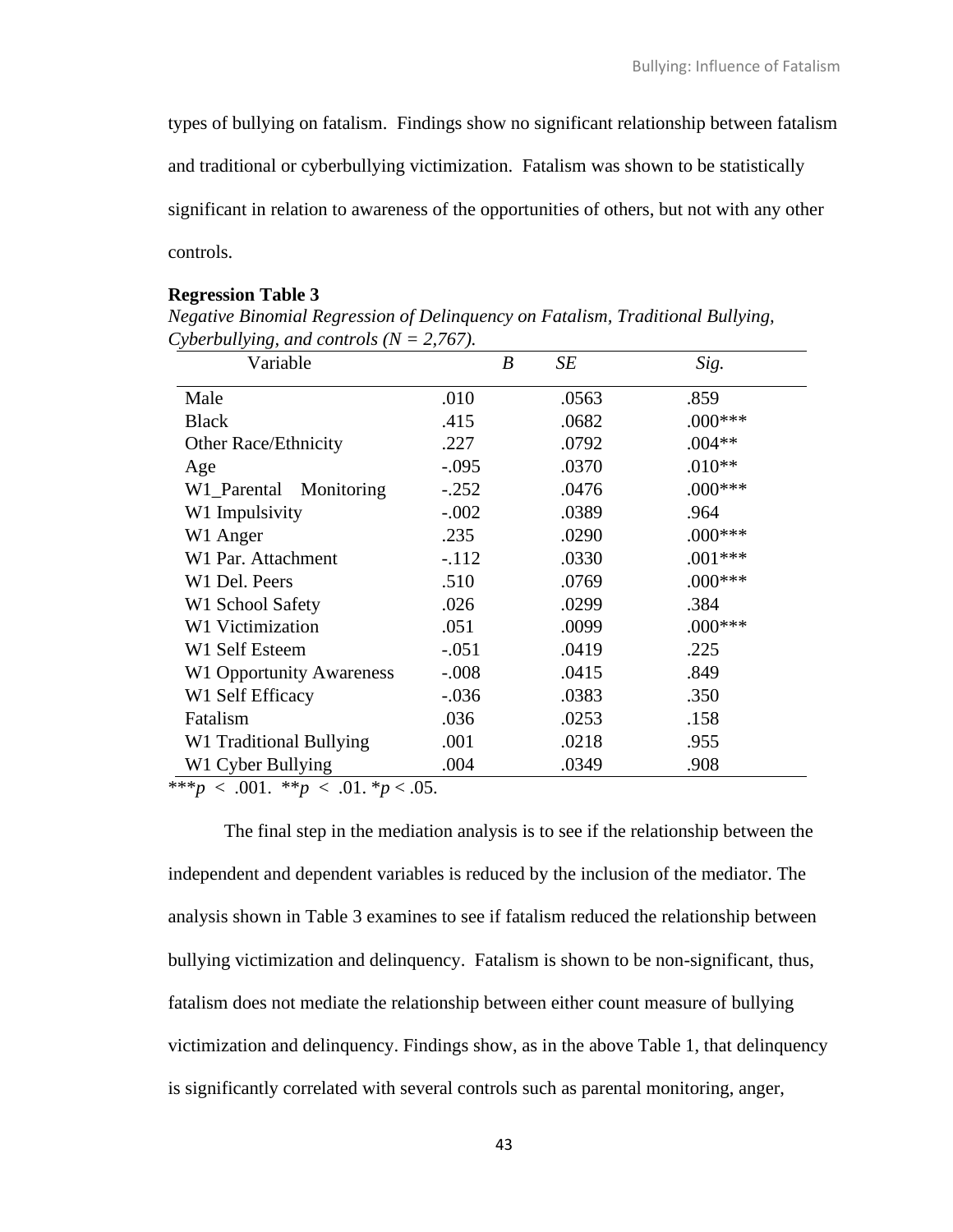parental attachment, delinquent peers, and general victimization, and black individuals engage in more forms of delinquency than white youth. The results in Tables 1 and 3 indicate that there is not support for hypotheses 1-3.

The robustness of these results was examined by looking at several alternate models. First, the models were replicated including only one measure of bullying at a time, and the findings remained substantively the same. Second, these analyses were repeated using the categorical bullying measures, including analyzing bullying measures one at a time, but the results did not change. Results from models using Categorical bullying measures that correspond with the above models are represented in tables 1-3 in the Appendices.

#### **Regression Table 4**

| Negative Binomial Regression of Delinquency on Traditional Bullying, Cyberbullying, |  |
|-------------------------------------------------------------------------------------|--|
| and controls, without Self Efficacy ( $N = 2767$ ).                                 |  |

| Variable                        | $\boldsymbol{B}$ | SE   | Sig.       |
|---------------------------------|------------------|------|------------|
| Male                            | .009             | .056 | .871       |
| <b>Black</b>                    | .410             | .068 | $.000***$  |
| <b>Other Race/Ethnicity</b>     | .222             | .079 | $.005**$   |
| Age                             | $-.095$          | .037 | $.010**$   |
| W1_Parental Monitoring          | $-.256$          | .047 | $.000$ *** |
| W1 Impulsivity                  | .001             | .038 | .988       |
| W1 Anger                        | .235             | .029 | $.000***$  |
| W1 Par. Attachment              | $-.118$          | .032 | $.000***$  |
| W1 Del. Peers                   | .507             | .076 | $.000$ *** |
| W1 School Safety                | .023             | .029 | .433       |
| W1 Victimization                | .051             | .009 | $.000***$  |
| W1 Self Esteem                  | $-.064$          | .033 | .101       |
| <b>W1 Opportunity Awareness</b> | $-.008$          | .045 | .841       |
| W1 Traditional Bullying         | .034             | .022 | .182       |
| W1 Cyber Bullying               | .001             | .021 | .975       |
| W1 Fatalism                     | .005             | .034 | .881       |

 $***p* < .001.$   $***p* < .01.$   $**p* < .05.$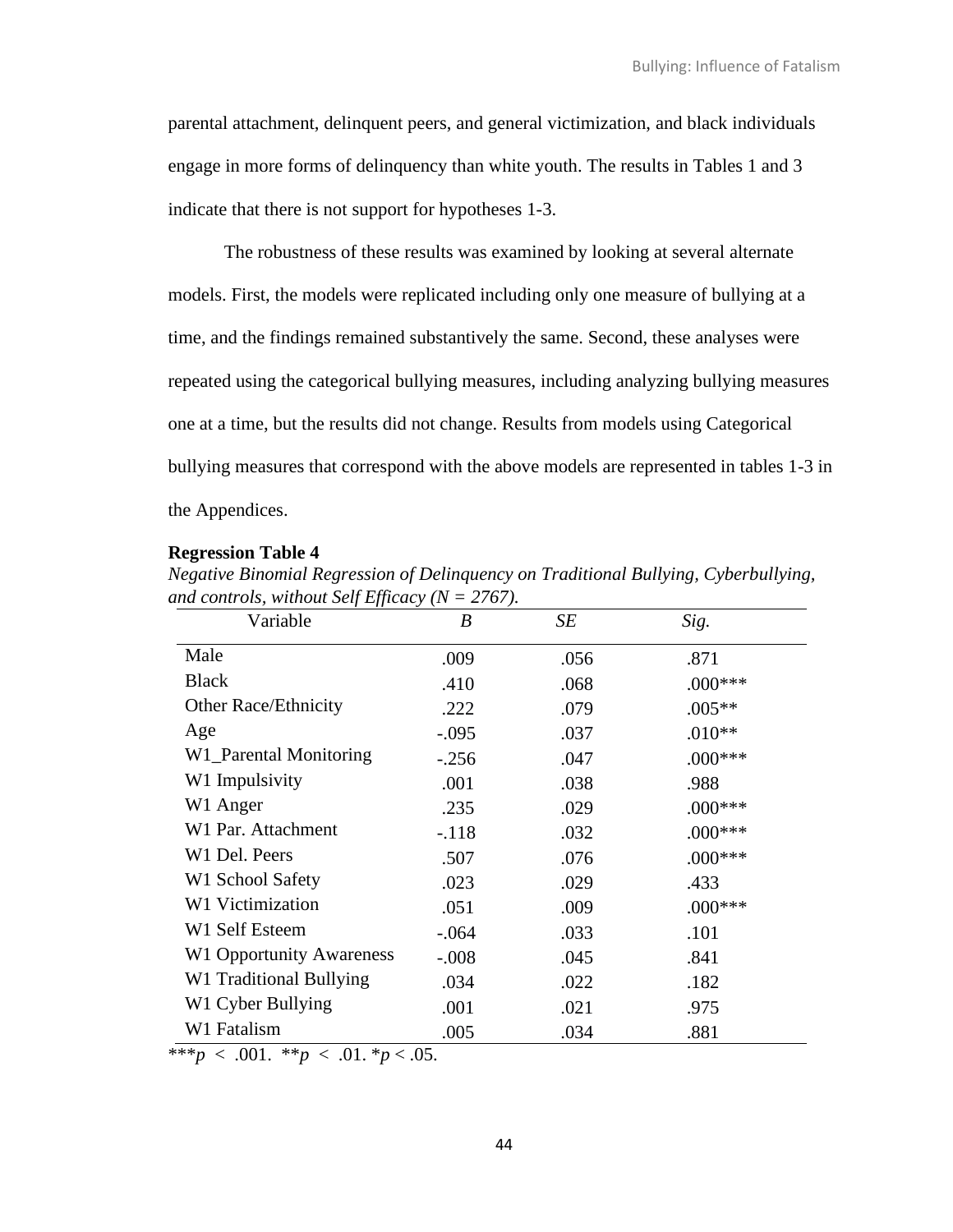Table 4 duplicates the findings from Table 1 above. The same controls that were shown to be significantly related to delinquency indicate that youth with lower levels of parental monitoring, higher levels of anger, less parental attachment, more delinquent peers, and higher levels of victimization engaged in more forms of delinquent behavior.

*OLS of Self-Efficacy on Traditional Bullying, Cyberbullying, and controls (N = 2,767).* 

| Variable                        | B       | SE   | Sig.      |
|---------------------------------|---------|------|-----------|
| Male                            | $-.003$ | .027 | .920      |
| <b>Black</b>                    | .115    | .032 | $.000***$ |
| <b>Other Race/Ethnicity</b>     | .075    | .037 | $.045*$   |
| Age                             | $-.022$ | .018 | .212      |
| W1_Parental Monitoring          | .141    | .024 | $.000***$ |
| W1 Impulsivity                  | $-.079$ | .019 | $.000***$ |
| W1 Anger                        | .013    | .014 | .347      |
| W1 Par. Attachment              | .152    | .016 | $.000***$ |
| W1 Del. Peers                   | .063    | .039 | .101      |
| W1 School Safety                | .070    | .015 | $.000***$ |
| W1 Victimization                | .010    | .005 | .052      |
| W1 Self Esteem                  | .370    | .020 | $.000***$ |
| <b>W1 Opportunity Awareness</b> | .036    | .020 | .079      |
| Fatalism                        | .064    | .012 | $.000***$ |
| W1 Traditional Bullying         | .009    | .011 | .441      |
| W1 Cyber Bullying               | $-.025$ | .018 | .154      |

**Regression Table 5**

\*\*\**p* < .001. \*\**p* < .01. \**p* < .05.

The next model, shown in Table 5, used OLS regression to regress self-efficacy onto both count measures of traditional and cyberbullying victimization. Self-efficacy was statistically related to black (relative to white), parental monitoring, impulsivity, parental attachment, school safety, self-esteem and fatalism at  $p < .001$ . Consistent with previous analyses, count variables traditional and cyberbullying victimization was shown to be non-significant.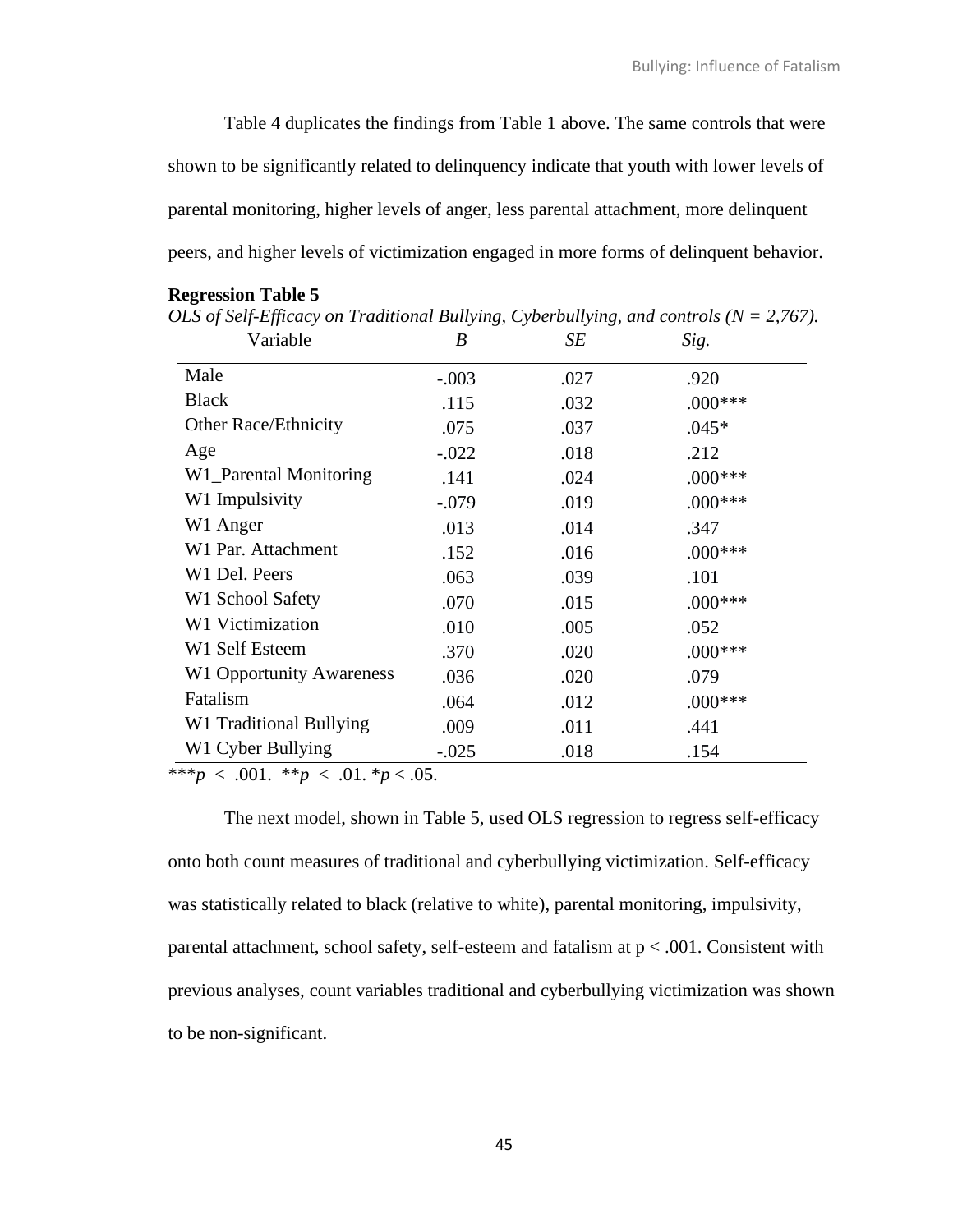| <b>Regression Table 6</b> |  |  |
|---------------------------|--|--|
|---------------------------|--|--|

| Variable                        | $\boldsymbol{B}$ | SE   | Sig.      |
|---------------------------------|------------------|------|-----------|
| Male                            | .010             | .056 | .859      |
| <b>Black</b>                    | .415             | .068 | $.000***$ |
| <b>Other Race/Ethnicity</b>     | .227             | .079 | $.004**$  |
| Age                             | $-.095$          | .037 | $.010**$  |
| W1_Parental Monitoring          | $-.252$          | .047 | $.000***$ |
| W1 Impulsivity                  | $-.002$          | .038 | .964      |
| W1 Anger                        | .235             | .029 | $.000***$ |
| W1 Par. Attachment              | $-.112$          | .033 | $.001***$ |
| W1 Del. Peers                   | .510             | .076 | $.000***$ |
| W1 School Safety                | .026             | .029 | .384      |
| W1 Victimization                | .051             | .009 | $.000***$ |
| W1 Self Esteem                  | $-.051$          | .041 | .225      |
| <b>W1 Opportunity Awareness</b> | $-.008$          | .041 | .849      |
| W1 Self Efficacy                | $-.036$          | .038 | .350      |
| Fatalism                        | .036             | .025 | .158      |
| W1 Traditional Bullying         | .001             | .021 | .955      |
| W1 Cyber Bullying               | .004             | .034 | .908      |

*Negative Binomial Regression of Delinquency on Traditional Bullying, Cyberbullying,*  and controls, including Self-Efficacy  $(N = 2.767)$ .

\*\*\**p* < .001. \*\**p* < .01. \**p* < .05.

Table 6 reveals the findings of a negative binomial regression that was used to assess the influence of self-efficacy on the relationship between both count measures of bullying victimization and delinquency. These findings fall in direct line with the results in the above Table 3 including fatalism. The controls, black, parental monitoring, anger, parental attachment, delinquent peers, and victimization are statistically significant when related to self-efficacy as they were with fatalism at  $p < .001$ . Findings for count measures of traditional and cyberbullying victimization remain non-significant. There is no evidence to support hypotheses 1-3 when using self-efficacy in place of fatalism.

These analyses were repeated using the categorical bullying measures, including analyzing bullying measures one at a time, but the results did not change. Categorical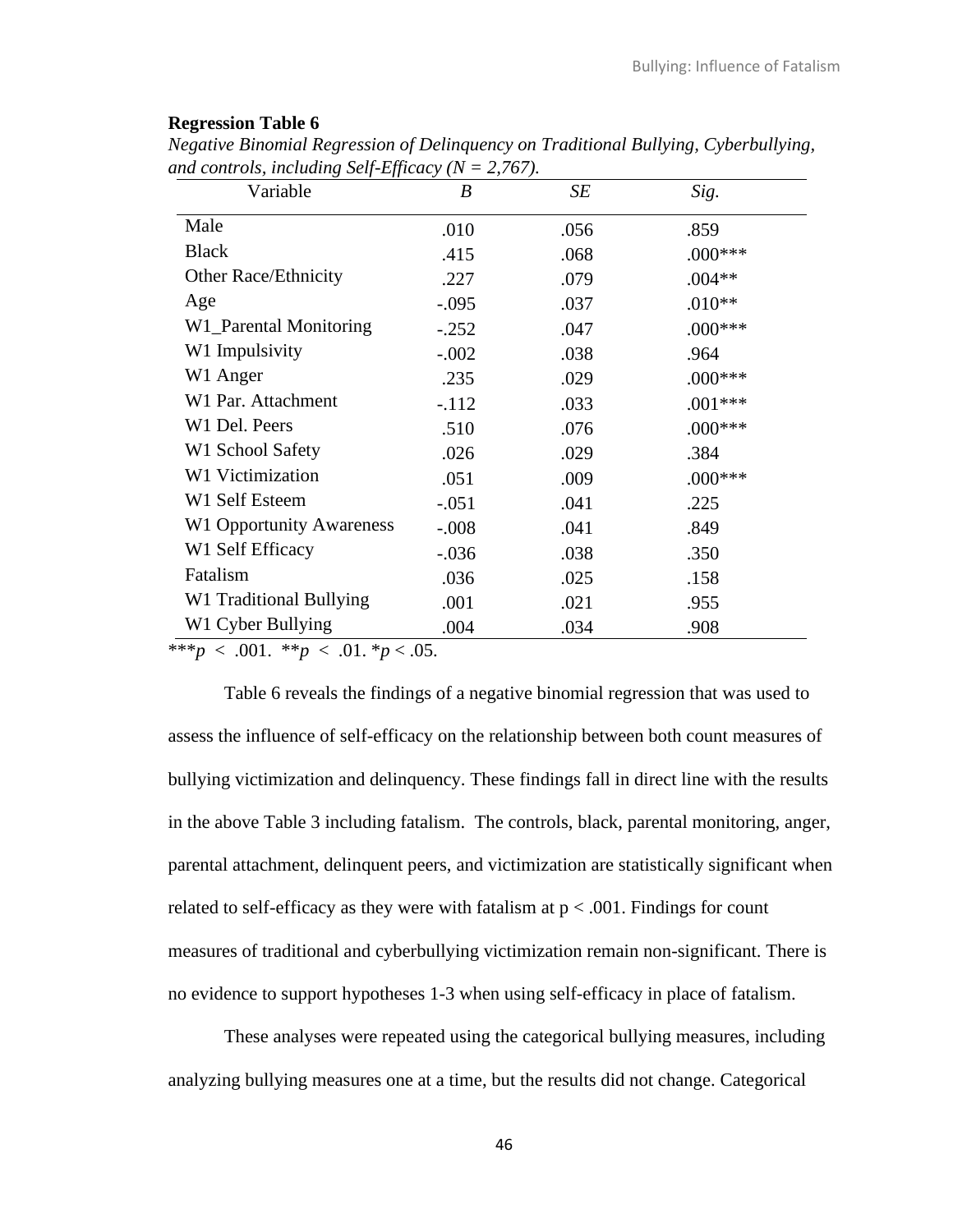bullying measures that correspond with the above models are represented in tables 3-6 in

the Appendices.

### *Moderation analyses*

### **Regression Table 7**

*Negative Binomial Regression of Delinquency on Fatalism, Traditional Bullying, Interaction term and controls (N = 2,870).* 

| Variable                        | $\boldsymbol{B}$ | SE   | Sig.       |
|---------------------------------|------------------|------|------------|
| Male                            | .009             | .056 | .868       |
| <b>Black</b>                    | .415             | .067 | $.000***$  |
| <b>Other Race/Ethnicity</b>     | .228             | .079 | $.004**$   |
| Age                             | $-.095$          | .037 | $.010**$   |
| W1_Parental Monitoring          | $-.252$          | .047 | $.000$ *** |
| W1 Impulsivity                  | $-.002$          | .038 | .967       |
| W1 Anger                        | .235             | .028 | $.000***$  |
| W1 Par. Attachment              | $-.112$          | .033 | $.001***$  |
| W1 Del. Peers                   | .510             | .076 | $.000$ *** |
| W1 School Safety                | .026             | .029 | .391       |
| W1 Victimization                | .052             | .009 | $.000***$  |
| W1 Self Esteem                  | $-.052$          | .041 | .217       |
| <b>W1 Opportunity Awareness</b> | $-.008$          | .041 | .850       |
| W1 Self Efficacy                | $-.036$          | .038 | .342       |
| Fatalism                        | .040             | .027 | .143       |
| W1 Traditional Bullying         | .022             | .051 | .671       |
| Fatalism X Bullying             | $-.007$          | .015 | .678       |

\*\*\**p* < .001. \*\**p* < .01. \**p* < .05.

Our final hypothesis predicted that fatalism would moderate the relationship between bullying victimization and offending. Traditional bullying and cyberbullying victimization were analyzed separately due to concerns about collinearity among the interaction terms. Table 7 shows the results from a negative binomial regression that included fatalism, traditional bullying and a fatalism x bullying interaction term. Findings indicate that the same controls are shown to be consistently predictive of delinquency, however, fatalism, traditional bullying and the fatalism x traditional bullying interaction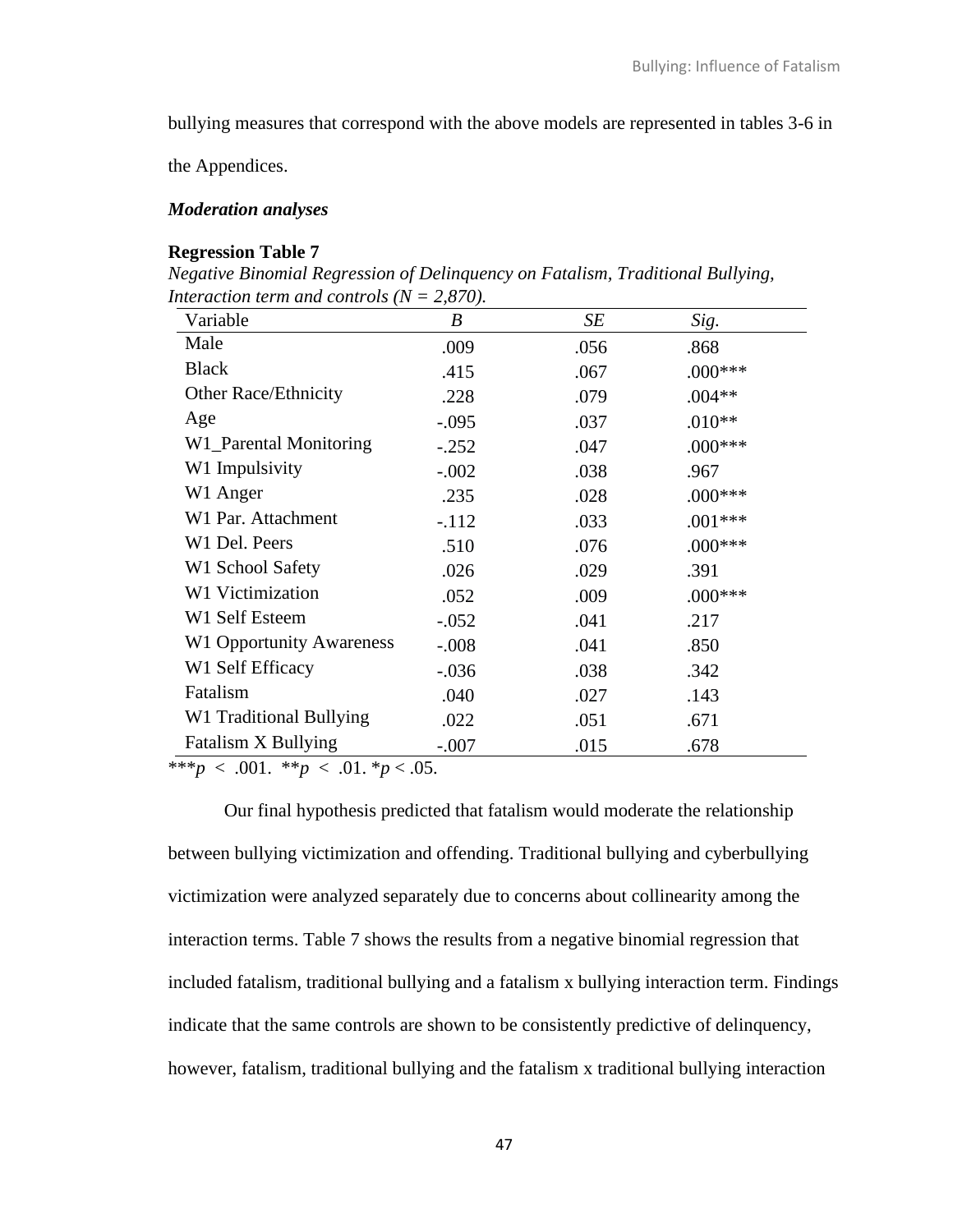term do not show a significant effect on delinquency as earlier predicted. Table 8, below,

shows findings from fatalism, cyberbullying victimization, and the cyberbullying

interaction term. With only the slightest differences in results, the relationship between

bullying victimization and delinquency is not moderated by fatalism.

These analyses were repeated using the categorical bullying measures, including analyzing bullying measures one at a time, but the results did not change. Categorical bullying measures that correspond with the above models are represented in tables 7 and 8 in the Appendices.

#### **Regression Table 8**

*Negative Binomial Regression of Delinquency on Fatalism, Cyberbullying, Interaction term and controls*  $(N = 2,767)$ *.* 

| Variable                        | B       | SE   | Sig.       |
|---------------------------------|---------|------|------------|
| Male                            | .008    | .056 | .882       |
| <b>Black</b>                    | .415    | .067 | $.000***$  |
| <b>Other Race/Ethnicity</b>     | .230    | .079 | $.004**$   |
| Age                             | $-.096$ | .037 | .009**     |
| W1_Parental Monitoring          | $-.253$ | .047 | $.000***$  |
| W1 Impulsivity                  | $-.001$ | .039 | .988       |
| W1 Anger                        | .235    | .029 | $.000***$  |
| W1 Par. Attachment              | $-.112$ | .033 | $.001***$  |
| W1 Del. Peers                   | .514    | .077 | $.000$ *** |
| W1 School Safety                | .026    | .029 | .373       |
| W1 Victimization                | .051    | .009 | $.000***$  |
| W1 Self Esteem                  | $-.052$ | .041 | .212       |
| <b>W1 Opportunity Awareness</b> | $-.009$ | .041 | .836       |
| W1 Self Efficacy                | $-.035$ | .038 | .355       |
| Fatalism                        | .041    | .026 | .113       |
| W1 Cyber Bullying               | .086    | .095 | .364       |
| Fatalism X Cyber Bullying       | $-.026$ | .028 | .360       |

 $***p* < .001.$   $***p* < .01.$   $**p* < .05.$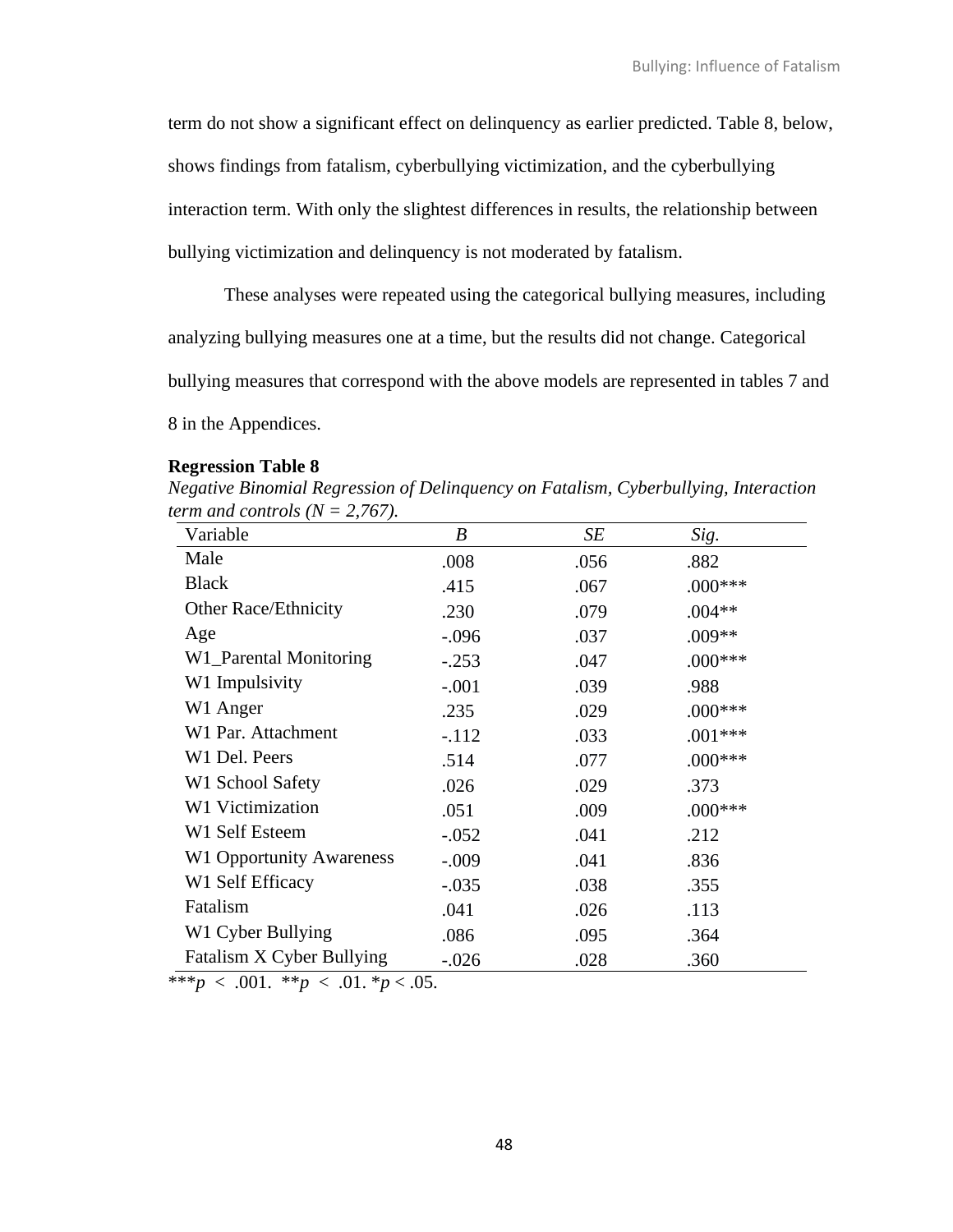# **Chapter 4**

# **Discussion**

The goal of this study was to examine the relationship between both traditional bullying and cyberbullying and their effects on delinquency, and to determine if fatalism mediates this relationship in a sample of 3,640 middle school students within 12 different school districts and across 2 waves. This study contributes to the existing body of research on traditional and cyberbullying victimization by not only looking at how fatalism may mediate the relationship between bullying victimization and delinquency, but also by looking at the moderating effect of fatalism within this sophisticated dynamic.

First, it is important to acknowledge this study's alternative measurement approaches. By running analyses using both count and categorical bullying variables, I was able to assess the robustness of my findings. Including additional analyses examining each variable separately prevented any potential collinearity concerns, and the ability to look at the self-efficacy measure in place of fatalism added more confidence within the results.

Consistent with previous literature, decreased parental monitoring, higher levels of anger, distant relationship with parents, having friends who engage in delinquency and those who have experienced recurrent or frequent victimization are consistently contributing factors to delinquency (Lauritsen, Sampson & Laub, 1991; Filippello et al., 2015; Cuevas et al., 2007; Haynie, Soller & Williams, 2014; Stadler et al., 2010). Although, fatalism was not consistently related to these controls, self-efficacy was significantly related to parental monitoring, impulsivity, having a distant relationship with parents, one's self-esteem and fatalism. Past studies have indicated the importance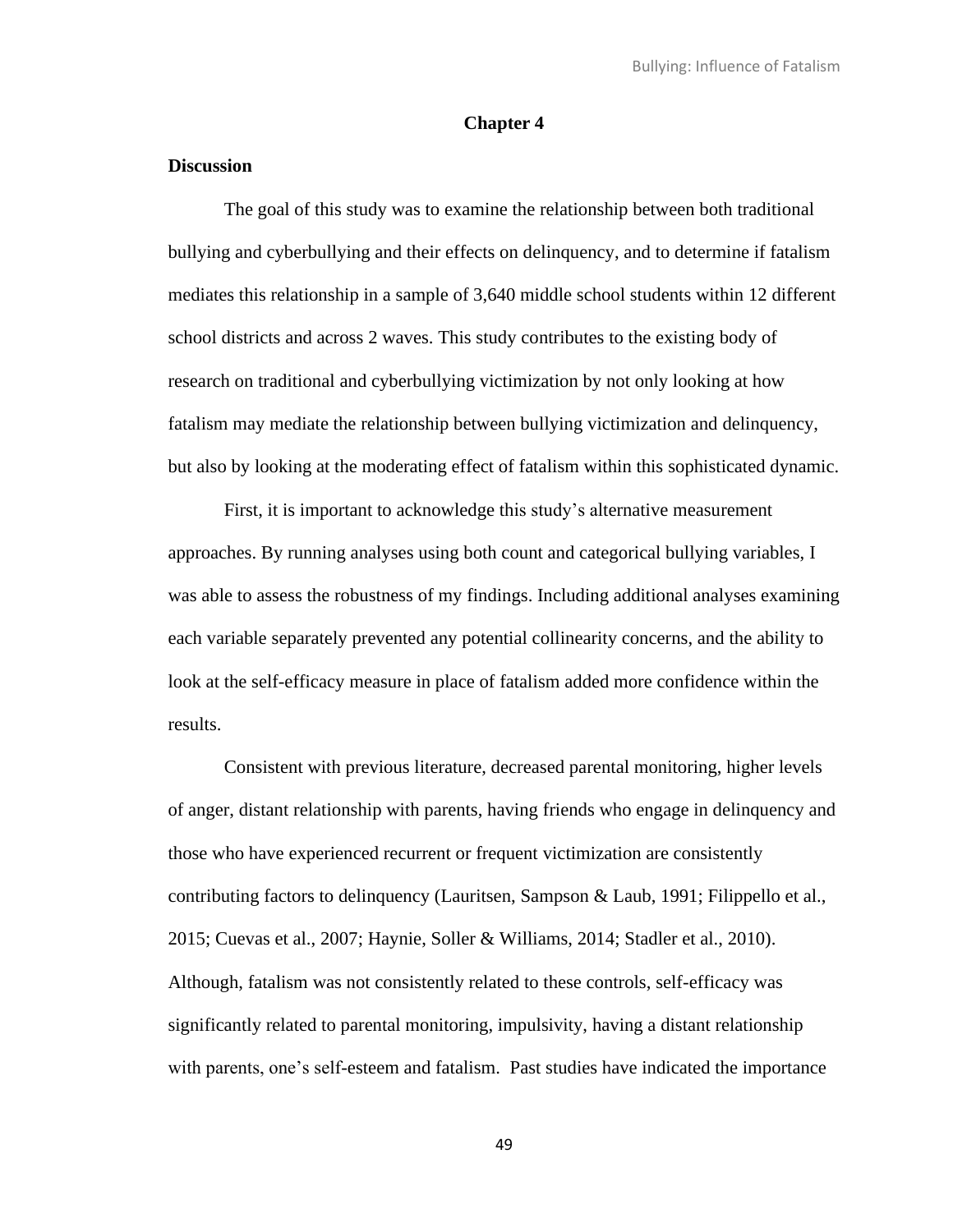of impulsive choices to fulfill a need for instant gratification and one's perception of their own successes and achievements, better understood as self-efficacy, as factors for identifying fatalistic outlooks (Wright et al., 2004; Gelder, Hershfield & Nordgren, 2013; Filippello et al., 2015; Alm et al., 2019; Boland, Lian & Formichella, 2005).

While results did not support the predictions of my study and were unable to support any of my three hypotheses, there were other consistencies worthy of mention. Despite findings indicating no support for bullying victimization as a significant contributing factor to delinquency, results did show significant support for general victimization as a persistent predictor of a delinquent outcome. This bears asking, "Why the substantial difference?" Could it be simply the difference in survey questions or does bullying victimization require more specific questions? There are many different forms of victimization, our findings would suggest that bullying victimization may be a less intense form and less likely to lead to delinquent outcomes, however, past literature contradicts this (Cuevas et al., 2007; Lee et al., 2020).

Another interesting coherence is presented when looking at the significance of anger in every model including delinquency. Adolescents who experience higher levels of anger have been shown to be more likely to engage in delinquency (Cuevas et al., 2007; Lonigro et al., 2015). Comparatively, there are studies that have also looked at anger as either a mediator or as a direct contributor to delinquency and were unable to substantiate their analyses when, specifically, looking at types of bullying victimization (Lee et al., 2; Brezina, 2000; Wang and Jiang, 2021; Glassner and Cho, 2018). This is an interesting integration of conflicting results as to how anger truly effects bullying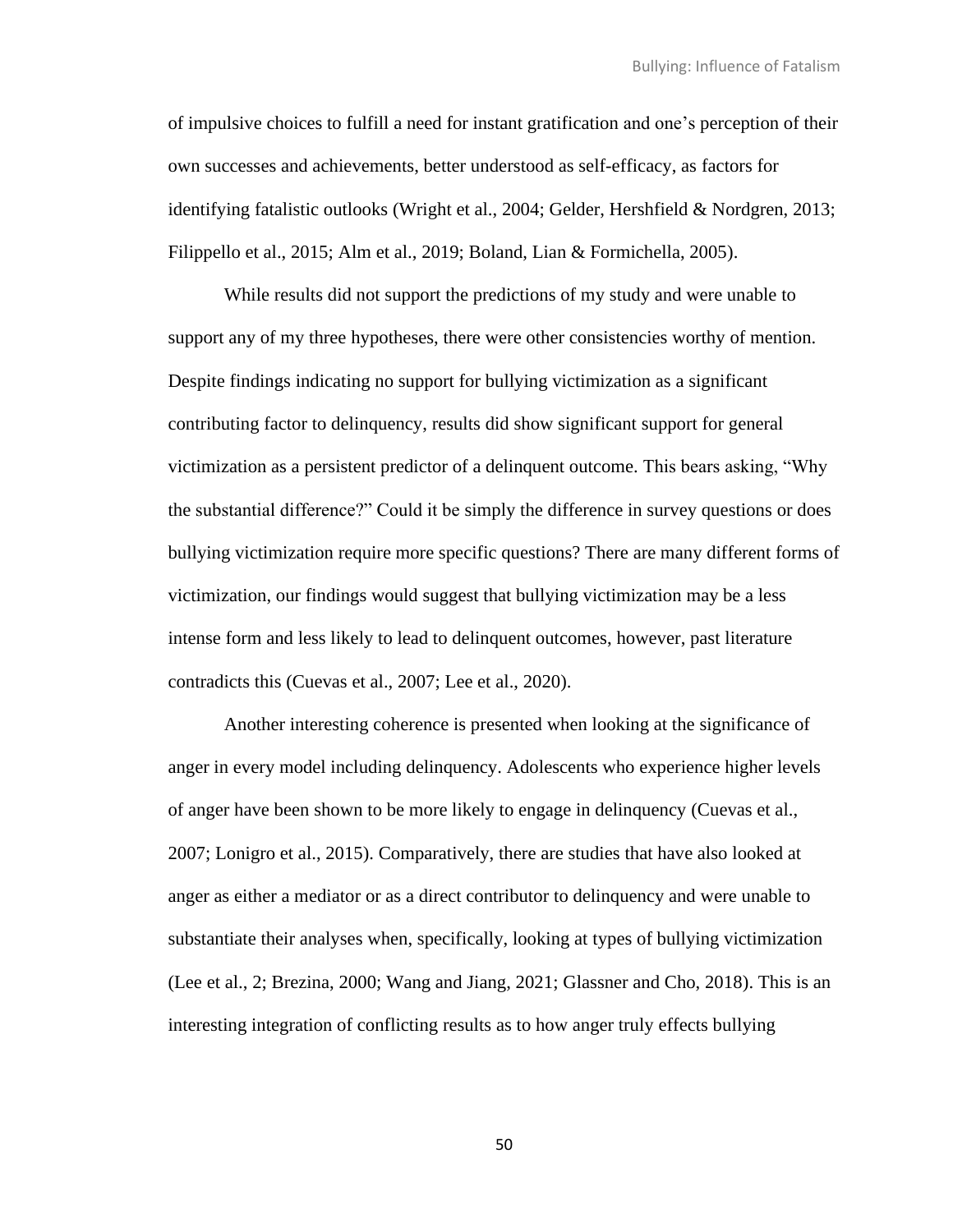victimization or perhaps bullying victimization effects anger within the adolescent population.

### **Limitations and Future Research**

There were several limitations to this study. The reliability of the original fatalism scale was a concern. To address this, I used a single item measure of fatalism, but a more robust scale with more detailed questions surrounding a fatalistic outlook may have been better suited. Single item bullying measures, as used in this study, may not have differentiated the intensity and types of victimization clearly enough to have been along the spectrum with general victimization. Many adolescents may not fully understand the criteria for bullying and are often told that being "picked on" or "pushed around" at school are normal and only makes you stronger. More behaviorally oriented questions may allow respondents to more accurately reveal their experiences, while also increasing awareness of what truly defines bullying.

Moving forward, future research may choose to look at anger as a possible mediator in the relationship between bullying victimization and delinquency. This could be an exceedingly valuable contribution to the conflicting body of research that currently exists. The CSSI data appears to provide a good foundation for future anger research. While gathering articles in support of this study, I noticed that peer victimization, bullying victimization and general victimization are often used interchangeably. It would be interesting research to compare and contrast bullying victimization and general victimization as there is a substantial difference when statistically compared to delinquency. This study did not specifically look at gender differences, but future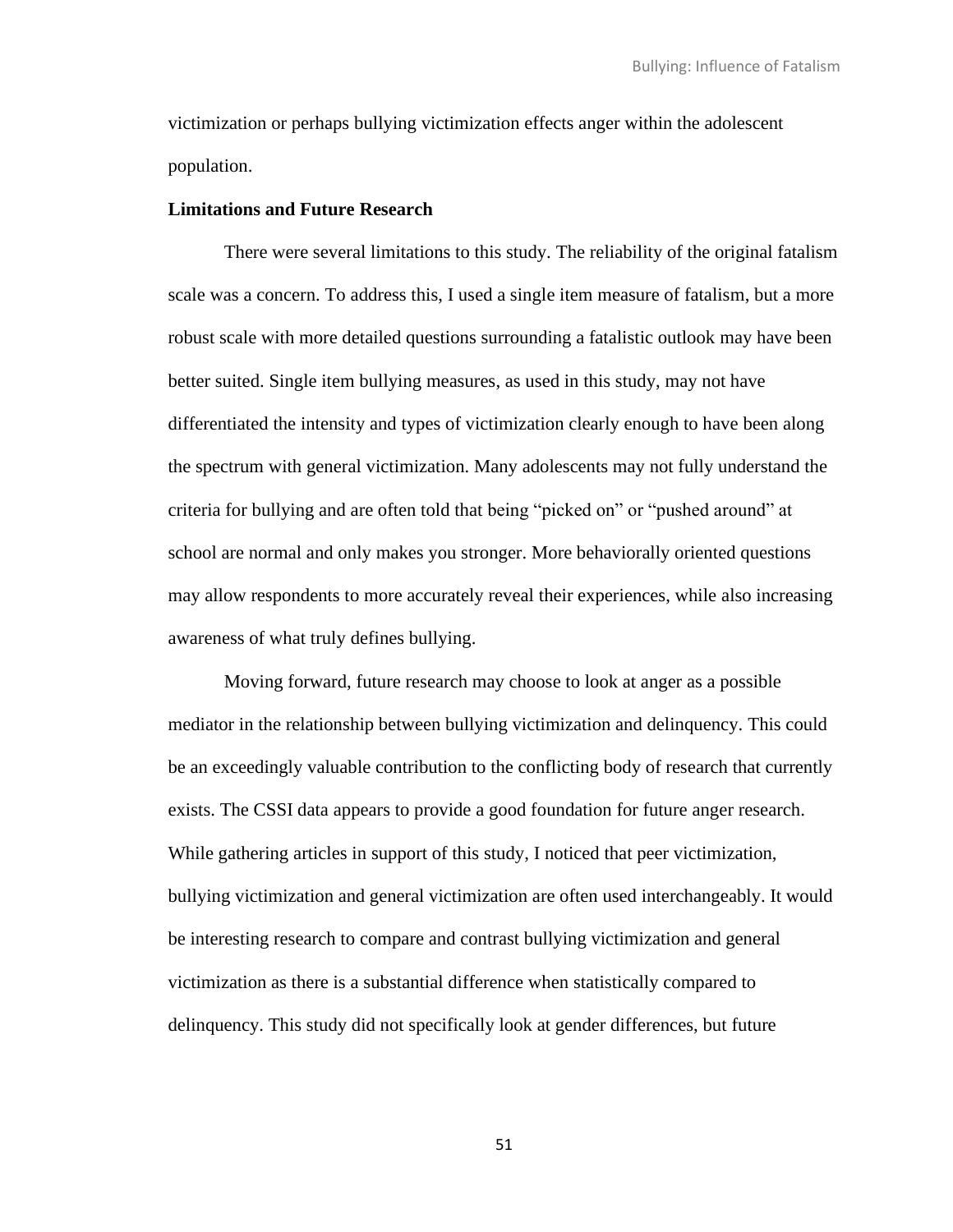research may find significant implications for gender and negative outcomes, such as fatalism, as different genders have been shown to experience different types of bullying.

Although, there was no support for my predictions, this study did call attention to alternate approaches that may help better understand bullying victimization, the potential negative emotions and outlook that surround it, and how it may increase the propensity for youth to make the choice to offend. In summary, results were unable to show that fatalism mediates or moderates the relationship between bullying victimization and delinquency, however, anger was persistent in its relationship with delinquency. This could imply that victims of bullying experience more of a retaliatory behavioral response as opposed to becoming fatalistic. Age and current time perspective are important considerations and may play a larger role within this dynamic. Future research looking at these potential influences would be an invaluable contribution to the current body of research surrounding bullying victimization.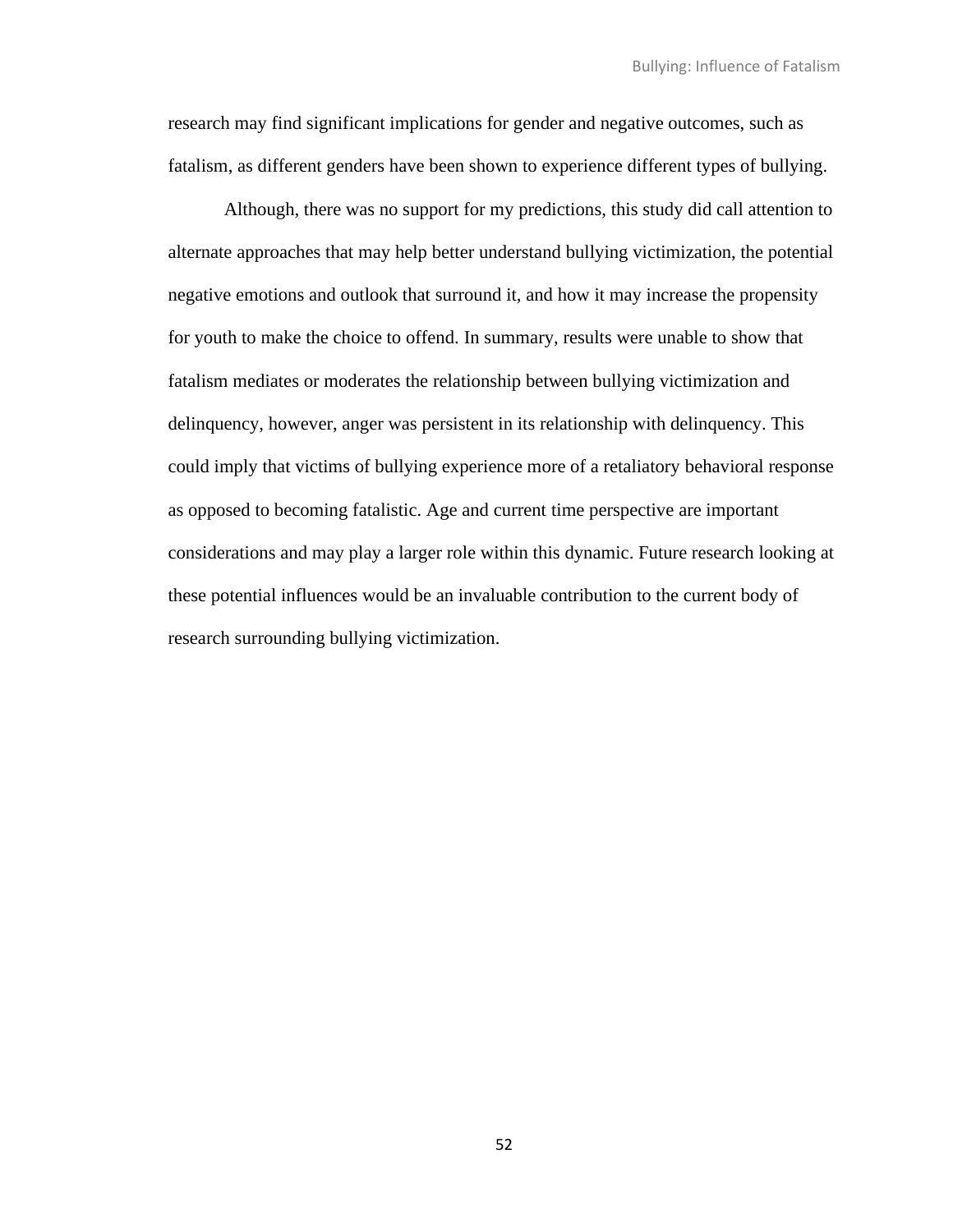## References

- Acevedo, G.A. (2005), Turning Anomie on its Head: Fatalism as Durkheim's Concealed and Multidimensional Alienation Theory. *Sociological Theory*, 23: 75- 85. <https://doi-org.ezproxy.umsl.edu/10.1111/j.0735-2751.2005.00243.x>
- Agnew, R. (1992). "Foundation for a General Strain Theory of Crime and Delinquency." *Criminology* 30:47-87.
- Agnew, R. & Brezina, T., 1997. Relational Problems with peers, gender and delinquency. *Youth and Society*, 29:84-111.
- Agnew, R. (2001). Building on the Foundation of General Strain Theory: Specifying the Types of Strain Most Likely to Lead to Crime and Delinquency. *Journal of Research in Crime and Delinquency*, *38*(4), 319–361. https://doi.org[/10.1177/0022427801038004001](https://doi-org.ezproxy.umsl.edu/10.1177/0022427801038004001)
- Alm, S., Laftman, L. B., Sandahl, J. & Modin, B. (2019). School Effectiveness and Students' Future Orientation: A multi-level analysis of upper secondary schools in Stockholm, Sweden. *Journal of Adolescence*, 70, 62-73.
- Anderson, Elijah. 1999. Code of the Street: Decency, Violence, and the Moral Life of the Inner City. New York: W. W. Norton and Company.
- Anderson, E. (1994). The code of the streets. *The Atlantic Monthly*, 273, 80-94.
- Bandura A. (1977). Self-efficacy: toward a unifying theory of behavioral change. *Psychol Review*, 84(2), 191–215.
- Bandura A, Cioffi D, Taylor CB, Brouillard ME. (1988). Perceived self-efficacy in coping with cognitive stressors and opioid activation. *J Pers Soc Psychology*, 55(3), 479–88.
- Baron, R. M., & Kenny, D. A. (1986). The moderator-mediator variable distinction in social psychological research: Conceptual, strategic, and statistical considerations. *Journal of Personality and Social Psychology*, 51(6), 1173-1182 Barker, E., Arseneault, L., Brendgen, M., Fontaine, N. & Maughan, B. (2008). Joint Development of Bullying and Victimization in Adolescence: Relations to Delinquency and Self-Harm. *American Academy of Child and Adolescent Psychiatry*, 47(9), 1030-1038. Doi:10.1097/CHI.0b013e31817eec98
- Bender, D., & Lösel, F. (2011). Bullying at school as a predictor of delinquency, violence and other anti-social behaviour in adulthood. *Criminal Behaviour and Mental Health, 21*(2), 99-106.<https://doi.org/10.1002/cbm.799>
- Bettencourt, A. F., & Farrell, A. D. (2013). Individual and contextual factors associated with patterns of aggression and peer victimization during middle school. *Journal of Youth and Adolescence, 42*(2), 285-302. http://dx.doi.org/10.1007/s10964-012- 9854-8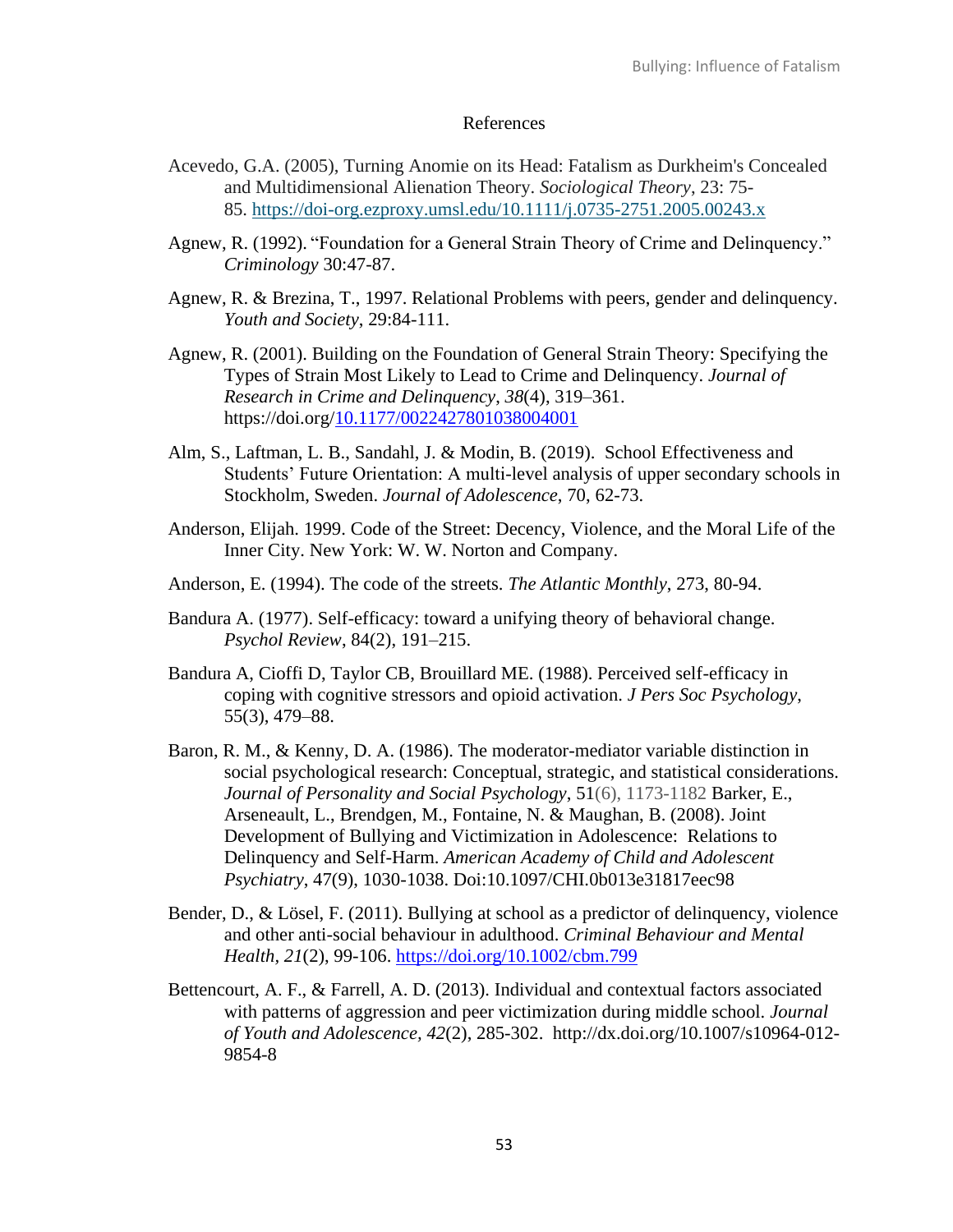- Boland, J. M., Lian, B. E. & Formichella, C. M. (2005). The Origins of Hopelessness Among Inner-City African-American Adolescents. *American Journal of Community Psychology*, Vol 36. Doi: 10.1007/s10464-005-8627-x
- Bowlby, J., 1982. Attachment and loss. Vol. 1: Attachment. London: Pimlico.
- Brezina, T. (2000). Delinquency, Control Maintenance, and the Negation of Fatalism*. Justice Quarterly*, Vol 17(4).
- Brezina, T., Tekin, E. & Topalli, V. (2009). "Might Not Be A Tomorrow": A Multimethods Approach to Anticipated Early Death and Youth Crime. *American Society of Criminology*, Vol 47(4), 1091-1129.
- Carson, R. C., Butcher, J. N., & Mineka, S. (2000). Abnormal psychology and modern life (11th ed.). Boston, MA: Allyn & Bacon: *A Pearson Education Company*
- Cidade, E. C., Moura, J., James Ferreira, Nepomuceno, B. B., Ximenes, V. M., & Sarriera, J. C. (2016). Poverty and fatalism: Impacts on the community dynamics and on hope in Brazilian residents. *Journal of Prevention & Intervention in the Community, 44*(1), 51.
- Copeland, W. E., Wolke, D., Angold, A., & Costello, E. J. (2013). Adult psychiatric outcomes of bullying and being bullied by peers in childhood and adolescence. *JAMA Psychiatry (Chicago, Ill.), 70*(4), 419-426. <https://doi.org/10.1001/jamapsychiatry.2013.504>
- Cuevas, C. A., Finkelhor, D., Turner, H. A., & Ormrod, R. K. (2007). Juvenile Delinquency and Victimization: A Theoretical Typology. *Journal of Interpersonal Violence*, *22*(12), 1581–1602. https://doi.org[/10.1177/0886260507306498](https://doi-org.ezproxy.umsl.edu/10.1177/0886260507306498)
- Debnath, R., Tang, A., Zeanah, C. H., Nelson, C. A., & Fox, N. A. (2020). The long-term effects of institutional rearing, foster care intervention and disruptions in care on brain electrical activity in adolescence. *Developmental Science, 23*(1), e12872 n/a.<https://doi.org/10.1111/desc.12872>
- Duke, N. N., Borowsky, I.W., Pettingell, S., Skay, C. & McMorris, B. (2011). Adolescent Early Death Perception: Links to Behavioral and Life Outcomes in Young Adulthood. *Journal of Pediatric Health Care*, Vol 25(4), 224-234. Doi: 10.1016/j.pedhc.2010.03.004
- Esbensen, F.-A., & Carson, D. C. (2009). Consequences of Being Bullied: Results From a Longitudinal Assessment of Bullying Victimization in a Multisite Sample of American Students. *Youth & Society*, 41(2), 209–233. https://doi.org[/10.1177/0044118X09351067](https://doi-org.ezproxy.umsl.edu/10.1177/0044118X09351067)
- Filippello, P., Sorrenti, L., Buzzai, C., & Costa, S. (2015). Perceived parental psychological control and learned helplessness: The role of school self-efficacy. *School Mental Health, 7*(4), 298-310.<https://doi.org/10.1007/s12310-015-9151-2>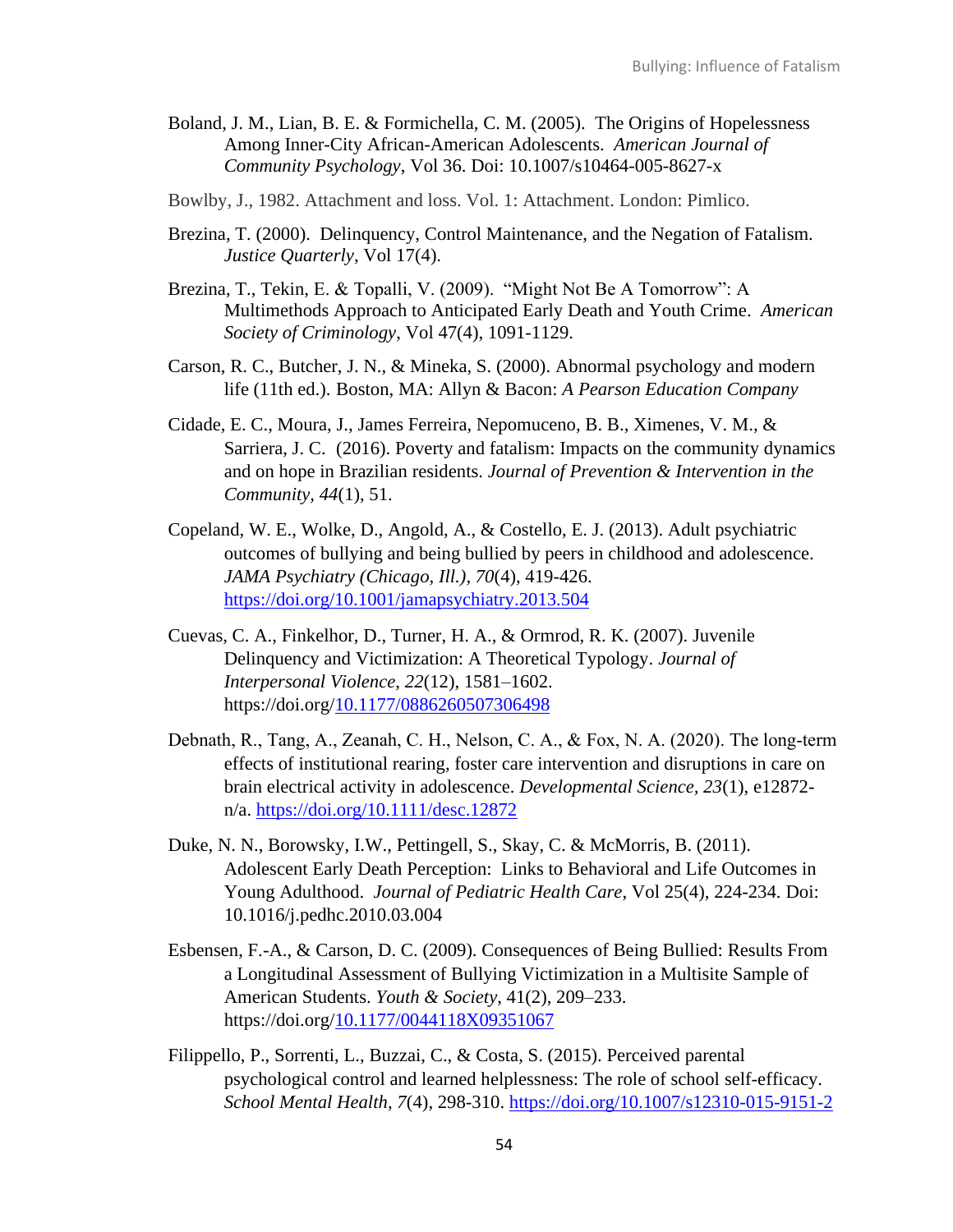- Fischhoff, B., Parker, A. M., de Bruin, W. B., Downs, J., Palmgren, C., Dawes, R., & Manski, C. F. (2000). Teen Expectations for Significant Life Events. *The Public Opinion Quarterly*, *64*(2), 189–205. <http://www.jstor.org/stable/3078815>
- Flores-Barrera, E., Thomases, D. R., & Tseng, K. Y. (2020). MK-801 exposure during adolescence elicits enduring disruption of prefrontal E-I balance and its control of fear extinction behavior. *The Journal of Neuroscience, 40*(25), 4881-4887. <https://doi.org/10.1523/JNEUROSCI.0581-20.2020>
- Ganem, N. M. (2010). The Role of Negative Emotion in General Strain Theory. *Journal of Contemporary Criminal Justice*, 26(2), 167–185. https://doi.org/10.1177/1043986209359558
- Gelder, J., Hershfield, H. E. & Nordgren, L. (2013). Vividness of the Future Self Predicts Delinquency. *Psychological Science*, Vol 24(6), 974-980. Doi: 10.1177/0956797612465197
- Glassner, S. D., & Sujung Cho. (2018). Bullying victimization, negative emotions, and substance use: utilizing general strain theory to examine the undesirable outcomes of childhood bullying victimization in adolescence and young adulthood. *Journal of Youth Studies*, *21*(9), 1232–1249. https://doiorg.ezproxy.umsl.edu/10.1080/13676261.2018.1461200
- Gottfredson, M. & Hirschi, T. (1990) A General Theory of Crime. Palo Alto, CA: Stanford University Press.
- Hay, C., and R. Meldrum. 2010. "Bullying Victimization and Adolescent Self-harm: Testing Hypotheses from General Strain Theory." *Journal of Youth and Adolescence* 39 (5): 446–459.
- Haynie, D. L., Soller, B., & Williams, K. (2014). Anticipating early fatality: Friends', schoolmates' and individual perceptions of fatality on adolescent risk behaviors. *Journal of Youth and Adolescence, 43*(2), 175-92. doi:http://dx.doi.org/10.1007/s10964-013-9968-7
- Hinduja, S., & Patchin, J. W. (2015). Bullying beyond the schoolyard: Preventing and responding to cyberbullying (2nd ed.). Thousand Oaks, CA: Corwin Press.
- Hiroto, D. S. (1974). Locus of control and learned helplessness. *Journal of Experimental Psychology, 102*(2), 187-193.<https://doi.org/10.1037/h0035910>
- Hiroto, D. S., & Seligman, M. E. (1975). Generality of learned helplessness in man. *Journal of Personality and Social Psychology, 31*(2), 311-327. <https://doi.org/10.1037/h0076270>
- Jackman, K., Kreuze, E. J., Caceres, B. A., & Schnall, R. (2020). Bullying and peer victimization of minority youth: Intersections of sexual identity and Race/Ethnicity. *The Journal of School Health, 90*(5), 368-377. <https://doi.org/10.1111/josh.12883>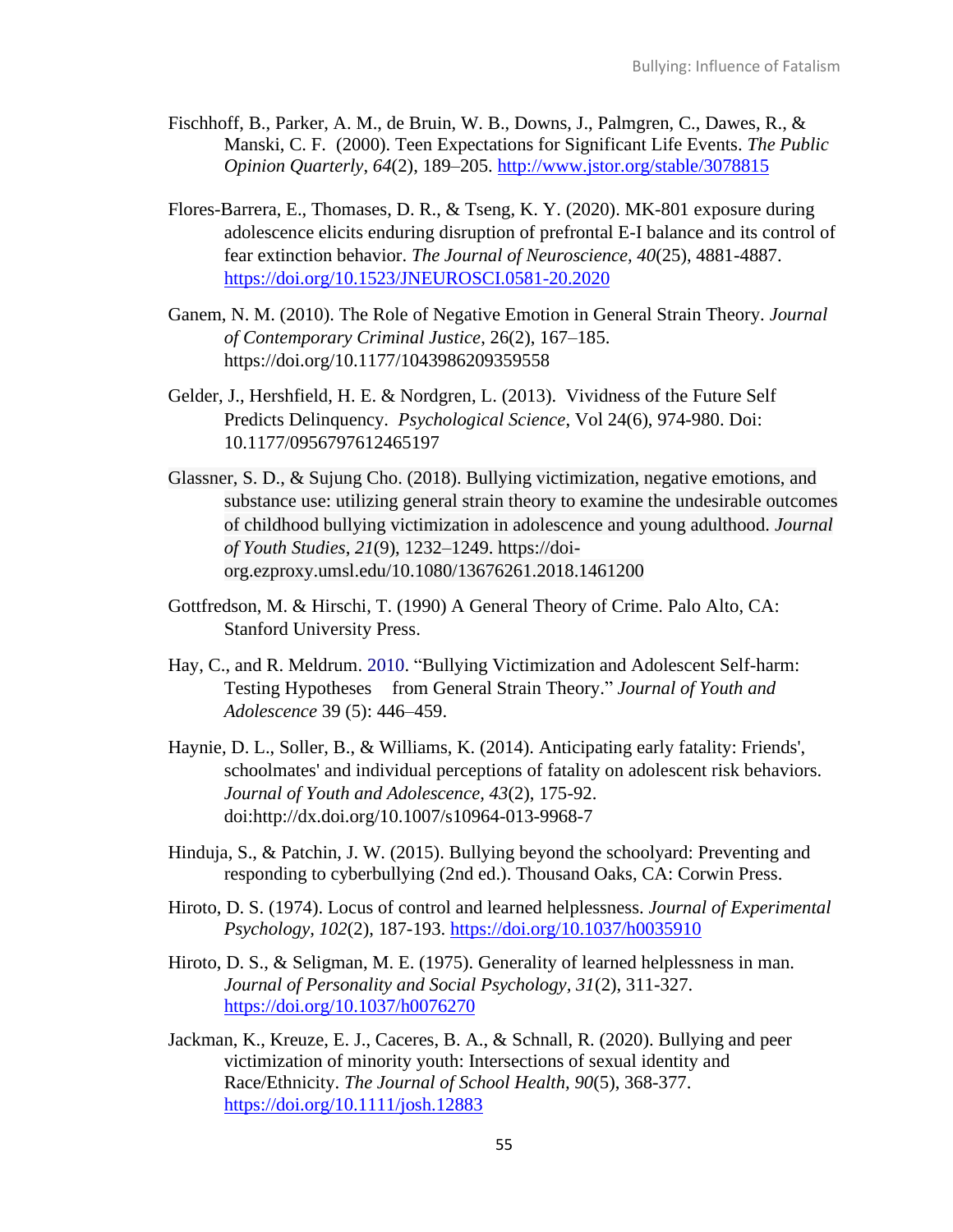- Jackson, C. L., Hanson, R. F., Amstadter, A. B., Saunders, B. E., & Kilpatrick, D. G. (2013). The Longitudinal Relation Between Peer Violent Victimization and Delinquency: Results From a National Representative Sample of U.S. Adolescents. *Journal of Interpersonal Violence*, *28*(8), 1596–1616. https://doi.org[/10.1177/0886260512468328](https://doi-org.ezproxy.umsl.edu/10.1177/0886260512468328)
- Jacobs, B. A., & Cherbonneau, M. (2017). Nerve Management and Crime Accomplishment. *Journal of Research in Crime and Delinquency*, Vol 54(5), 617-638. Doi: 10.1177/0022427817693037
- Jamieson, P. E., & Romer, D. (2008). Unrealistic fatalism in U.S. youth ages 14 to 22: Prevalence and characteristics. *Journal of Adolescent Health, 42*(2), 154.
- Kaufman, J. G., & Widom, C. S. (1999). Childhood Victimization, Running Away, and Delinquency. *Journal of Research in Crime and Delinquency*, 36(4), 347–370. https://doi.org/10.1177/0022427899036004001
- Lauritsen, Janet L., & John H. Laub. 2007. Understanding the link between victimization and offending: New reflections on an old idea. *Crime Prevention Studies* 22, 55– 75.
- Lauritsen, J.L., Sampson, R.J. and Laub, J.H. (1991), The Link Between Offending and Victimization Among Adolescents. *Criminology*, 29, 265-292. [https://doi](https://doi-org.ezproxy.umsl.edu/10.1111/j.1745-9125.1991.tb01067.x)[org.ezproxy.umsl.edu/10.1111/j.1745-9125.1991.tb01067.x](https://doi-org.ezproxy.umsl.edu/10.1111/j.1745-9125.1991.tb01067.x)
- Lee, C., Patchin, J. W., Hinduja, S. & Dischinger, A. (2020). Bullying and Delinquency: The Impact of Anger and Frustration. *Violence and Victims*, Vol 35(4). DOI: 10.1891/VV-D-19-00076
- Lonigro, A., Schneider, B., Laghi, F., Baiocco, R., Pallini, S., & Brunner, T. (2015). Is Cyberbullying Related to Trait or State Anger? *Child Psychiatry & Human Development*, *46*(3), 445–454. [https://doi-org.ezproxy.umsl.edu/10.1007/s10578-](https://doi-org.ezproxy.umsl.edu/10.1007/s10578-014-0484-0) [014-0484-0](https://doi-org.ezproxy.umsl.edu/10.1007/s10578-014-0484-0)
- McCuddy, T., & Esbensen, F. A. (2017). After the Bell and into the Night: The Link between Delinquency and Traditional, Cyber-, and Dual-Bullying Victimization. *Journal of Research in Crime and Delinquency*, *54*(3), 409–441. https://doi.org[/10.1177/0022427816683515](https://doi-org.ezproxy.umsl.edu/10.1177/0022427816683515)
- McCuddy, T., & Esbensen, F. A. (2021). Delinquency as a Response to Peer Victimization: The Implications of School and Cyberbullying Operationalizations. *Crime & Delinquency*. [https://doi.org/10.1177/00111287211005398.](https://nam02.safelinks.protection.outlook.com/?url=https%3A%2F%2Fdoi.org%2F10.1177%2F00111287211005398&data=04%7C01%7Ctds91d%40mail.umsl.edu%7Cbd75c84b88fe4f17e25508d9cec25d75%7Ce3fefdbef7e9401ba51a355e01b05a89%7C0%7C0%7C637768156639653305%7CUnknown%7CTWFpbGZsb3d8eyJWIjoiMC4wLjAwMDAiLCJQIjoiV2luMzIiLCJBTiI6Ik1haWwiLCJXVCI6Mn0%3D%7C3000&sdata=s3ua7Ky0DZWj3rJMPBXHjniCjw8Sp6L4gpCcAJvN6cw%3D&reserved=0)
- Menesini, E. & Salmivalli, C. (2017) Bullying in schools: the state of knowledge and effective interventions, Psychology, *Health & Medicine*, Vol 22(1), 240-253, DOI: [10.1080/13548506.2017.1279740](https://doi.org/10.1080/13548506.2017.1279740)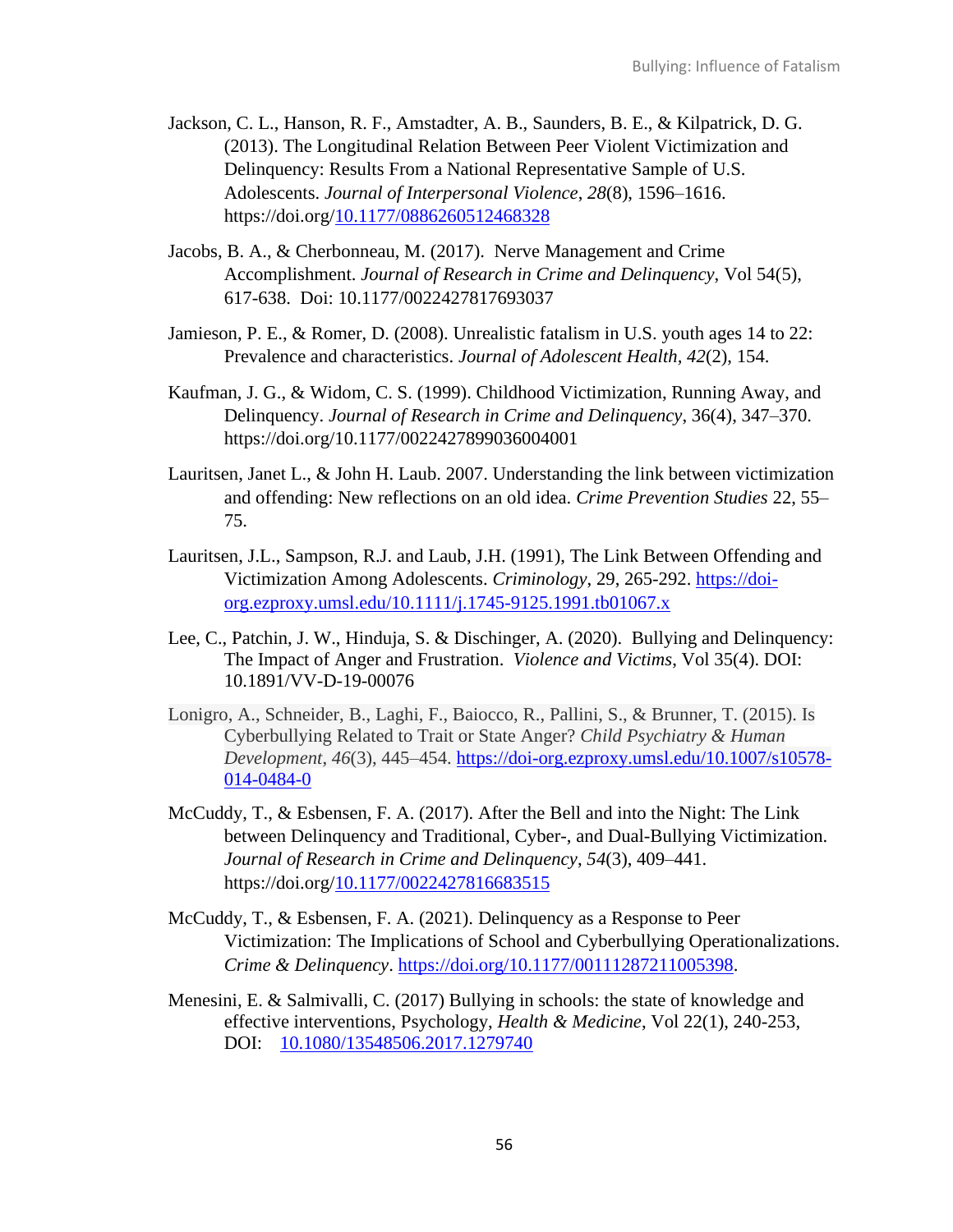- Modecki, K. L., Minchin, J., Harbaugh, A. G., Guerra, N. G., & Runions, K. C. (2014). Bullying prevalence across contexts: A meta-analysis measuring cyber and traditional bullying. *Journal of Adolescent Health, 55*(5), 602.
- Moon, B., Morash, M., McCluskey, C. P., & Hwang, H.-W. (2009). A Comprehensive Test of General Strain Theory: Key Strains, Situational- and Trait-Based Negative Emotions, Conditioning Factors, and Delinquency. *Journal of Research in Crime and Delinquency*, 46(2), 182–212.<https://doi.org/10.1177/0022427808330873>
- National Institute of Justice (NIJ) (DOJ). (2018). *The comprehensive school safety initiative: FY 2017 report to congress.* National Institute of Justice.
- Natvig GK, Albrektsen G, Qvarnstrom U. (2003). Associations between psychosocial factors and happiness among school adolescents. *Int J Nurs Practioner*, 9(3), 166–75.
- Navarro, R., Yubero, S., & Larrañaga, E. (2018). Cyberbullying victimization and fatalism in adolescence: Resilience as a moderator. *Children and Youth Services Review, 84*, 215-221.<https://doi.org/10.1016/j.childyouth.2017.12.011>
- Olweus, D. (1993). Bullying at school: What we know and what we can do. Malden, MA: Black-well Publishing, 140 pp.
- Olweus, D. (1994). Bullying at school: Basic facts and effects of a school-based intervention program. *Journal of Child Psychology and Psychiatry, 35*(7), 1171.
- Overmier, J. B., & Seligman, M. E. (1967). effects of inescapable shock upon subsequent escape and avoidance responding. *Journal of Comparative & Physiological Psychology, 63*(1), 28-33.<https://doi.org/10.1037/h0024166>
- Palker-Correll & Marcus, D. K. (2004). Partner abuse, learned helplessness, and trauma symptoms. *Journal of Social and Clinical Psychology, 23*(4), 445-462. <https://doi.org/10.1521/jscp.23.4.445.40311>
- Pan, Y., Yang, C., Liu, G., Chan, M., Liu, C., & Zhang, D. (2020). Peer victimization and problem behaviors: The roles of Self‐Esteem and parental attachment among chinese adolescents. *Child Development, 91*(4), e968-e983. <https://doi.org/10.1111/cdev.13319>
- Payne, A. A., Hutzell, K. L. (2017). Old wine, new bottle? Comparing interpersonal bullying and cyberbullying victimization. *Youth & Society*, 49(8), 1149-1178.
- Pellegrini, A. D. (2002) Bullying, Victimization, and Sexual Harassment During the Transition to Middle School, *Educational Psychologist*, 37, 3, 151-163, DOI: [10.1207/S15326985EP3703\\_2](https://doi-org.ezproxy.umsl.edu/10.1207/S15326985EP3703_2)
- Schwartz, D., Dodge, K. & Coie, J. (1993). The Emergence of Chronic Peer Victimization in Boys' Play Groups. *Child Development*, Vol 64, 1755-1772.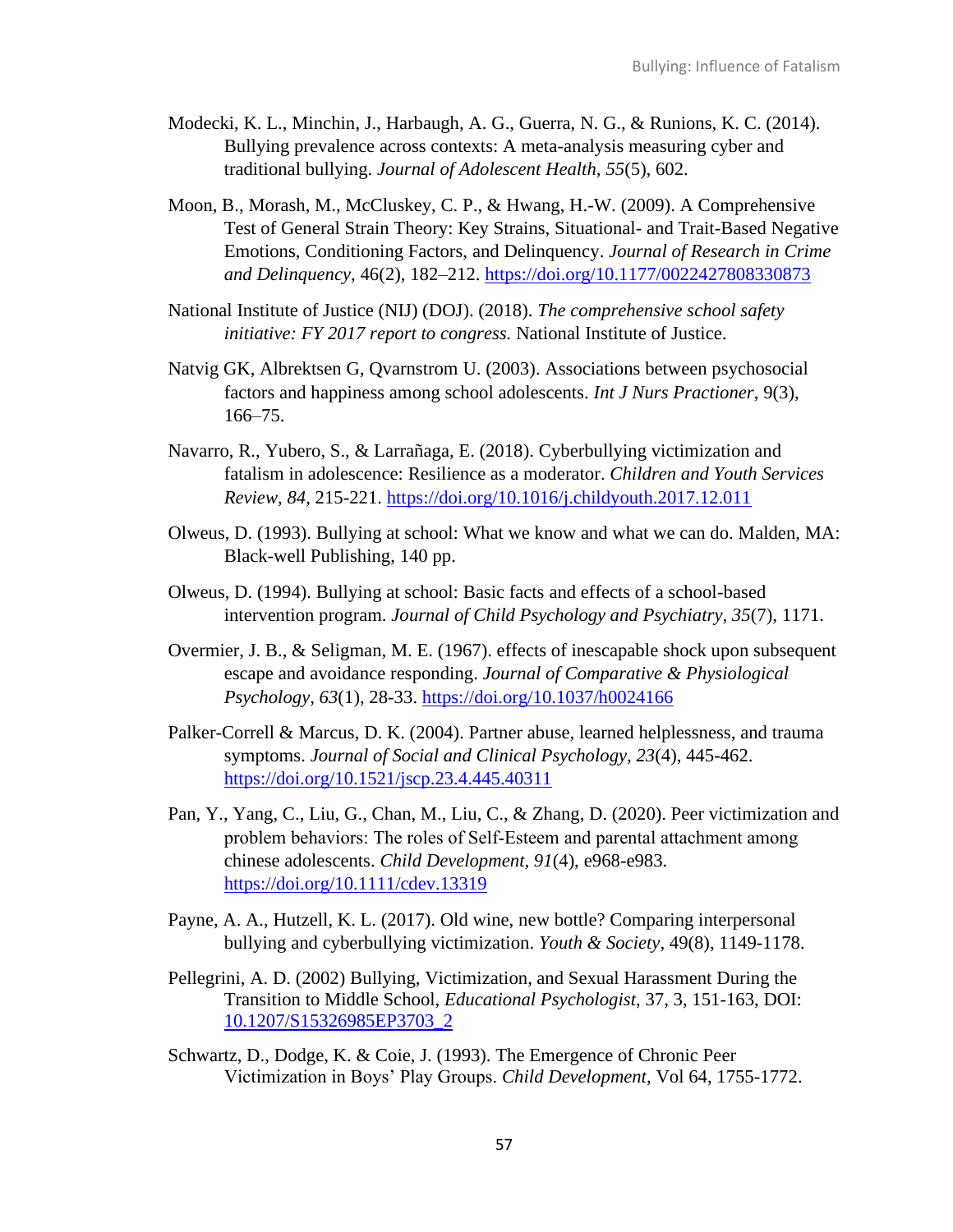- Seligman, M. E. (1972). Learned helplessness. *Annual Review of Medicine, 23*, 407-412. <https://doi.org/10.1146/annurev.me.23.020172.002203>
- Seligman, M. E., & Maier, S. F. (1967). failure to escape traumatic shock. *Journal of Experimental Psychology, 74*(1), 1-9.<https://doi.org/10.1037/h0024514>
- Stadler, C., Feifel, J., Rohrmann, S., Vermeiren, R. R. J. M., & Poustka, F. (2010). Peervictimization and mental health problems in adolescents: Are parental and school support protective? *Child Psychiatry and Human Development, 41*(4), 371-386. <https://doi.org/10.1007/s10578-010-0174-5>
- Stoddard, S. A., Henly, S. J., Sieving, R. E., & Bolland, J. (2011). Social connections, trajectories of hopelessness, and serious violence in impoverished urban youth. *Journal of Youth and Adolescence, 40*(3), 278-95. doi:http://dx.doi.org/10.1007/s10964-010-9580-z
- Stoddard, S., Zimmerman, M. & Bauermeister, J. (2011). Thinking About the Future as a Way to Succeed in the Present: A Longitudinal Study of Future Orientation and Violent Behaviors Among African American Youth. *American Journal of Community Psychology*, Vol 48, 238-246
- Takuya Yanagida, Gradinger, P., Strohmeier, D., Solomontos-Kountouri, O., Trip, S., & Bora, C. (2016). Cross-National Prevalence of Traditional Bullying, Traditional Victimization, Cyberbullying and Cyber-Victimization: Comparing Single-Item and Multiple-Item Approaches of Measurement. *International Journal of Developmental Science*, *10*(1/2), 21–32. https://doiorg.ezproxy.umsl.edu/10.3233/DEV-150173
- Trejnowska, A., Goodall, K., Rush, R., Ellison, M., & McVittie, C. (2020). The relationship between adult attachment and coping with brain tumour: The mediating role of social support. *Psycho-Oncology (Chichester, England), 29*(4), 729-736.<https://doi.org/10.1002/pon.5325>
- Tseng, K., Lewis, B. L., Lipska, B. K., & O'Donnell, P. (2007). Post-pubertal disruption of medial prefrontal cortical dopamine-glutamate interactions in a developmental animal model of schizophrenia. *Biological Psychiatry (1969), 62*(7), 730.
- Wang, L. & Jieng, S. (2021). The effects of strain and negative emotions on adolescent cyberbullying perpetration: an empirical test of general strain theory. *Current Psychology*. <http://doi.org/10.1007/s12144-021-02426-8>
- Warner, T. D. & Swisher, R. R. (2014). The Effect of Direct and Indirect Exposure to Violence on Youth Survival Expectations. *Journal of Adolescent Health*, Vol 55, 817-822. <http://dx.doi.org/10.1016/j.jadohealth.2014.06.019>
- Wilson, J. Q., & Herrnstein, R. J. (1985). *Crime and human nature*. Simon and Schuster.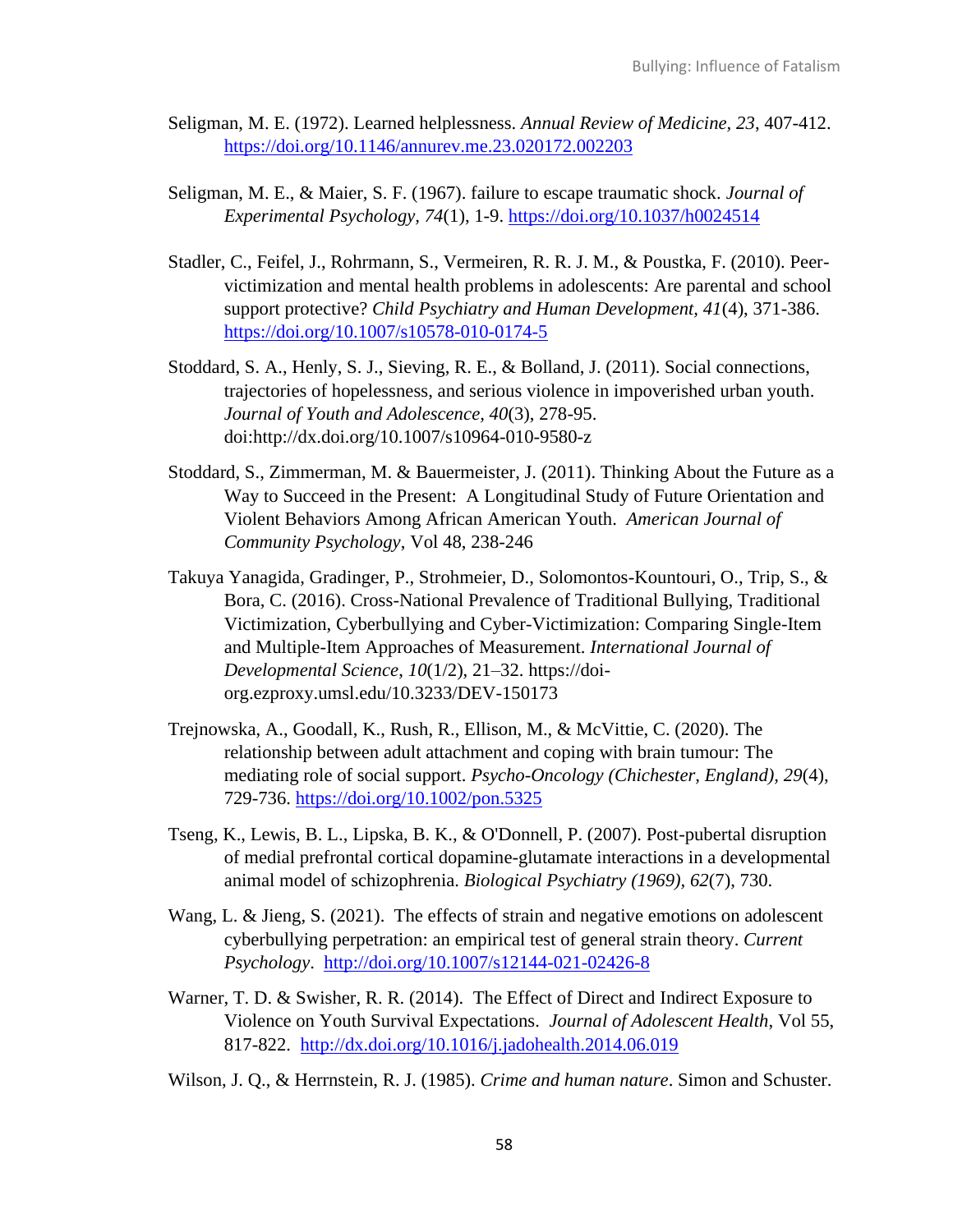- Wolff, K., Intravia, J., Baglivio, M. & Piquero, A. (2020). Adherence to the Street Code Predicts an Earlier Anticipated Death. *Journal of Research in Crime and Delinquency*, Vol 57(2), 139-181. Doi: 10.1177/0022427819868754
- Wolke, D., Copeland, W. E., Angold, A., & Costello, E. J. (2013). Impact of Bullying in Childhood on Adult Health, Wealth, Crime, and Social Outcomes. *Psychological Science*, *24*(10), 1958–1970. http://www.jstor.org/stable/24539389
- Wong, J. S., & Schonlau, M. (2013). Does Bully Victimization Predict Future Delinquency?: A Propensity Score Matching Approach. *Criminal Justice and Behavior*, *40*(11), 1184–1208. https://doi.org[/10.1177/0093854813503443](https://doi-org.ezproxy.umsl.edu/10.1177/0093854813503443)
- Wright, B. R. E., Caspi, A., Moffitt, T. & Paternoster, R. (2004). Does the Perceived Risk of Punishment Deter Criminally Prone Individuals? Rational Choice, Self-Control, and Crime. *Journal of Research in Crime and Delinquency*, Vol 41(2), 180-213. Doi: 10.1177/0022427803260263
- Yang, J., Li, W., Gao, L., & Wang, X. (2020). How is Trait Anger Related to Adolescents' Cyberbullying Perpetration? A Moderated Mediation Analysis. *Journal of Interpersonal Violence*. https://doi.org[/10.1177/0886260520967129](https://doi-org.ezproxy.umsl.edu/10.1177/0886260520967129)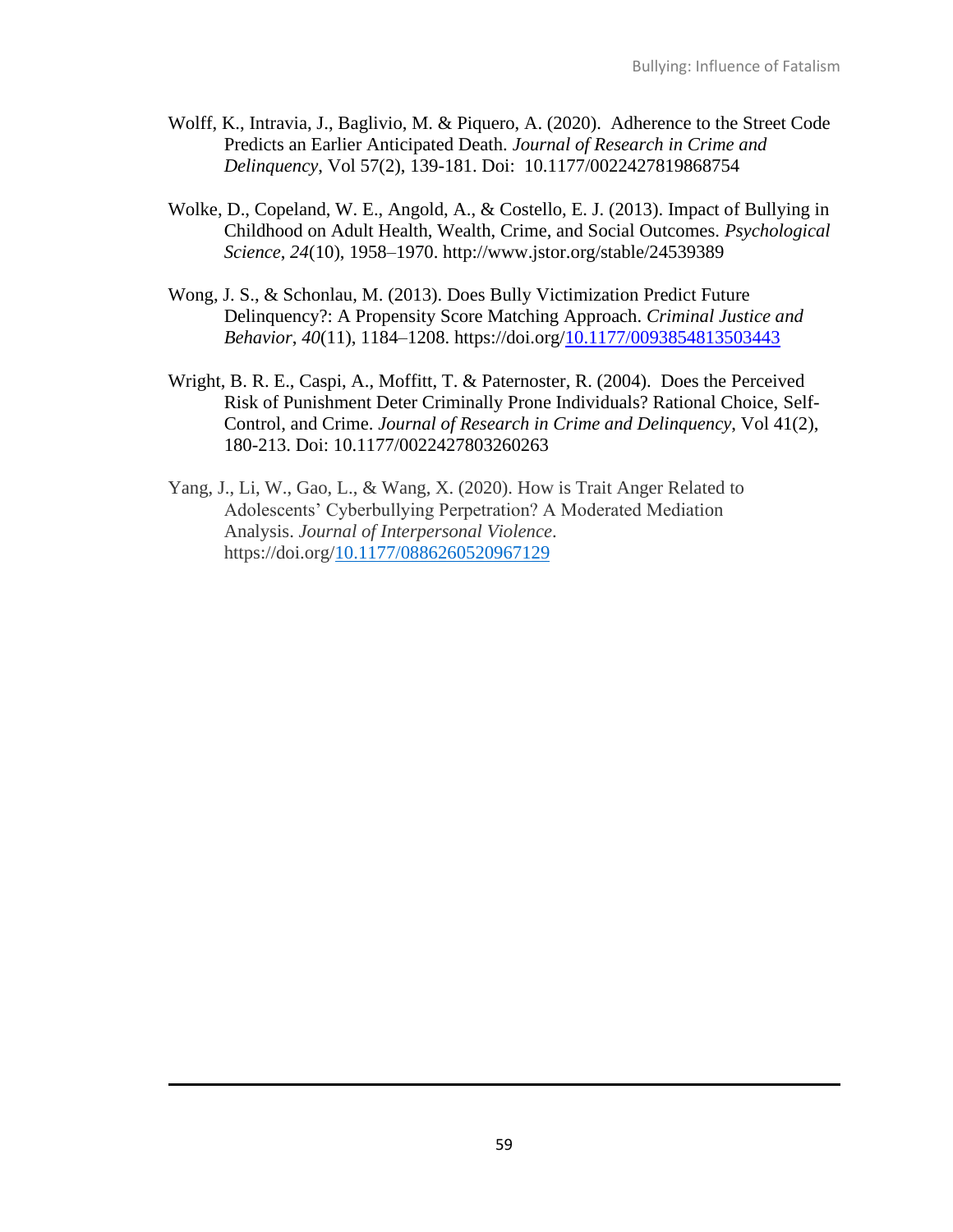# APPENDICES

Appendix A. Original Survey Items and Response Categories from the University of Missouri-St. Louis Comprehensive School Safety Initiative (UMSL CSSI) project.

| <b>Variable</b>                                   | <b>Alpha</b>    | <b>Survey Items</b>                                                                                                                                                                                                                                                                                                                                                                                                                                                                                                                                                                                                                                                                                          | <b>Response Range</b>                          |
|---------------------------------------------------|-----------------|--------------------------------------------------------------------------------------------------------------------------------------------------------------------------------------------------------------------------------------------------------------------------------------------------------------------------------------------------------------------------------------------------------------------------------------------------------------------------------------------------------------------------------------------------------------------------------------------------------------------------------------------------------------------------------------------------------------|------------------------------------------------|
| Dependent variable                                |                 |                                                                                                                                                                                                                                                                                                                                                                                                                                                                                                                                                                                                                                                                                                              |                                                |
| Delinquency                                       | $\alpha = 0.75$ | Skipped classes without an excuse?<br>Lied about your age to get into some place or to buy something?<br>Avoided paying for things such as movies or bus/metro rides?<br>Purposely damaged or destroyed property that did not belong to you?<br>Carried a hidden weapon for protection?<br>Stolen or tried to steal something worth less than \$50?<br>Stolen or tried to steal something worth more than \$50?<br>Gone into or tried to go into a building to steal something?<br>Hit someone with the idea of hurting him/her?<br>Attacked someone with a weapon?<br>Used a weapon or force to get money or things from people?<br>Been involved in gang fights?<br>Sold marijuana or other illegal drugs? | $0-13$                                         |
| <b>Independent Variables</b>                      |                 |                                                                                                                                                                                                                                                                                                                                                                                                                                                                                                                                                                                                                                                                                                              |                                                |
| <b>Count Traditional Bullying</b>                 |                 | Times been bullied in the last 6 months.                                                                                                                                                                                                                                                                                                                                                                                                                                                                                                                                                                                                                                                                     | $0-5$ or more                                  |
| <b>Count Cyberbullying</b>                        |                 | Times been cyberbullied in the last 6 months.                                                                                                                                                                                                                                                                                                                                                                                                                                                                                                                                                                                                                                                                | 0-5 or more                                    |
| Fatalism                                          |                 | Bad things are meant to happen.                                                                                                                                                                                                                                                                                                                                                                                                                                                                                                                                                                                                                                                                              | Strongly disagree to<br>strongly agree $(1-5)$ |
| <b>Categorical Traditional</b><br><b>Bullying</b> |                 | If yes, how many times in last 6 mos have been bullied at school                                                                                                                                                                                                                                                                                                                                                                                                                                                                                                                                                                                                                                             | $0-5$ or more                                  |
| <b>Categorical Traditional</b><br><b>Bullying</b> |                 | If yes, how many times in last 6 mos have been cyberbullied                                                                                                                                                                                                                                                                                                                                                                                                                                                                                                                                                                                                                                                  | $0-5$ or more                                  |
| <b>Control Variables</b>                          |                 |                                                                                                                                                                                                                                                                                                                                                                                                                                                                                                                                                                                                                                                                                                              |                                                |
| Self-Esteem                                       | $\alpha = 0.77$ | I believe that I am a person of worth.<br>I can't do anything right.<br>I am able to do things.<br>I feel good about myself.<br>I'm no good at all.                                                                                                                                                                                                                                                                                                                                                                                                                                                                                                                                                          | Almost never to almost<br>always $(1-5)$       |
| <b>School Commitment</b>                          | $\alpha = 0.70$ | Homework is a waste of time<br>I try hard in school<br>In general, I like school<br>Grades are very important to me<br>I usually finish my homework                                                                                                                                                                                                                                                                                                                                                                                                                                                                                                                                                          | Strongly disagree to<br>strongly agree $(1-5)$ |
| Self-Efficacy                                     | $\alpha = 0.77$ | If I fail the first time, I keep trying.<br>If I have something unpleasant to do, I finish it.<br>When I decide to do something, I start right away.<br>Failure makes me try harder.                                                                                                                                                                                                                                                                                                                                                                                                                                                                                                                         | Strongly disagree to<br>strongly agree $(1-5)$ |
| <b>Limited Opportunity</b><br>Awareness           | $\alpha = 0.74$ | Most are better off than me.<br>I don't have the opportunity to succeed as those from other<br>neighborhoods.<br>Successful people are only successful because they use illegal<br>means.<br>I don't have the same opportunity to succeed as other students at<br>my school.                                                                                                                                                                                                                                                                                                                                                                                                                                 | Strongly disagree to<br>strongly agree $(1-5)$ |
| Feelings of Safety at School                      | $\alpha = 0.71$ | Safe at school, have to watch my back.<br>Safe at school, can't concentrate.                                                                                                                                                                                                                                                                                                                                                                                                                                                                                                                                                                                                                                 | Strongly disagree to<br>strongly agree $(1-5)$ |
| <b>General Victimization</b>                      | $\alpha = .095$ | Times attacked threatened on way to or from school in last 6<br>months<br>Times had things stolen at school in last 6 months<br>Times attacked threatened at school in last 6 months<br>Times hit by someone in last 6 months                                                                                                                                                                                                                                                                                                                                                                                                                                                                                | $0-5$ or more                                  |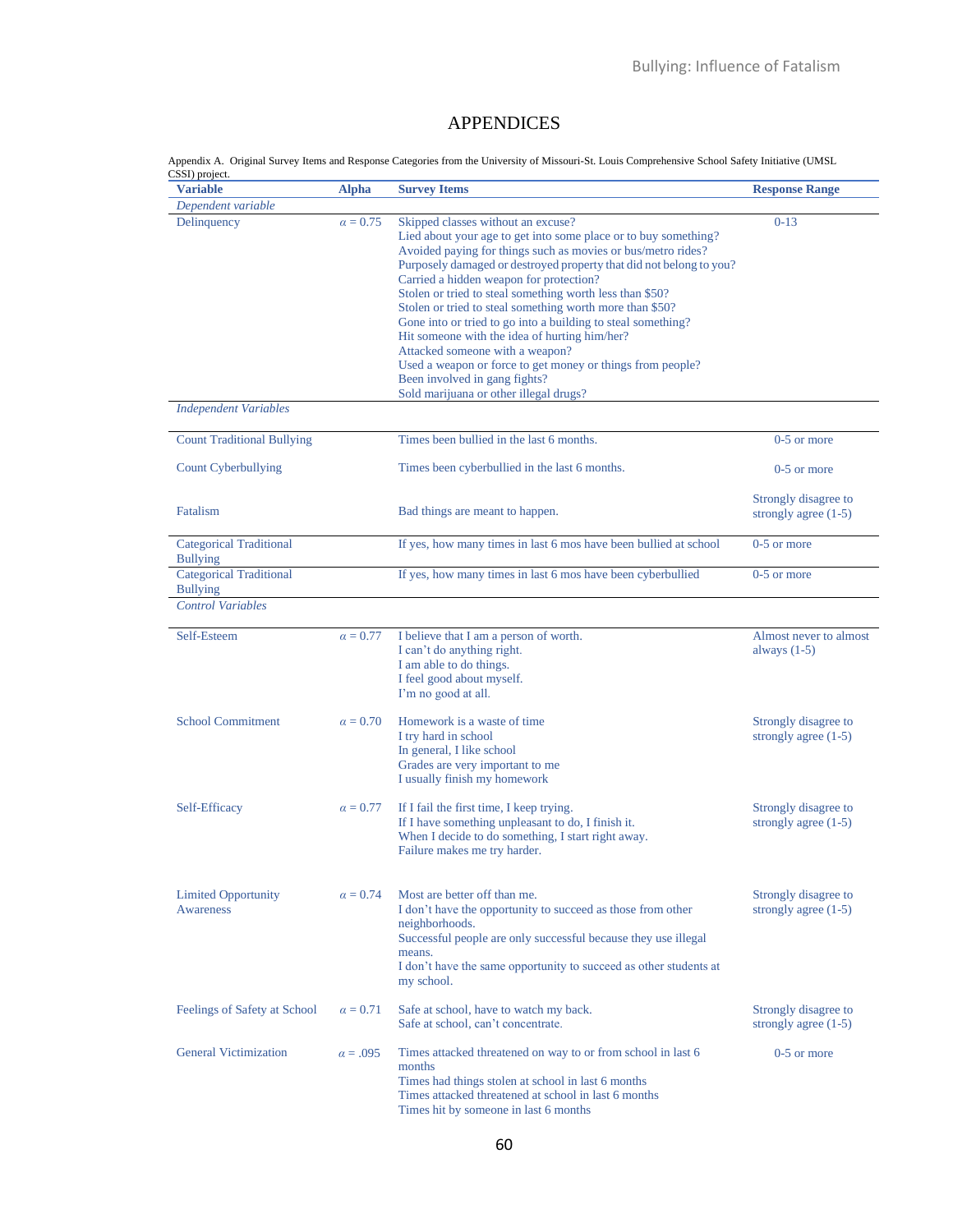|                            |                 | Times been robbed in last 6 months<br>Times attacked with weapon in last 6 months<br>Times had things stolen in last 6 months                                                                                                                                                                                                                               |                                                |
|----------------------------|-----------------|-------------------------------------------------------------------------------------------------------------------------------------------------------------------------------------------------------------------------------------------------------------------------------------------------------------------------------------------------------------|------------------------------------------------|
| <b>Delinquent Peers</b>    | $\alpha = 0.85$ | Friends steal something worth less than \$50?<br>Friends attacked someone with a weapon?<br>Friends sold marijuana or other illegal drugs?<br>Friends used tobacco and alcohol?<br>Friends used marijuana or other illegal drugs?<br>Friends hit someone?<br>Friends searched via frisked by police?<br>Friends arrested?<br>Friends brought gun to school? | None of them to all of<br>them $(1-5)$         |
| Anger                      | $\alpha = 0.79$ | Lose temper pretty easily.<br>Feel like hurting people when angry.<br>People better stay away when angry.                                                                                                                                                                                                                                                   | Strongly disagree to<br>strongly agree $(1-5)$ |
| Impulsivity                | $\alpha = 0.44$ | Act without thinking.<br>No effort preparing for the future.<br>Do what brings pleasure now.                                                                                                                                                                                                                                                                | Strongly disagree to<br>strongly agree $(1-5)$ |
| <b>Parental Attachment</b> | $\alpha = 0.78$ | I feel like we can talk about anything.<br>I often ask them for advice.<br>They always trust me.                                                                                                                                                                                                                                                            | Strongly disagree to<br>strongly agree $(1-5)$ |
| All-Monitoring             | $\alpha = 0.64$ | My parents know where I am.<br>I know how to contact my parents if I need them.<br>My parents know who I am with.<br>My parents know when I am on my electronics<br>My parents limit my usage of electronics.                                                                                                                                               | Strongly disagree to<br>strongly agree $(1-5)$ |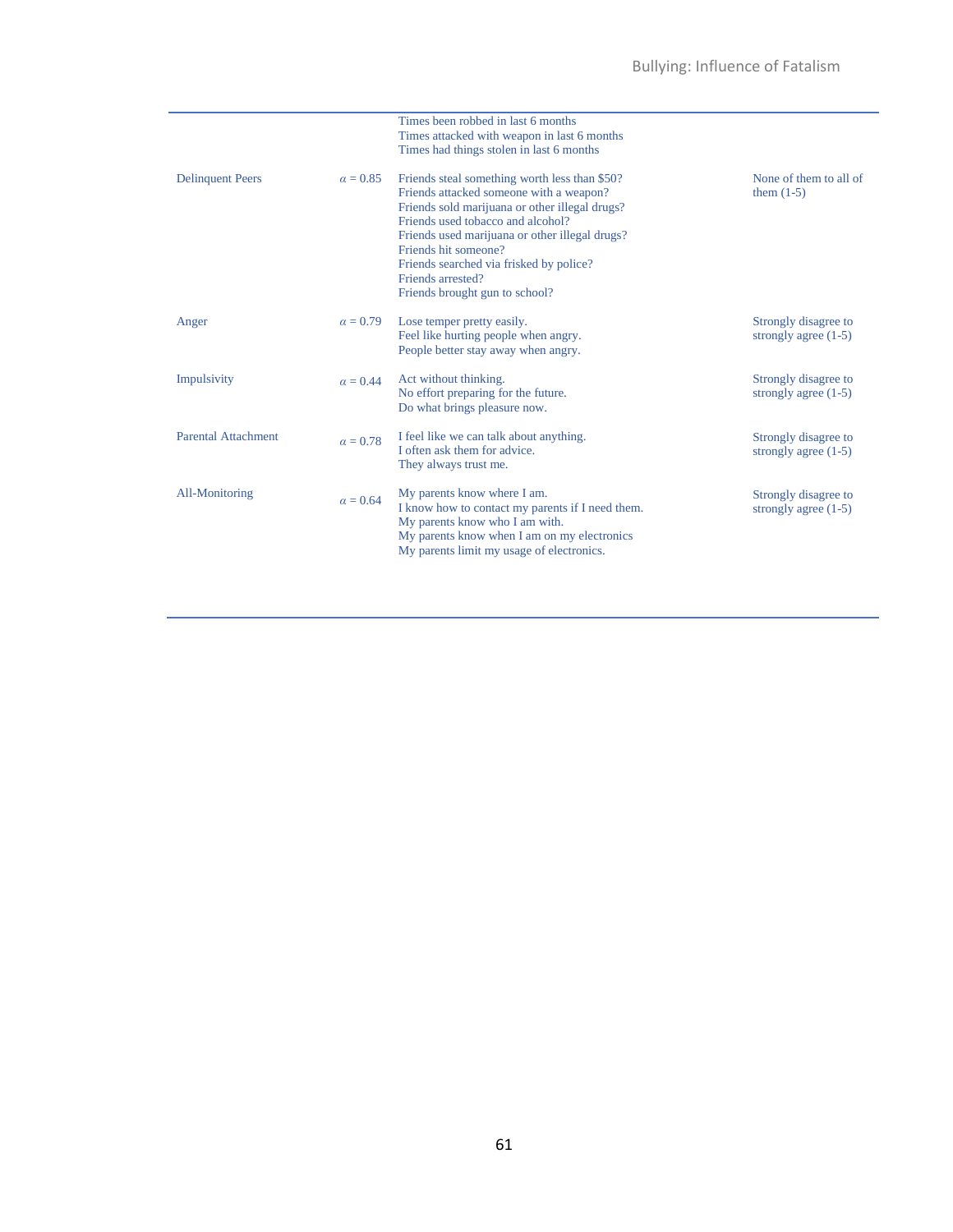# **Corresponding Categorical Mediation Analysis - Fatalism**

# **Categorical Regression Table 1**

*Negative Binomial Regression of Delinquency on Traditional and Cyberbullying and controls, excluding fatalism (N = 2,767).* 

| $\circ$ $\circ$<br>Variable     | $\boldsymbol{B}$ | SE   | Sig.      |  |
|---------------------------------|------------------|------|-----------|--|
| Male                            | $-.001$          | .057 | .981      |  |
| <b>Black</b>                    | .433             | .069 | $.000***$ |  |
| Other Race/Ethnicity            | .268             | .082 | $.001***$ |  |
| Age                             | $-.098$          | .037 | $.009**$  |  |
| W1_Parental Monitoring          | $-.245$          | .048 | $.000***$ |  |
| W1 Impulsivity                  | $-.005$          | .039 | .892      |  |
| W1 Anger                        | .244             | .030 | $.000***$ |  |
| W1 Par. Attachment              | $-.115$          | .034 | $.001***$ |  |
| W1 Del. Peers                   | .592             | .081 | $.000***$ |  |
| W1 School Safety                | .017             | .031 | .585      |  |
| W1 Victimization Frequency      | .051             | .010 | $.000***$ |  |
| W1 Self Esteem                  | $-.055$          | .043 | .209      |  |
| <b>W1 Opportunity Awareness</b> | .004             | .042 | .915      |  |
| W1 Self Efficacy                | $-.032$          | .039 | .415      |  |
| <b>Categorical Traditional</b>  | .014             | .094 | .879      |  |
| Bullying 2 or more times        |                  |      |           |  |
| <b>Categorical Traditional</b>  | .124             | .120 | .302      |  |
| <b>Bullying 1 Time</b>          |                  |      |           |  |
| Categorical Cyber Bullying 2    | .012             | .224 | .956      |  |
| or more times                   |                  |      |           |  |
| Categorical Cyber Bullying 1    | .202             | .157 | .200      |  |
| time                            |                  |      |           |  |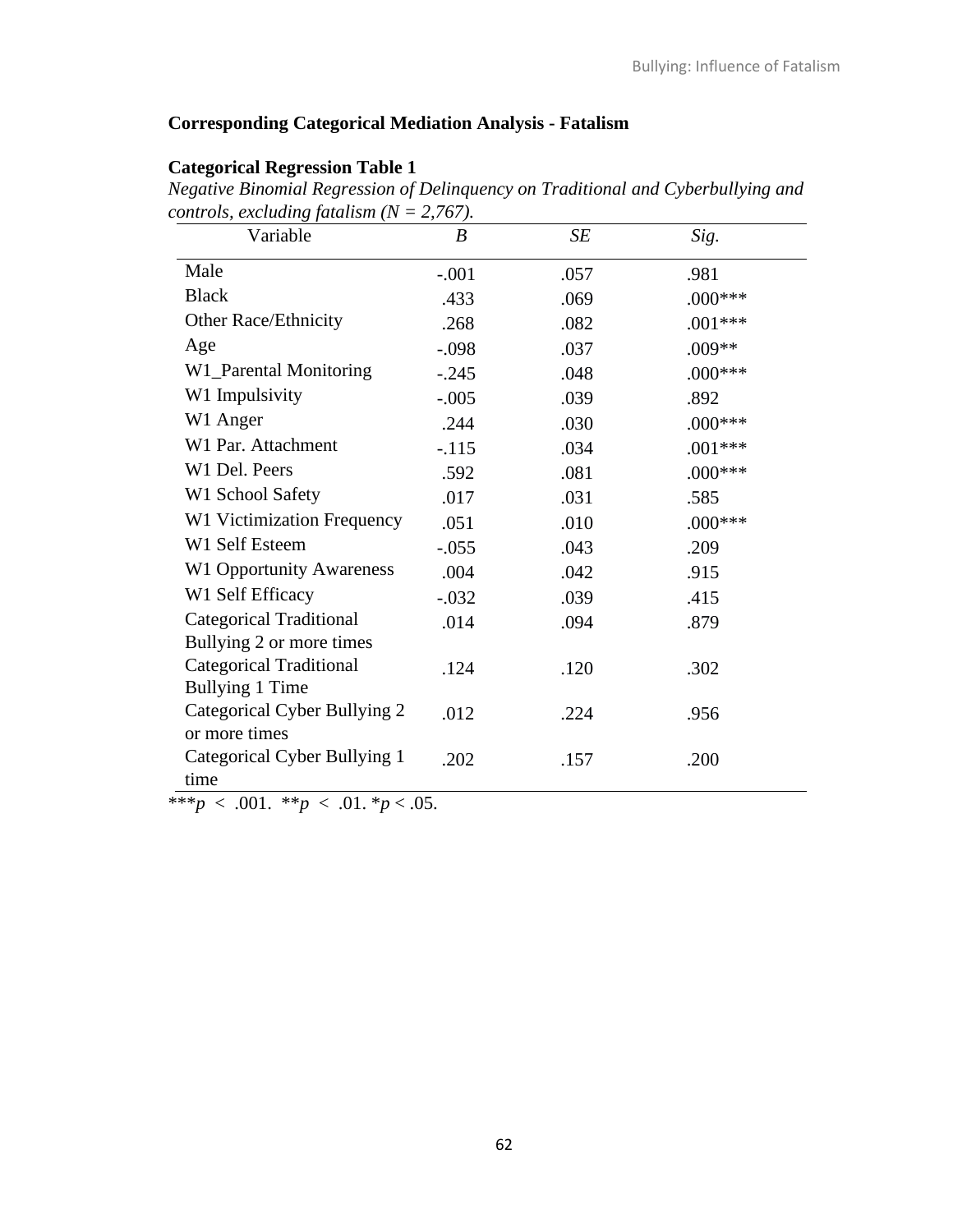# **Categorical Regression Table 2**

*OLS Regression of Fatalism on Traditional Bullying, Cyberbullying, and controls*  $(N = 2.767)$ .

| Variable                        | $\boldsymbol{B}$ | SE   | Sig.       |
|---------------------------------|------------------|------|------------|
| Male                            | $-159$           | .042 | $.000$ *** |
| <b>Black</b>                    | $-.135$          | .051 | $.008**$   |
| <b>Other Race/Ethnicity</b>     | .056             | .059 | .340       |
| Age                             | .036             | .028 | .188       |
| W1_Parental Monitoring          | $-.042$          | .038 | .268       |
| W1 Impulsivity                  | .008             | .029 | .783       |
| W1 Anger                        | .052             | .022 | $.020*$    |
| W1 Par. Attachment              | .003             | .026 | .900       |
| W1 Del. Peers                   | .114             | .064 | .076       |
| W1 School Safety                | $-.022$          | .024 | .361       |
| W1 Victimization Frequency      | .020             | .009 | $.027*$    |
| W1 Self Esteem                  | .045             | .033 | .177       |
| <b>W1 Opportunity Awareness</b> | .300             | .031 | $.000***$  |
| W1 Self Efficacy                | .145             | .029 | $.000***$  |
| <b>Categorical Traditional</b>  | .109             | .091 | .229       |
| Bullying 1 time                 |                  |      |            |
| <b>Categorical Traditional</b>  | $-.093$          | .072 | .197       |
| Bullying 2 or more times        |                  |      |            |
| Categorical Cyber Bullying 1    | .059             | .124 | .636       |
| time                            |                  |      |            |
| Categorical Cyber Bullying 2    | .153             | .176 | .383       |
| or more times                   |                  |      |            |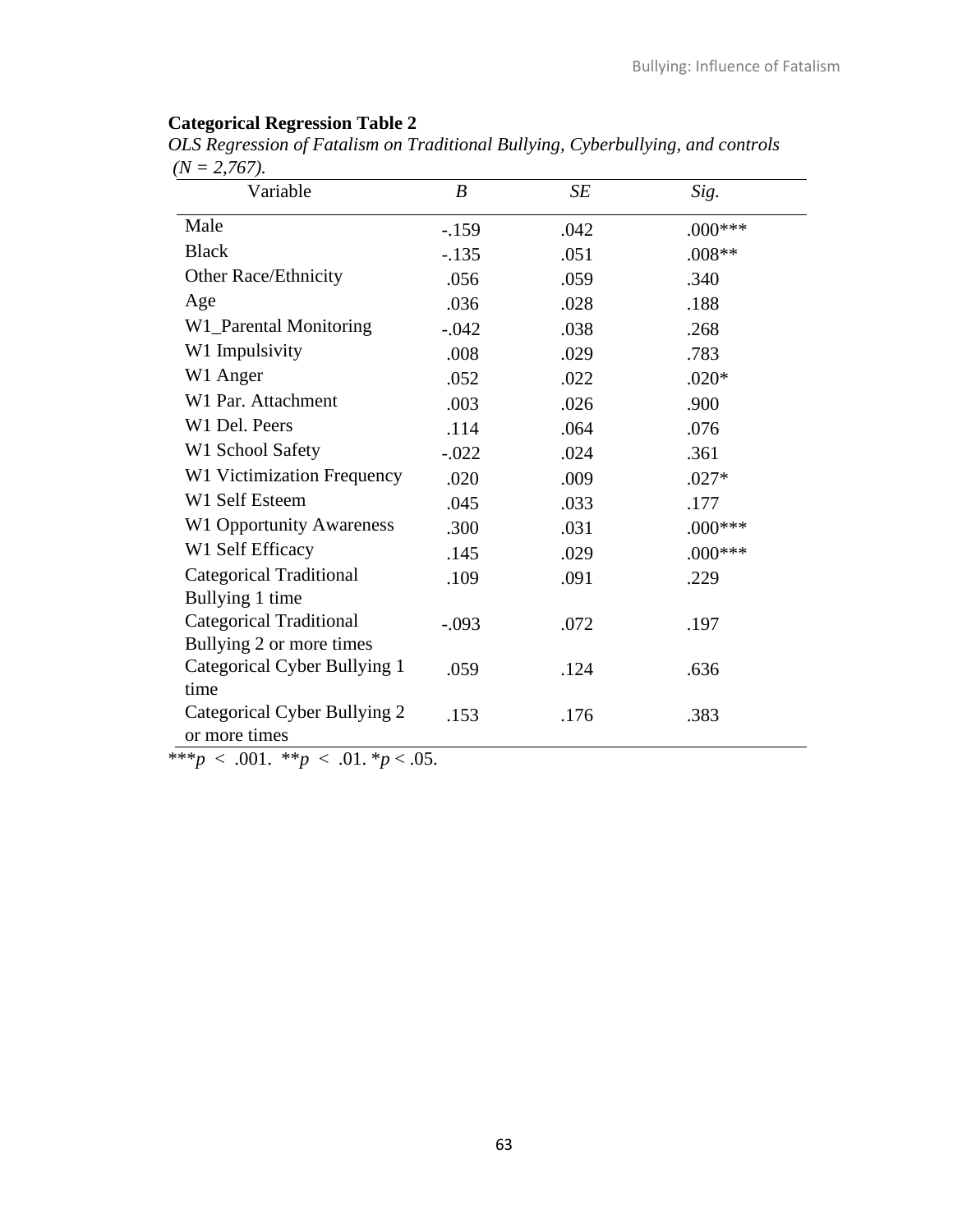# **Categorical Regression Table 3**

*Negative Binomial Regression of Delinquency on Fatalism, Traditional Bullying, Cyberbullying, and controls (N = 2,767).* 

| Variable                        | $\boldsymbol{B}$ | SE   | Sig.      |
|---------------------------------|------------------|------|-----------|
| Male                            | .004             | .057 | .939      |
| <b>Black</b>                    | .439             | .070 | $.000***$ |
| <b>Other Race/Ethnicity</b>     | .269             | .082 | $.001***$ |
| Age                             | $-.098$          | .037 | .009**    |
| W1_Parental Monitoring          | $-.244$          | .048 | $.000***$ |
| W1 Impulsivity                  | $-.005$          | .039 | .904      |
| W1 Anger                        | .241             | .030 | $.000***$ |
| W1 Par. Attachment              | $-.116$          | .034 | $.001***$ |
| W1 Del. Peers                   | .587             | .081 | $.000***$ |
| W1 School Safety                | .019             | .031 | .550      |
| W1 Victimization Frequency      | .051             | .010 | $.000***$ |
| W1 Self Esteem                  | $-.058$          | .043 | .187      |
| <b>W1 Opportunity Awareness</b> | $-.009$          | .042 | .841      |
| W1 Self Efficacy                | $-.037$          | .039 | .351      |
| <b>Categorical Traditional</b>  | .017             | .094 | .859      |
| Bullying 1 time                 |                  |      |           |
| <b>Categorical Traditional</b>  | .117             | .120 | .330      |
| Bullying 2 or more times        |                  |      |           |
| Categorical Cyber Bullying 1    | .006             | .223 | .979      |
| time                            |                  |      |           |
| Categorical Cyber Bullying 2    | .193             | .157 | .219      |
| or more times                   |                  |      |           |
| Fatalism                        | .038             | .025 | .139      |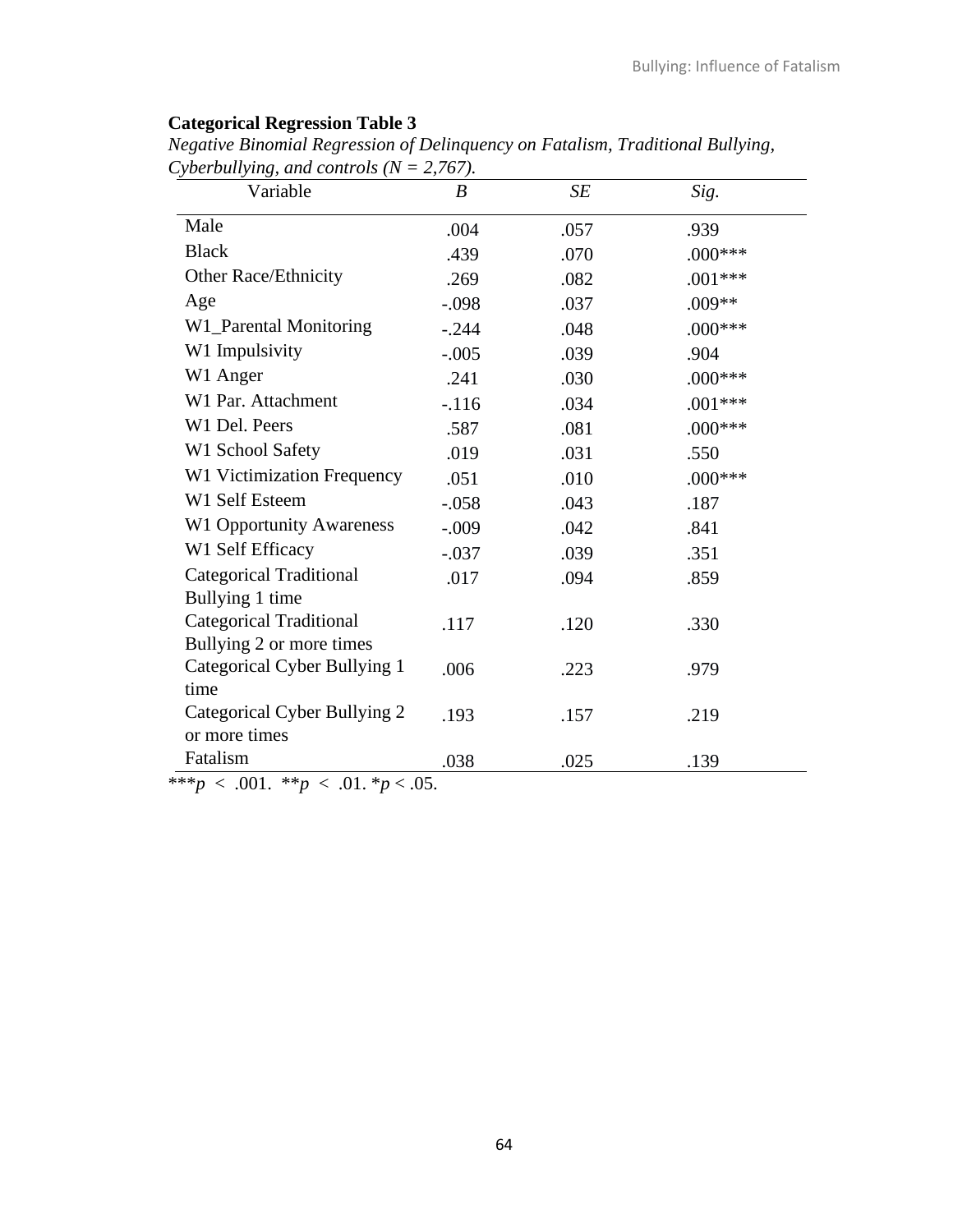# **CATEGORICAL Mediation Analysis – Self-Efficacy**

# **Categorical Regression Table 4** *Negative Binomial Regression of Delinquency on Traditional Bullying, Cyberbullying, and controls, without Self Efficacy (N = 2767).*

| Variable                        | $\boldsymbol{B}$ | SE   | Sig.      |
|---------------------------------|------------------|------|-----------|
| Male                            | .004             | .057 | .950      |
| <b>Black</b>                    | .434             | .069 | $.000***$ |
| Other Race/Ethnicity            | .264             | .081 | $.001***$ |
| Age                             | $-.098$          | .037 | .009**    |
| W1_Parental Monitoring          | $-.248$          | .048 | $.000***$ |
| W1 Impulsivity                  | $-.002$          | .039 | .951      |
| W1 Anger                        | .241             | .030 | $.000***$ |
| W1 Par. Attachment              | $-122$           | .033 | $.000***$ |
| W1 Del. Peers                   | .583             | .081 | $.000***$ |
| W1 School Safety                | .016             | .030 | .608      |
| W1 Victimization Frequency      | .050             | .010 | $.000***$ |
| W1 Self Esteem                  | $-.072$          | .041 | .081      |
| <b>W1 Opportunity Awareness</b> | $-.010$          | .042 | .822      |
| <b>Categorical Traditional</b>  | .015             | .094 | .877      |
| Bullying 2 or more times        |                  |      |           |
| <b>Categorical Traditional</b>  | .115             | .120 | .339      |
| Bullying 1 time                 |                  |      |           |
| Categorical Cyber Bullying 2    | .002             | .223 | .992      |
| or more times                   |                  |      |           |
| Categorical Cyber Bullying 1    | .193             | .157 | .221      |
| time                            |                  |      |           |
| Fatalism                        | .036             | .025 | .159      |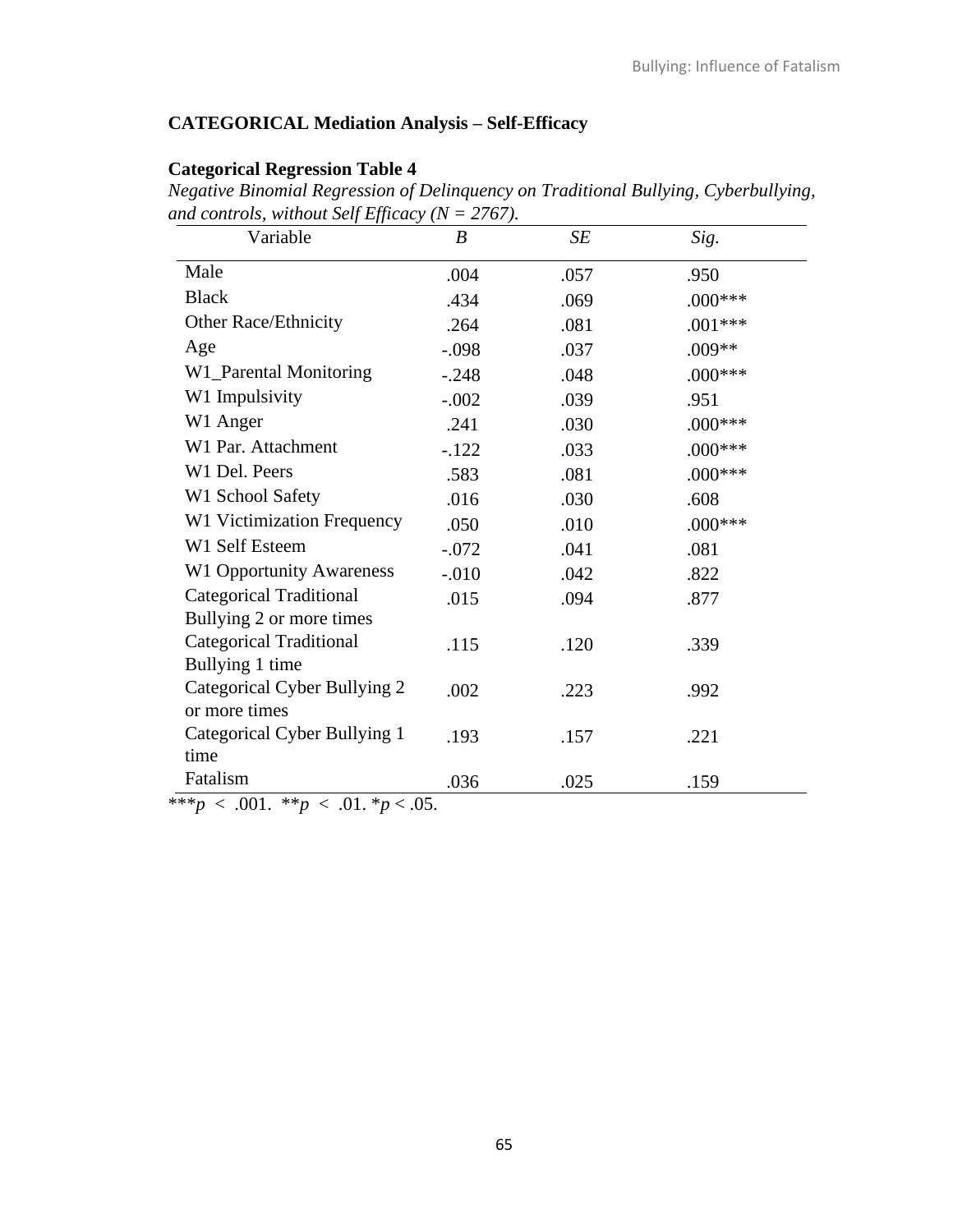| Variable                        | B       | SE   | Sig.      |  |
|---------------------------------|---------|------|-----------|--|
| Male                            | $-.005$ | .028 | .849      |  |
| <b>Black</b>                    | .109    | .033 | $.001***$ |  |
| Other Race/Ethnicity            | .056    | .038 | .146      |  |
| Age                             | $-.025$ | .018 | .170      |  |
| W1_Parental Monitoring          | .147    | .024 | $.000***$ |  |
| W1 Impulsivity                  | $-.076$ | .019 | $.000***$ |  |
| W1 Anger                        | .011    | .015 | .443      |  |
| W1 Par. Attachment              | .150    | .017 | $.000***$ |  |
| W1 Del. Peers                   | .097    | .042 | $.021*$   |  |
| W1 School Safety                | .069    | .015 | $.000***$ |  |
| W1 Victimization Frequency      | .013    | .006 | .021      |  |
| W1 Self Esteem                  | .374    | .021 | $.000***$ |  |
| <b>W1 Opportunity Awareness</b> | .048    | .021 | $.020*$   |  |
| Fatalism                        | .061    | .012 | $.000***$ |  |
| Categorical Traditional         | .051    | .059 | .389      |  |
| <b>Bullying 1 Time</b>          |         |      |           |  |
| Categorical Traditional         | .050    | .047 | .286      |  |
| Bullying 2 or more times        |         |      |           |  |
| Categorical Cyber Bullying 1    | $-.007$ | .081 | .928      |  |
| time                            |         |      |           |  |
| Categorical Cyber Bullying 2    | .058    | .114 | .614      |  |
| or more times                   |         |      |           |  |

### **Categorical Regression Table 5**

*OLS of Self-Efficacy on Traditional Bullying, Cyberbullying, and controls (N = 2,767).*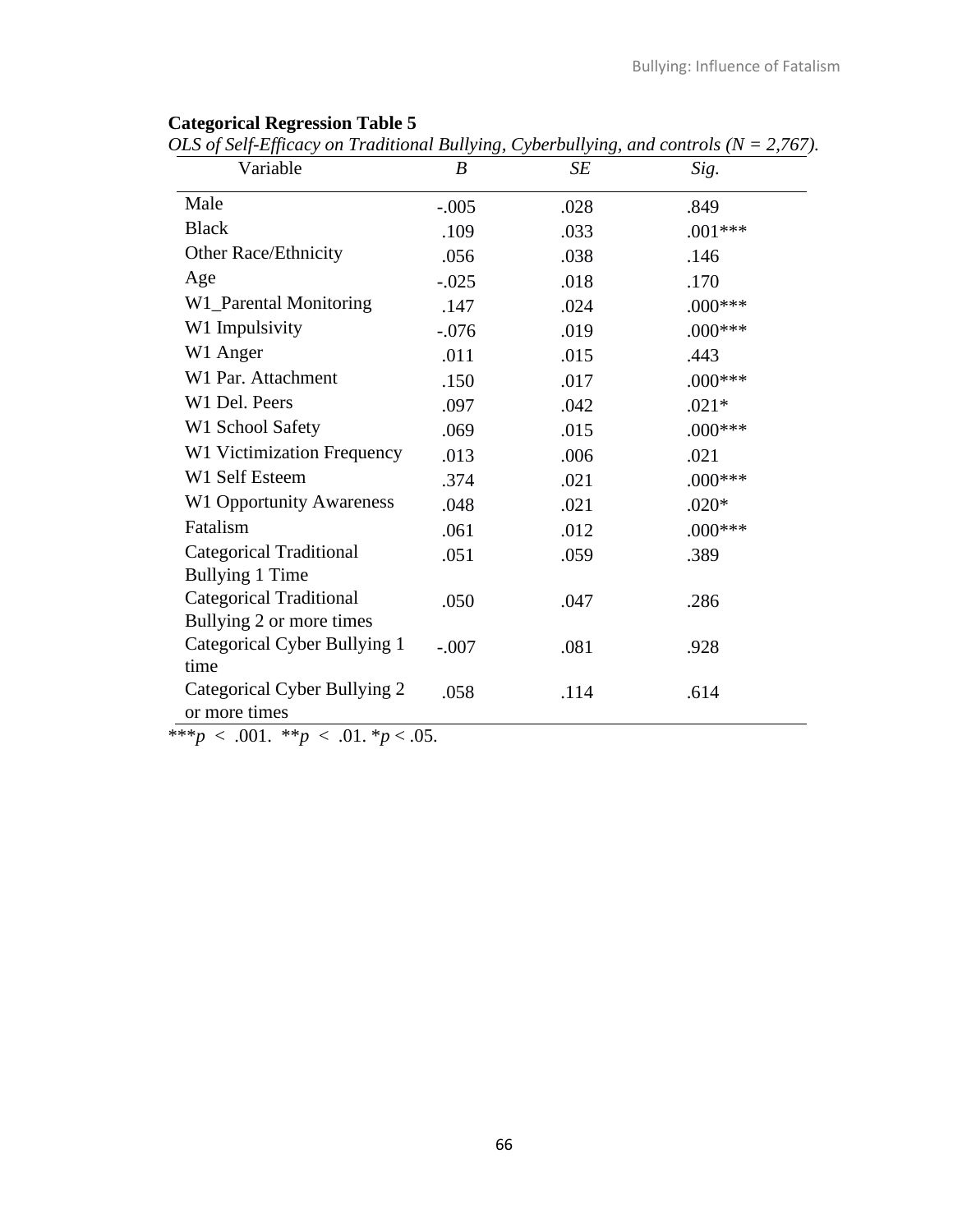# **Categorical Regression Table 6**

| Variable                                                   | B       | SE   | Sig.      |
|------------------------------------------------------------|---------|------|-----------|
| Male                                                       | $-.005$ | .028 | .849      |
| <b>Black</b>                                               | .109    | .033 | $.001***$ |
| Other Race/Ethnicity                                       | .056    | .038 | .146      |
| Age                                                        | $-.025$ | .018 | .170      |
| W1_Parental Monitoring                                     | .147    | .024 | $.000***$ |
| W1 Impulsivity                                             | $-.076$ | .019 | $.000***$ |
| W1 Anger                                                   | .011    | .015 | .443      |
| W1 Par. Attachment                                         | .150    | .017 | $.000***$ |
| W1 Del. Peers                                              | .097    | .042 | $.021*$   |
| W1 School Safety                                           | .069    | .015 | $.000***$ |
| W1 Victimization Frequency                                 | .013    | .006 | $.021*$   |
| W1 Self Esteem                                             | .374    | .021 | $.000***$ |
| <b>W1 Opportunity Awareness</b>                            | .048    | .021 | $.020*$   |
| Self-Efficacy                                              | .061    | .012 | $.000***$ |
| <b>Categorical Traditional</b><br>Bullying 2 or more times | .051    | .059 | .389      |
| <b>Categorical Traditional</b><br>Bullying 1 time          | .050    | .047 | .286      |
| Categorical Cyber Bullying 2<br>or more times              | $-.007$ | .081 | .928      |
| Categorical Cyber Bullying 1<br>Time                       | .058    | .114 | .614      |
| Fatalism                                                   | .038    | .025 | .139      |

*Negative Binomial Regression of Delinquency on Traditional Bullying, Cyberbullying,* and controls, *including* Self-Efficacy  $(N = 2.767)$ .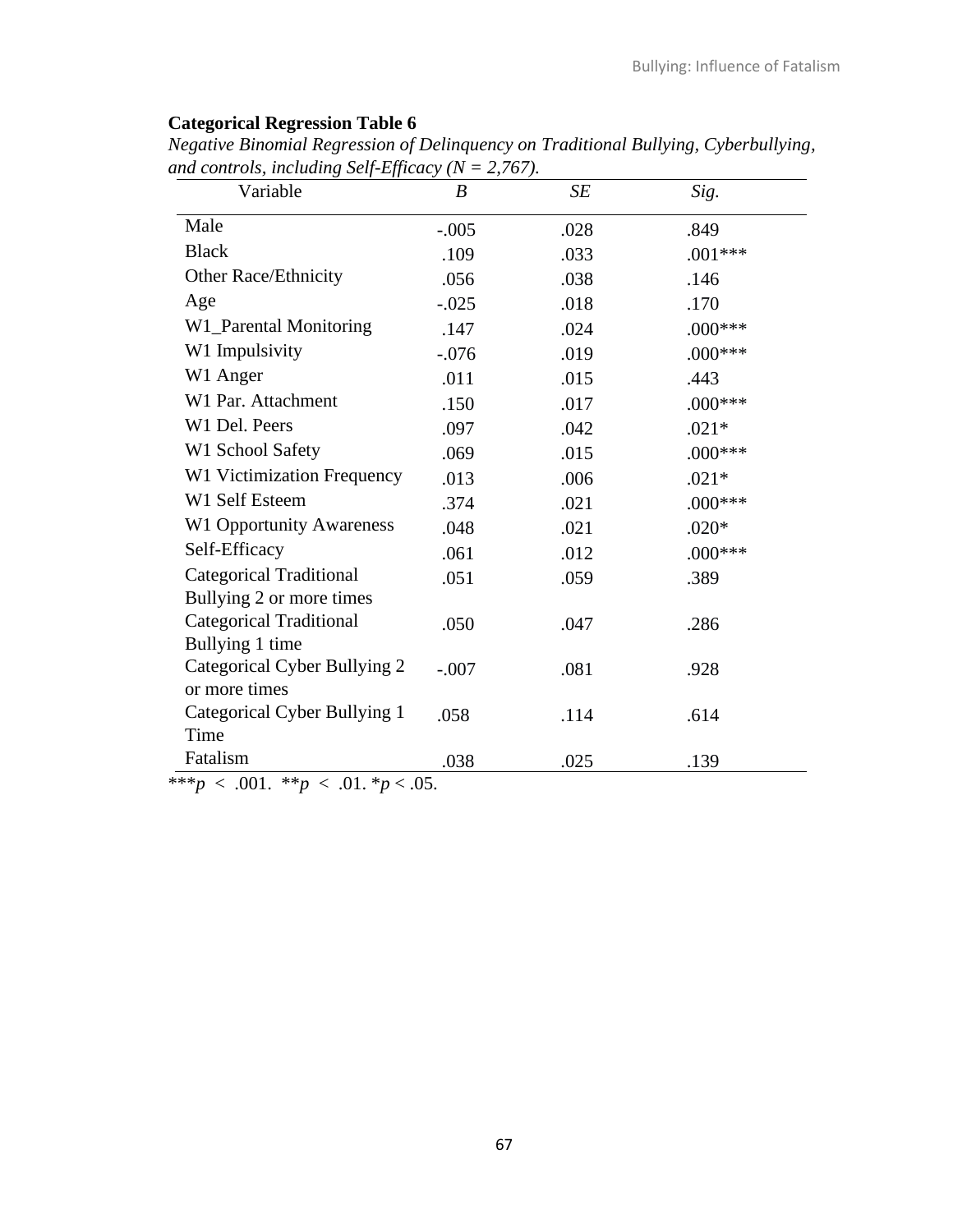# **Categorical Moderation Analysis – Traditional Bullying**

# **Categorical Regression Table 7**

*Negative Binomial Regression of Delinquency on Fatalism and Categorical Traditional Bullying, Interaction term and controls*  $(N = 2,870)$ .

| Variable                        | $\boldsymbol{B}$ | SE   | Sig.       |  |
|---------------------------------|------------------|------|------------|--|
| Male                            | .012             | .056 | .825       |  |
| <b>Black</b>                    | .416             | .067 | $.000***$  |  |
| Other Race/Ethnicity            | .232             | .079 | $.003**$   |  |
| Age                             | $-.096$          | .037 | $.009**$   |  |
| W1_Parental Monitoring          | $-.252$          | .047 | $.000$ *** |  |
| W1 Impulsivity                  | $-.002$          | .038 | .965       |  |
| W1 Anger                        | .235             | .029 | $.000***$  |  |
| W1 Par. Attachment              | $-.112$          | .033 | $.001***$  |  |
| W1 Del. Peers                   | .514             | .077 | $.000***$  |  |
| W1 School Safety                | .027             | .030 | .371       |  |
| W1 Victimization Frequency      | .052             | .009 | $.000***$  |  |
| W1 Self Esteem                  | $-.049$          | .041 | .246       |  |
| Fatalism                        | .032             | .028 | .258       |  |
| <b>W1 Opportunity Awareness</b> | $-.005$          | .041 | .912       |  |
| W1 Self Efficacy                | $-.038$          | .038 | .327       |  |
| <b>Categorical Traditional</b>  | .066             | .220 | .765       |  |
| Bullying 2 or more times        |                  |      |            |  |
| <b>Categorical Traditional</b>  | $-.160$          | .337 | .636       |  |
| Bullying 1 time                 |                  |      |            |  |
| <b>Fatalism X Traditional</b>   | .100             | .105 | .344       |  |
| Bullying 1 time                 |                  |      |            |  |
| <b>Fatalism X Traditional</b>   | $-.021$          | .068 | .759       |  |
| Bullying 2 or more times        |                  |      |            |  |